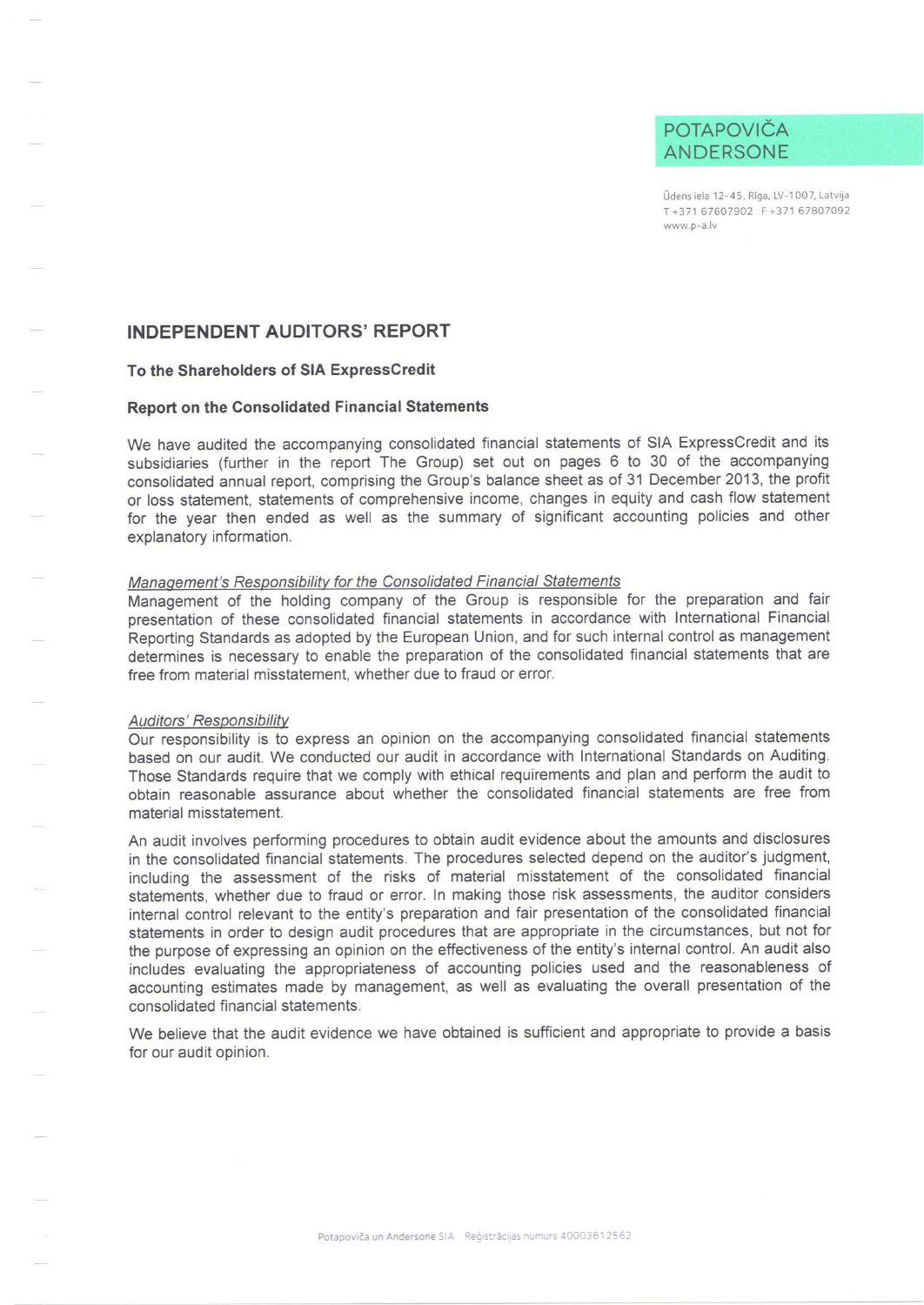### Opinion

In our opinion, the consolidated financial statements give a true and fair view of the financial position of the Group as of 31 December 2013, and of its financial performance and its cash flows for the year then ended in accordance with International Financial Reporting Standards as adopted by the European Union.

### Report on Other Legal and Regulatory Requirements

We have read the management report for 2013 and statement of management responsibility set out on pages 4 and 5 of the accompanying annual report for 2013 and did not identify material inconsistencies between the financial information contained in the management report and that contained in the financial statements for 2013.

On behalf of SIA Potapoviča un Andersone, **Certified Auditors Company** Licence No. 99

Kristīne Potapoviča Responsible Certified Auditor Certificate No. 99 Chairman of the Board

29 April, 2014 Riga, Latvia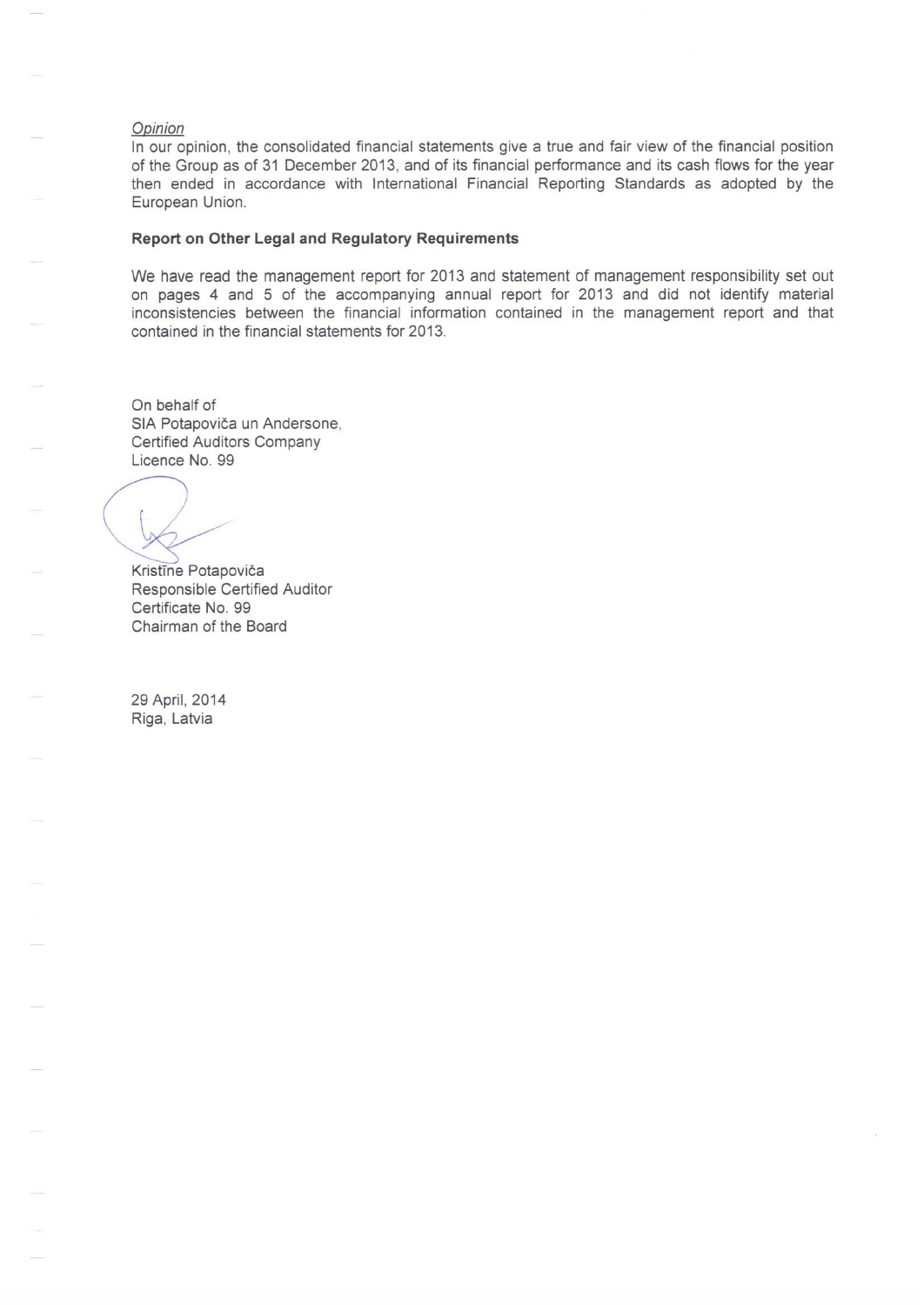# **SIA "EXPRESSCREDIT"**

# **CONSOLIDATED ANNUAL ACCOUNTS FOR THE YEAR ENDED 31 DECEMBER 2013**

**PREPARED IN ACCORDANCE WITH THE INTERNATIONAL FINANCIAL REPORTING STANDARDS AS ADOPTED BY EU**

*Translation from Latvian*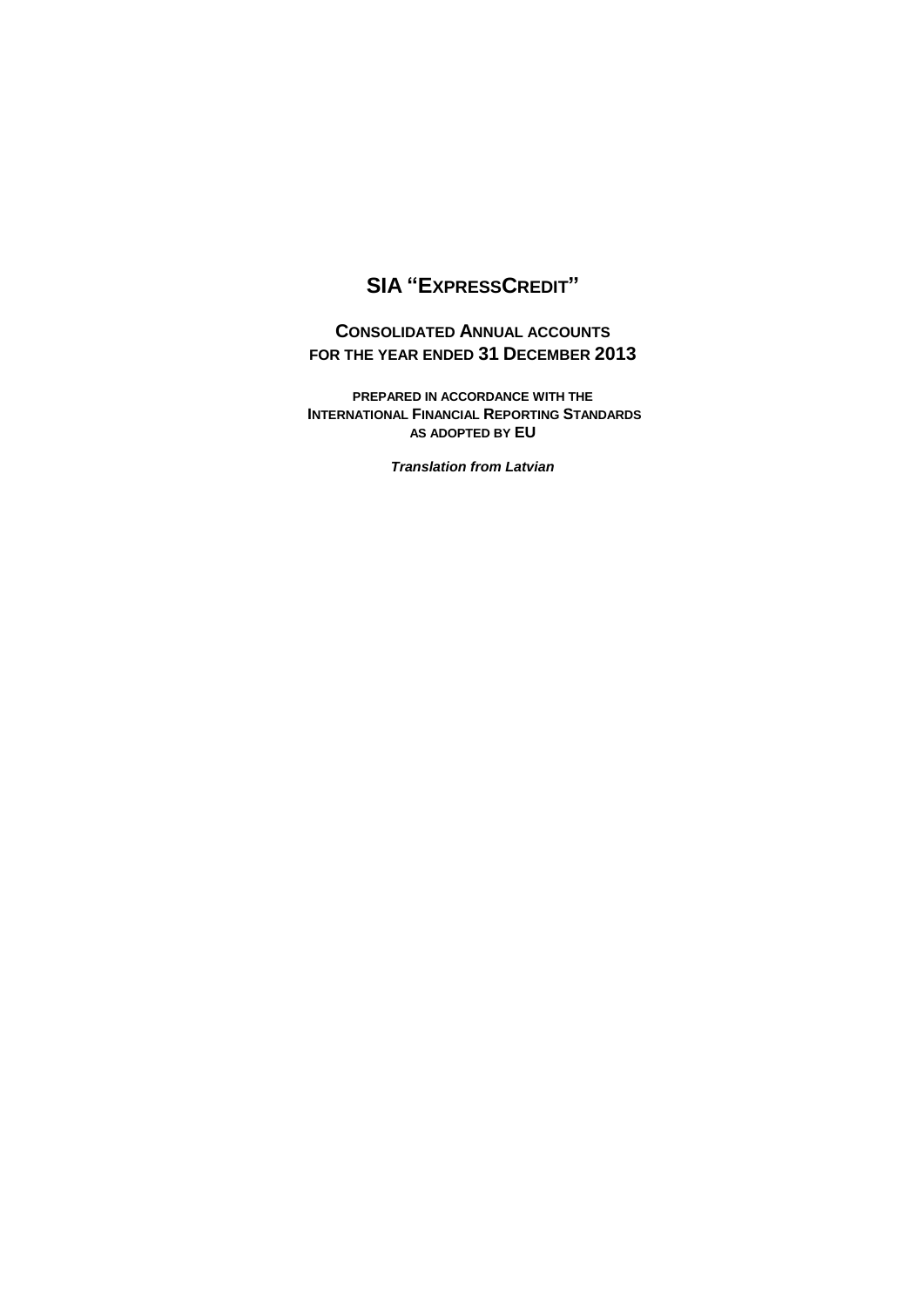### **TABLE OF CONTENTS**

| Information on the Group                    | 3         |
|---------------------------------------------|-----------|
| Management report                           | 4         |
| Statement of management's responsibility    | 5         |
| Consolidated profit or loss account         | 6         |
| Consolidated comprehensive income statement | 6         |
| Consolidated balance sheet                  | 7         |
| Consolidated statement of changes in equity | 8         |
| Consolidated cash flow statement            | 9         |
| Notes to the financial statements           | $10 - 30$ |
| Independent auditors' report                | $31 - 32$ |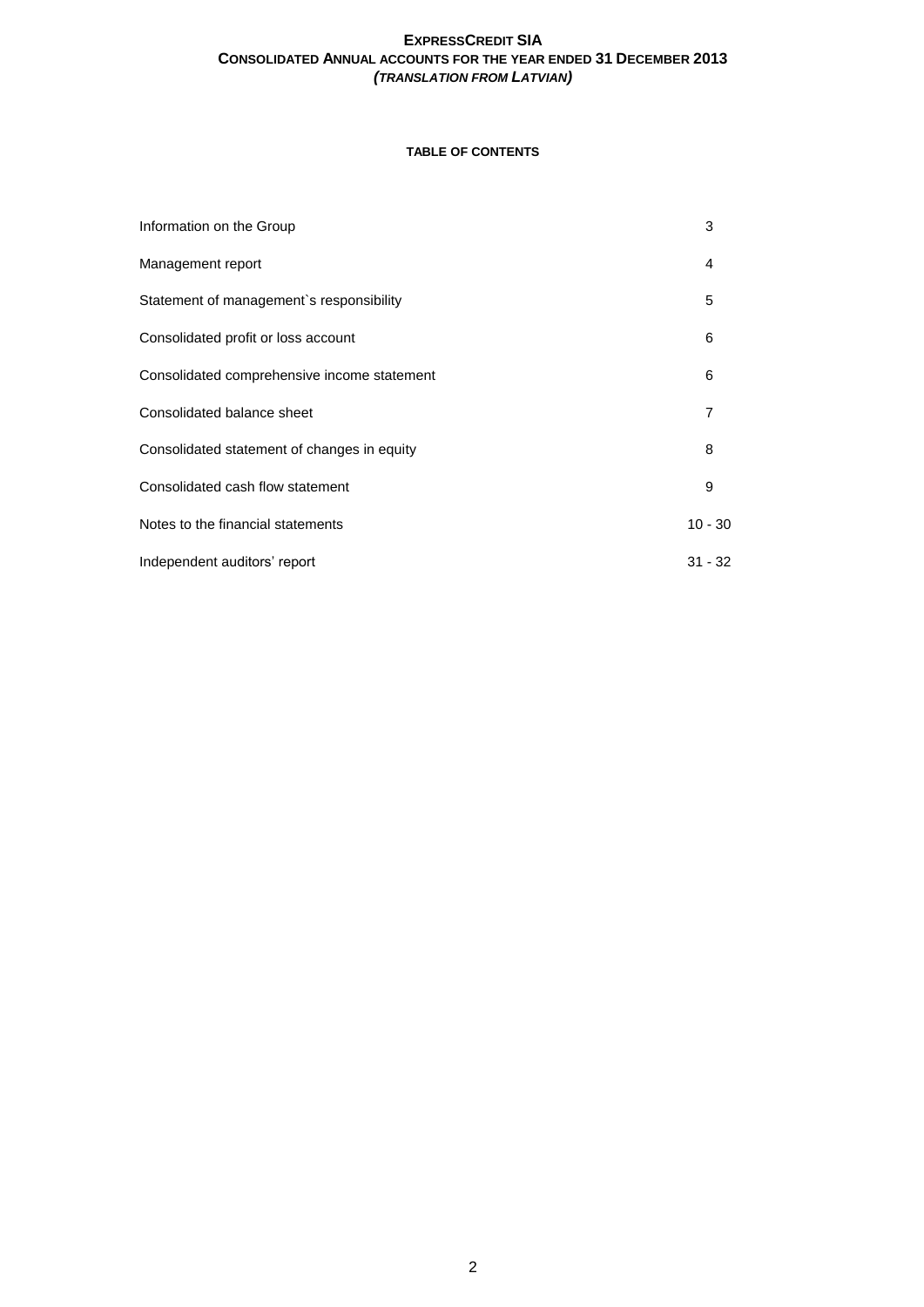# **Information on the Group**

| Name of the Company                                                              | ExpressCredit SIA<br>(till 25.06.2012 - Lombards24.LV SIA)                                                                    |
|----------------------------------------------------------------------------------|-------------------------------------------------------------------------------------------------------------------------------|
| Legal status of the Company                                                      | Limited liability company                                                                                                     |
| Number, place and date of registration                                           | 40103252854 Commercial Registry<br>Riga, 12 October 2009                                                                      |
| Operations as classified by NACE classification<br>code system                   | NACE2 64.92 Other credit granting                                                                                             |
| Address                                                                          | Raunas street 44,<br>Riga, LV-1039<br>Latvia                                                                                  |
| Names and addresses of shareholders (till<br>30.10.2013)                         | AS "Infrastructure investments" (51%)<br>Legal address: Jūras street 12, Liepāja, Latvia                                      |
|                                                                                  | Private individuals (49%)                                                                                                     |
| Names and addresses of shareholders (from<br>30.10.2013)                         | SIA Express Holdings (51%)<br>Hāpsalas street 1 k-1-17, Riga, Latvia                                                          |
|                                                                                  | SIA Ebility (24,50%)<br>Raunas street 44 k-1, Riga, Latvia                                                                    |
|                                                                                  | SIA AE Consulting (24,50%)<br>Posma street 2, Riga, Latvia                                                                    |
| Names and positions of Board members                                             | Agris Evertovskis - Chairman of the Board                                                                                     |
|                                                                                  | Edgars Bilinskis - Member of the Board                                                                                        |
| Financial year                                                                   | 1 January - 31 December 2013                                                                                                  |
| Subsidiary                                                                       | SIA ExpressInkasso (parent company interest in<br>subsidiary - 100%)<br>(till 4.09.2013 - SIA Lombards 24)                    |
| Date of acquisition of the subsidiary                                            | 22.10.2010                                                                                                                    |
| Number, place and date of registration of the<br>subsidiary                      | 40103211998; Riga, 27 January 2009                                                                                            |
| Address of the subsidiary                                                        | Raunas street 44 k-1; Riga, LV 1039                                                                                           |
| Operations as classified by NACE classification<br>code system of the subsidiary | 66.19 Financial support services except insurance<br>and pension accrual                                                      |
| Name and address of the auditor                                                  | SIA "Potapoviča un Andersone"<br>Certified Auditors' Company Licence Nr. 99<br>Üdens street 12-45,<br>Riga, LV-1007<br>Latvia |
|                                                                                  | Responsible Certified Auditor<br>Kristīne Potapoviča                                                                          |

3

Certificate Nr. 99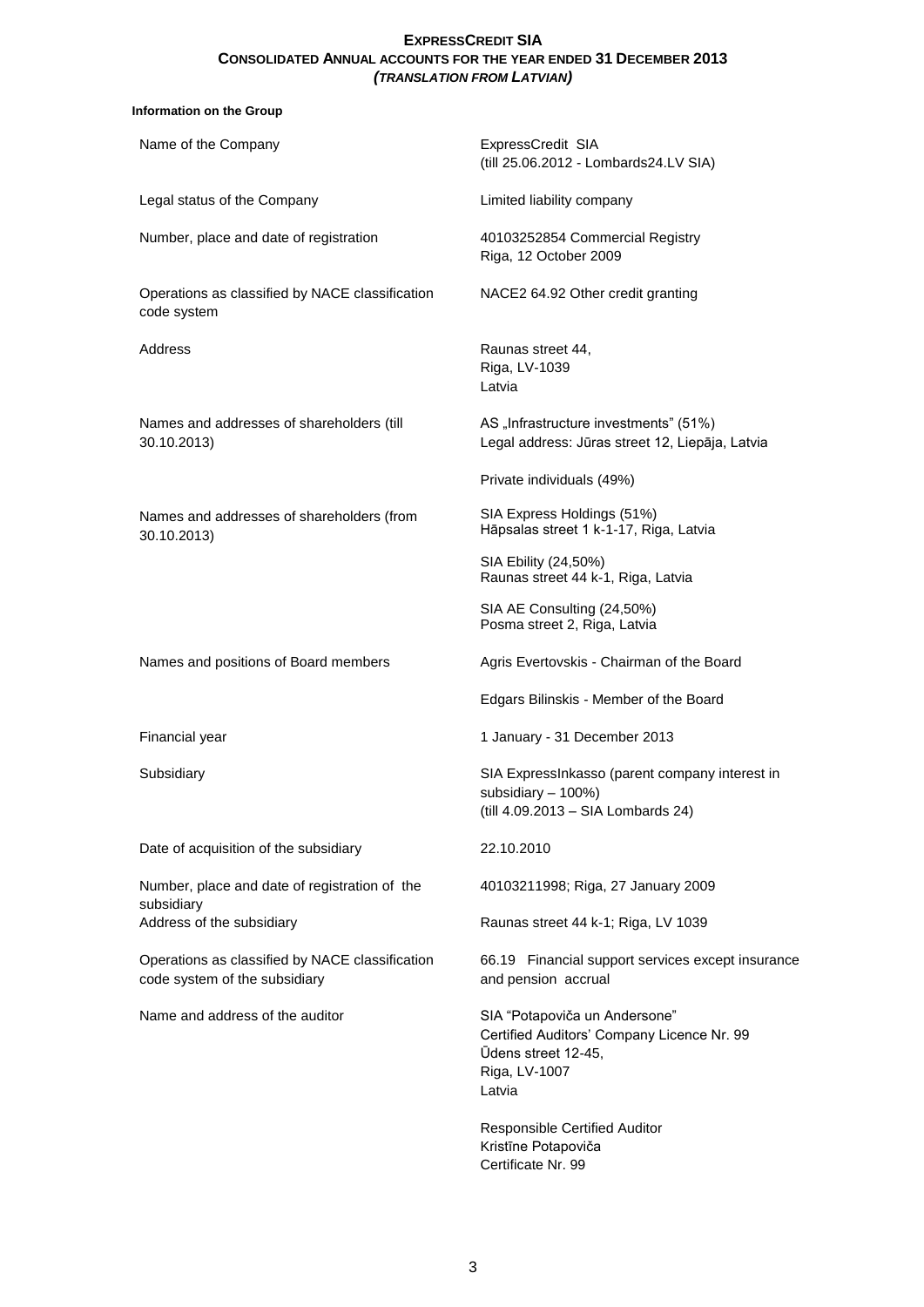#### **Management report**

The Group's operations during the reporting year have been successful. Total revenues for the fiscal year increased by 44% to a record of Ls 9 628 498 (13 700 118 EUR). Moreover, after a rapid growth in 2012, the Group has been able to demonstrate the growth in 2013 as well.

Due to implementation of the chosen business strategy, the Group's financial indicators continued to improve in 2013:

- During 2013, the Loan portfolio of the Group has increased significantly by 26% and reached Ls 3.2 million (4.6 million EUR);
- As at 31 December 2013, the amount of the Group's assets equalled Ls 7.1 million (10.1 million EUR);
- Return on Equity  $(ROE) 24\%$ ;
- Return on Assets  $(ROA) 4\%$ .

The management is satisfied with the results achieved as the financial objectives set for the reporting year have been surpassed, and the first months of 2014 evidence continuing growth.

This rapid growth is acknowledgment that the Group's chosen strategy for the introduction of new products has been a successful decision, which has enabled an increase in growth rates.

### **Branches and business in foreign countries**

In the year 2013 the Group continued the work on development of the branch network, loan volume increase, and IT system development. As at 31 December 2013 the Group had 93 branches in 38 cities in Latvia (31.12.2012 88 branches in 33 cities). Further development of the Group is planned to be financed by raising additional finance and investing retained earnings in future development.

#### **Financial risks**

Due to the fixed currency exchange rate for Latvian lat against euro the year end balances of outstanding monetary items are not significantly affected by possible exchange rate fluctuations, because all operations is derived in lats and euro.

The Group is exposed to interest rate risk mainly through its current and non-current borrowings. Part of its borrowings is at floating rate, therefore the Group is exposed to floating interest rate risk. Accurate application of the prudent strategies chosen has allowed the Group to successfully manage its the financial risks, particularly the liquidity and credit risk.

### **Post balance sheet events**

On 11 December 2013 the parent company signed the bond issue rules and registered it in Latvian Central Depository with the following conditions: number of financial instruments 3 500 at par value of EUR 1 000 with a total nominal value of 3 500 000.00 EUR. Coupon rate - 15%, the coupon is paid out monthly at 25th date. Principal amount is amortized on a quarterly basis in amount of 125.00 EUR for each bond, starting with 25 March 2019. The complete maturity date of the principal amount is 25 December 2020. As at the date of signing of the annual report bond emission in the amount of 2 550 000 *euro has been completed*. The money received on the bond issue was used tod to finance working capital and the repayment of liabilities.

Except for the above, there are no subsequent events since the last date of the reporting year, which would have a significant effect on the financial position of the Group as at 31 December 2013.

### **Future plans**

We have a strong blend of core businesses that generate substantial cash flow and profits, and we plann to improve the existing and introduce new products and a number of new business segments in which we can invest for current and long-term growth. In addition, we are actively working on new product development and new market researches to continue future development and growth prospects.

\_\_\_\_\_\_\_\_\_\_\_\_\_\_\_\_\_\_\_\_\_ \_\_\_\_\_\_\_\_\_\_\_\_\_\_\_\_\_\_\_\_\_

Agris Evertovskis **Example 2018** 2019 12:38 Edgars Bilinskis Chairman of the Board **Member of the Board** Member of the Board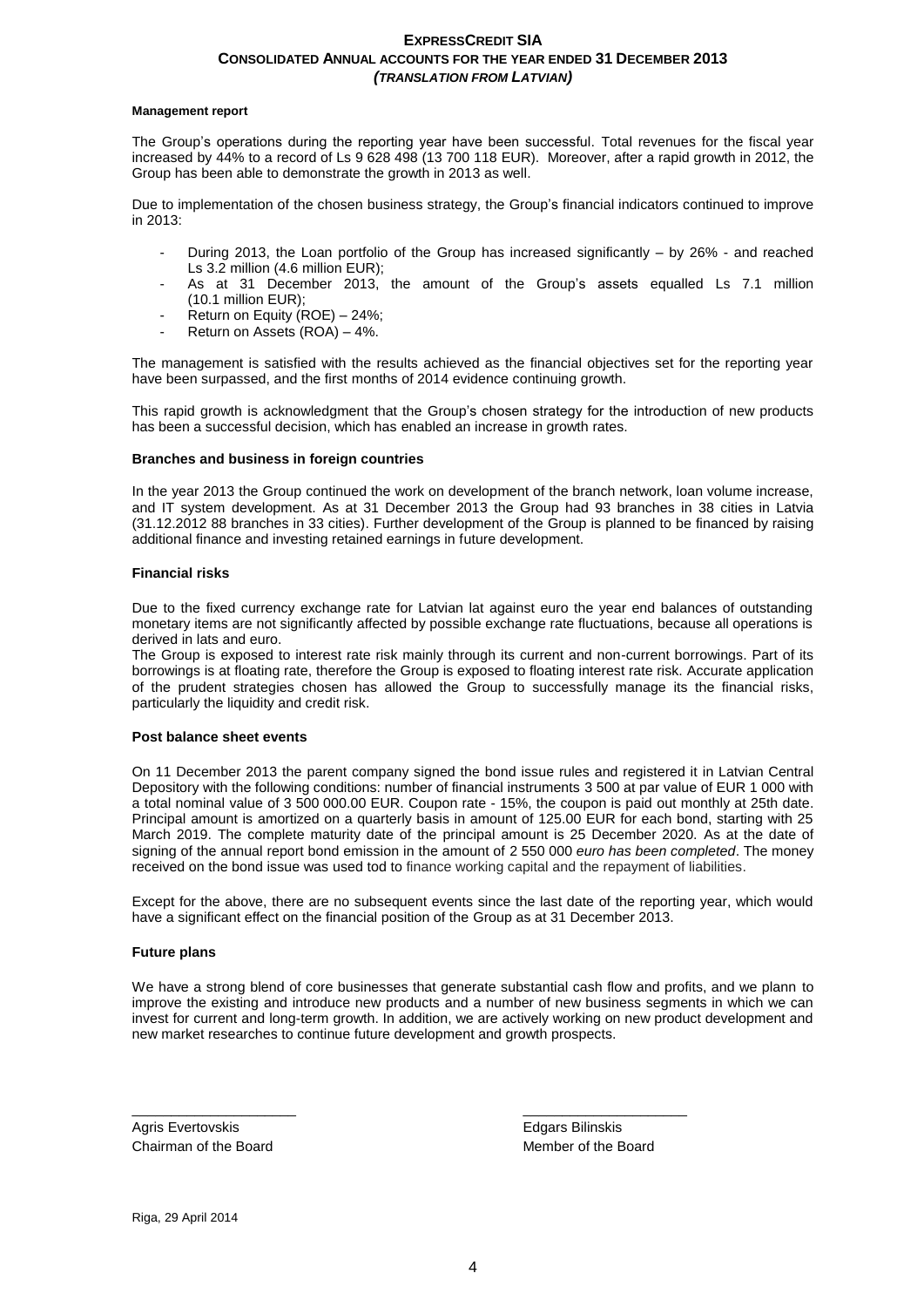### **Statement of management`s responsibility**

The management of SIA "ExpressCredit" group is responsible for the preparation of the consolidated financial statements.

Based on the information available to the Board of the parent company of the Group, the financial statements are prepared on the basis of the relevant primary documents and statements in accordance with International Financial Reporting Standards as adopted by the European Union and present a true and fair view of the Group's assets, liabilities and financial position as at 31 December 2013 and its profit and cash flows for 2013.

The management of the parent company confirms that the accounting policies and management estimates have been applied consistently and appropriately. The management of the parent company confirms that the consolidated financial statements have been prepared on the basis of the principles of prudence and going concern.

The management of the parent company confirms that is responsible for maintaining proper accounting records and for monitoring, controlling and safeguarding the Group's assets. The management of the parent company is responsible for detecting and preventing errors, irregularities and/or deliberate data manipulation. The management of the parent company is responsible for ensuring that the Group operates in compliance with the laws of the Republic of Latvia.

The management report presents fairly the Group's business development and operational performance.

\_\_\_\_\_\_\_\_\_\_\_\_\_\_\_\_\_\_\_\_\_ \_\_\_\_\_\_\_\_\_\_\_\_\_\_\_\_\_\_\_\_\_ Agris Evertovskis **Edgars Bilinskis**<br>
Chairman of the Board **Edgars** Member of the Board Chairman of the Board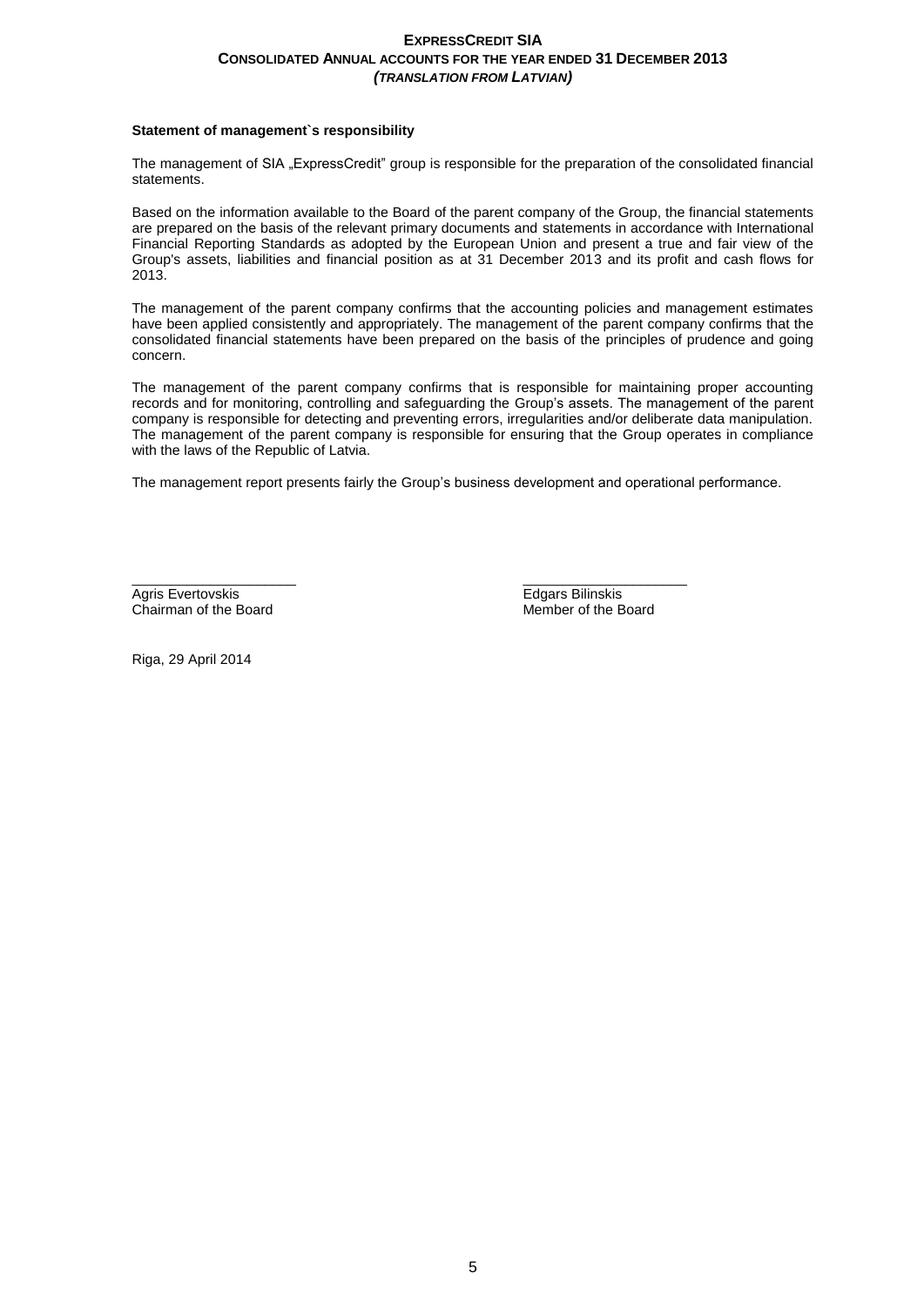### **Profit or loss account for the year ended 31 December 2013**

|                                                                | <b>Note</b>    | 2013<br><b>Ls</b> | 2012<br>Ls        | 2013<br><b>EUR</b>  | 2012<br><b>EUR</b> |
|----------------------------------------------------------------|----------------|-------------------|-------------------|---------------------|--------------------|
| Net sales                                                      | 1              | 4 4 9 4 8 7 5     | 3 567 053         | 6 395 631           | 5 075 459          |
| Cost of sales                                                  | $\overline{c}$ | (3 288 327)       | (2616001)         | (4678868)           | (3722234)          |
| Interest income and similar<br>income                          | 3              | 5 133 623         | 3 066 556         | 7 304 487           | 4 363 316          |
| Interest expenses and similar<br>expenses                      | 4              | (1001720)         | (288662)          | (1425319)           | (410729)           |
| <b>Gross profit</b>                                            |                | 5 338 451         | 3728946           | 7 595 931           | 5 305 812          |
| Selling expenses                                               | 5              | (3096064)         | (1953186)         | (4405302)           | (2779133)          |
| Administrative expenses                                        | 6              | (936 399)         | (467 464)         | (1332376)           | (665 141)          |
| Other operating income                                         | 7              | 22 936            | 7801              | 32 635              | 11 100             |
| Other operating expenses                                       | 8              | (922606)          | (553976)          | (1312750)           | (788 237)          |
| <b>Profit before taxes</b>                                     |                | 406 318           | 762 121           | 578 138             | 1 084 401          |
| Corporate income tax for the<br>reporting year<br>Deferred tax | 9<br>9         | (158700)<br>18826 | (184731)          | (225 810)<br>26 788 | (262 849)          |
| <b>Current year's profit</b>                                   |                | 266 444           | 577 390           | 379 116             | 821 552            |
| Earnings per share                                             |                | 0.89              | 1.93              | 0.89                | 1.93               |
| Consolidated comprehensive income statement for 2013           |                | 2013<br><b>Ls</b> | 2012<br><b>Ls</b> | 2013<br><b>EUR</b>  | 2012<br><b>EUR</b> |
| <b>Current year's profit</b><br>Other comprehensive income     |                | 266 444           | 577390            | 379 116             | 821 552            |
| <b>Total comprehensive income</b>                              |                | 266 444           | 577 390           | 379 116             | 821 552            |

Notes on pages from 10 to 30 are integral part of these financial statements.

Agris Evertovskis **Example 2018** Edgars Bilinskis Chairman of the Board **Member of the Board** Member of the Board

\_\_\_\_\_\_\_\_\_\_\_\_\_\_\_\_\_\_\_\_\_ \_\_\_\_\_\_\_\_\_\_\_\_\_\_\_\_\_\_\_\_\_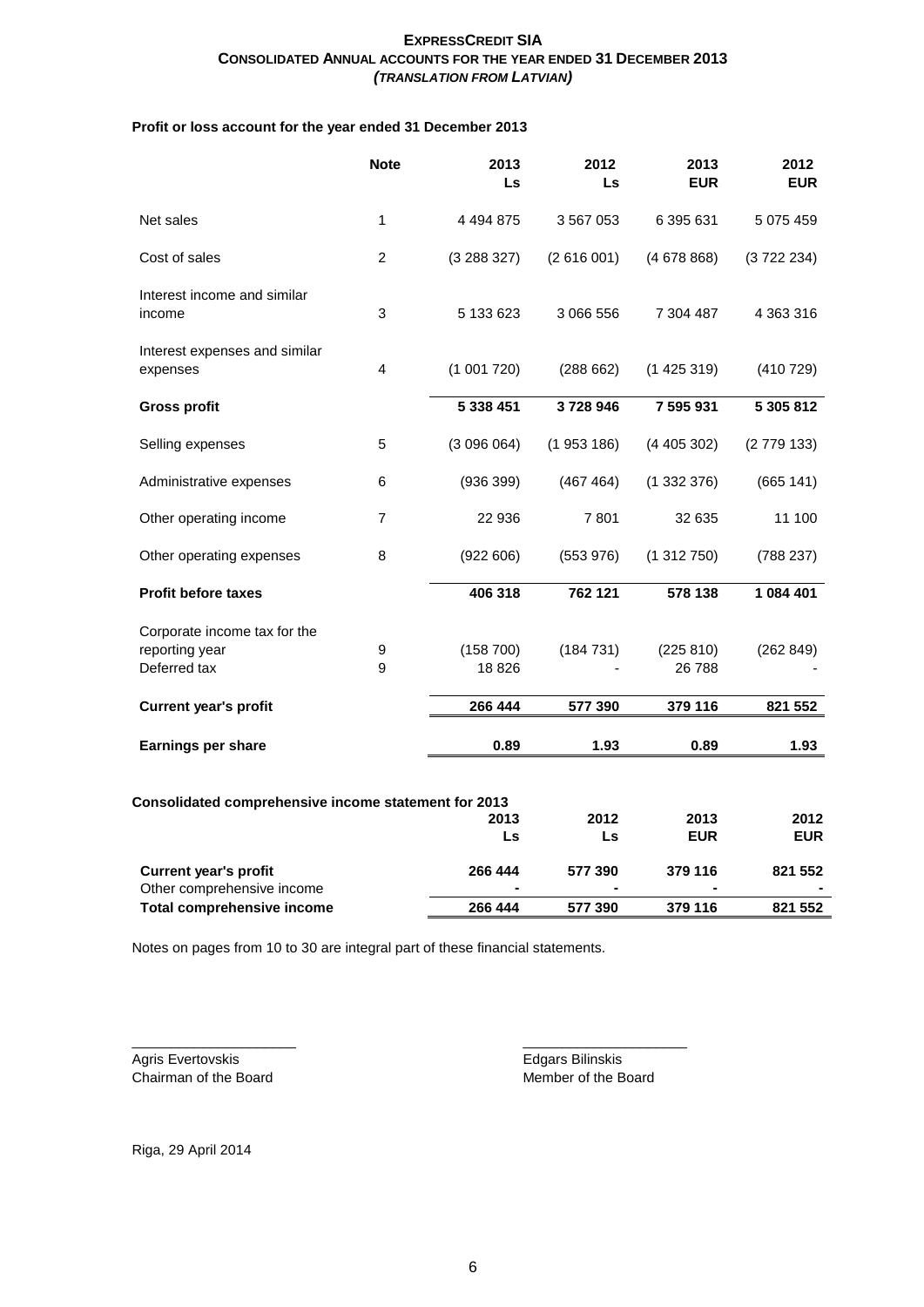| Balance sheet as at 31 December 2013 |  |
|--------------------------------------|--|
|--------------------------------------|--|

|                                           | <b>Note</b> | 31.12.2013.<br>Ls | 31.12.2012.<br>Ls | 31.12.2013.<br><b>EUR</b> | 31.12.2012.<br><b>EUR</b> |
|-------------------------------------------|-------------|-------------------|-------------------|---------------------------|---------------------------|
| <b>Assets</b>                             |             |                   |                   |                           |                           |
| Long term investments                     |             |                   |                   |                           |                           |
| Fixed assets and intangible assets        | 10          | 316 137           | 276 220           | 449 822                   | 393 026                   |
| Loans and receivables                     | 14          | 209 231           | 139 457           | 297 709                   | 198 429                   |
| Loans to shareholders and                 |             |                   |                   |                           |                           |
| management                                | 11          | 1 364 885         | 1 095 344         | 1 942 057                 | 1 558 534                 |
| Deferred tax asset                        | 12          | 18826             | $\blacksquare$    | 26 787                    |                           |
| Total long-term investments:              |             | 1 909 079         | 1 511 021         | 2716375                   | 2 149 989                 |
| <b>Current assets</b>                     |             |                   |                   |                           |                           |
| Finished goods and goods for sale         | 13          | 711 505           | 682 284           | 1 012 380                 | 970 803                   |
| Loans and receivables                     | 14          | 3 2 3 4 6 3 1     | 2 415 228         | 4 602 466                 | 3 436 560                 |
| Receivables from affiliated               |             |                   |                   |                           |                           |
| companies                                 | 15          | 360 524           | 251 036           | 512 979                   | 357 192                   |
| Other debtors                             | 16          | 530 778           | 107 404           | 755 229                   | 152 822                   |
| Short term loans to shareholders          |             |                   |                   |                           |                           |
| and management                            | 17          |                   | 93 380            |                           | 132 868                   |
| Deferred expenses                         | 18          | 20 447            | 16 144            | 29 0 94                   | 22 971                    |
| Cash and bank                             | 19          | 555 840           | 100 212           | 790 889                   | 142 589                   |
| Total current assets:                     |             | 5 413 725         | 3 665 688         | 7703037                   | 5 215 805                 |
| <b>Total assets</b>                       |             | 7 322 804         | 5 176 709         | 10 419 412                | 7 365 794                 |
|                                           |             |                   |                   |                           |                           |
| <b>Liabilities</b>                        |             |                   |                   |                           |                           |
| Shareholders' funds:                      |             |                   |                   |                           |                           |
| Share capital                             | 20          | 300 000           | 300 000           | 426 861                   | 426 862                   |
| Prior years' retained earnings            |             | 714 461           | 195 463           | 1 016 586                 | 278 119                   |
| Current year's profit                     |             | 266 444           | 577 390           | 379 117                   | 821 552                   |
| Total shareholders' funds:                |             | 1 280 905         | 1 072 853         | 1822 564                  | 1 526 533                 |
| <b>Creditors:</b>                         |             |                   |                   |                           |                           |
| Long-term creditors:                      |             |                   |                   |                           |                           |
| Bonds issued                              | 21          | 2 184 449         |                   | 3 108 191                 |                           |
| Other borrowings                          | 23          | 529 277           | 1 694 876         | 753 094                   | 2 411 591                 |
| <b>Total long-term creditors:</b>         |             | 2713726           | 1694876           | 3861285                   | 2 411 591                 |
| <b>Short-term creditors:</b>              |             |                   |                   |                           |                           |
| Bonds issued                              | 21          | 692 239           |                   | 984 967                   |                           |
| Loans from credit institutions            | 22          |                   | 478 304           |                           | 680 565                   |
| Other borrowings                          | 23          | 628 398           | 53 363            | 894 130                   | 75 929                    |
| Accounts payable to affiliated            |             |                   |                   |                           |                           |
| companies                                 | 24          | 1469893           | 1 175 240         | 2 091 469                 | 1672216                   |
| Trade creditors and accrued               |             |                   |                   |                           |                           |
| liabilities                               | 25          | 286 196           | 415 124           | 407 220                   | 590 668                   |
| Taxes and social insurance                | 26          | 251 447           | 286 949           | 357 777                   | 408 292                   |
| Total short-term creditors:               |             | 3 3 28 1 7 3      | 2 408 980         | 4735563                   | 3 427 670                 |
|                                           |             |                   |                   |                           |                           |
| <b>Total liabilities and shareholders</b> |             |                   |                   |                           |                           |
| funds                                     |             | 7 322 804         | 5 176 709         | 10 419 412                | 7 365 794                 |

Notes on pages from 10 to 30 are integral part of these financial statements.

\_\_\_\_\_\_\_\_\_\_\_\_\_\_\_\_\_\_\_\_\_ \_\_\_\_\_\_\_\_\_\_\_\_\_\_\_\_\_\_\_\_\_

Agris Evertovskis **Exercises** Edgars Bilinskis Chairman of the Board **Member of the Board** Member of the Board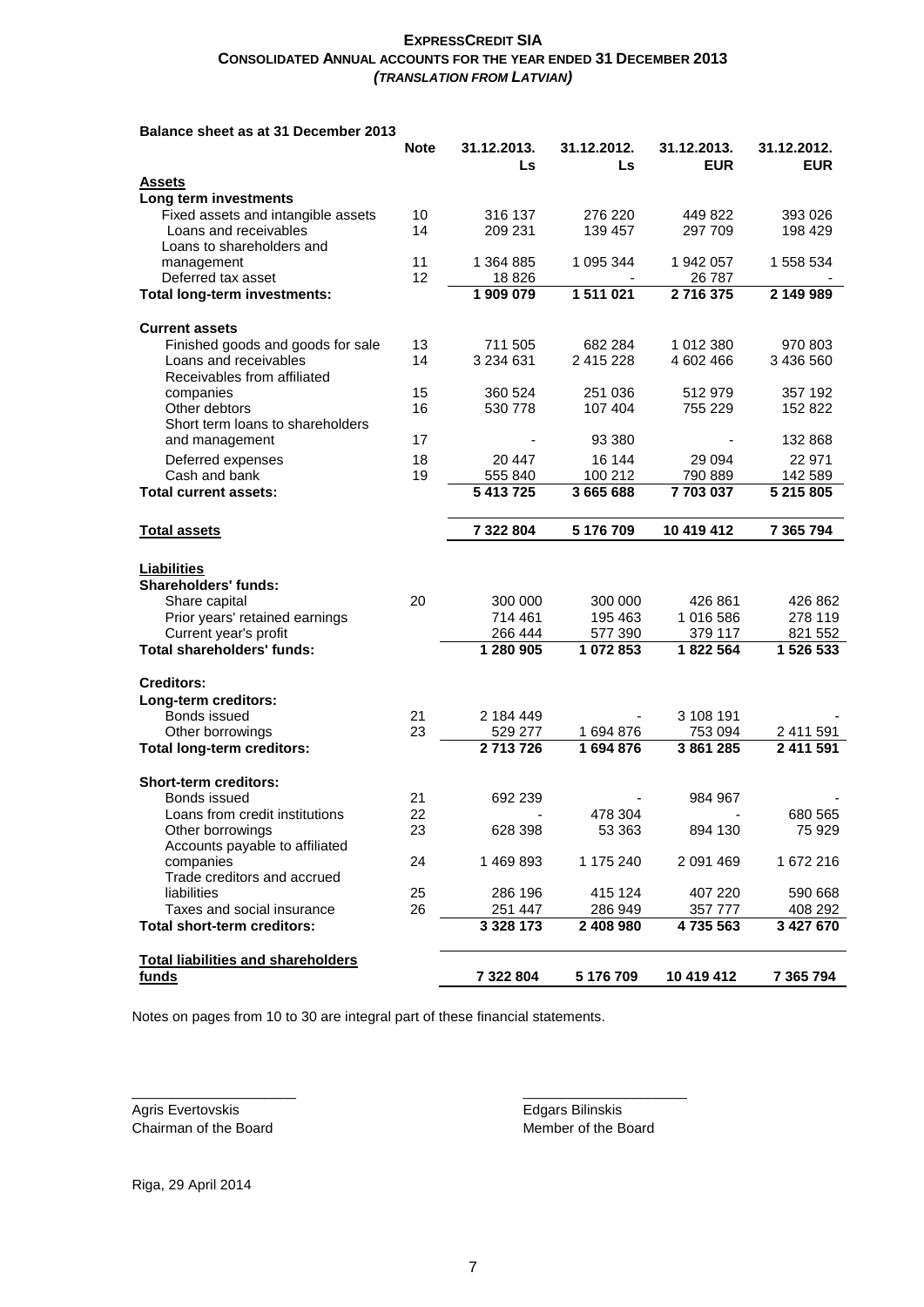# **Statement of changes in equity for the year ended 31 December 2013**

|                        | Share capital            | Prior years'            |               | <b>Total</b> |  |
|------------------------|--------------------------|-------------------------|---------------|--------------|--|
|                        | Ls                       | retained earnings<br>Ls | profit<br>Ls. | <b>Ls</b>    |  |
| As at 31 December 2011 | 300 000                  | 80 505                  | 167 770       | 548 275      |  |
| Dividends paid         |                          | (52 812)                |               | (52812)      |  |
| Profit transfer        | $\overline{\phantom{a}}$ | 167 770                 | (167 770)     |              |  |
| Profit for the year    |                          |                         | 577 390       | 577 390      |  |
| As at 31 December 2012 | 300 000                  | 195 463                 | 577 390       | 1072853      |  |
| Dividends paid         |                          | (58 392)                |               | (58 392)     |  |
| Profit transfer        |                          | 577 390                 | (577 390)     |              |  |
| Profit for the year    | $\overline{\phantom{a}}$ |                         | 266 444       | 266 444      |  |
| As at 31 December 2013 | 300 000                  | 714 461                 | 266 444       | 1 280 905    |  |

|                        | Share capital<br>Prior years' |                                 | Current year's       | <b>Total</b> |  |
|------------------------|-------------------------------|---------------------------------|----------------------|--------------|--|
|                        | <b>EUR</b>                    | retained earnings<br><b>EUR</b> | profit<br><b>EUR</b> | <b>EUR</b>   |  |
| As at 31 December 2011 | 426 861                       | 114 549                         | 238 715              | 780 125      |  |
| Dividends paid         |                               | (75144)                         |                      | (75144)      |  |
| Profit transfer        |                               | 238 715                         | (238715)             |              |  |
| Profit for the year    | ۰                             |                                 | 821 552              | 821 552      |  |
| As at 31 December 2012 | 426 861                       | 278 120                         | 821 552              | 1 526 533    |  |
| Dividends paid         |                               | (83086)                         |                      | (83086)      |  |
| Profit transfer        |                               | 821 552                         | (821552)             |              |  |
| Profit for the year    |                               |                                 | 379 117              | 379 117      |  |
| As at 31 December 2013 | 426 861                       | 1016586                         | 379 117              | 1822 564     |  |

Notes on pages from 10 to 30 are integral part of these financial statements.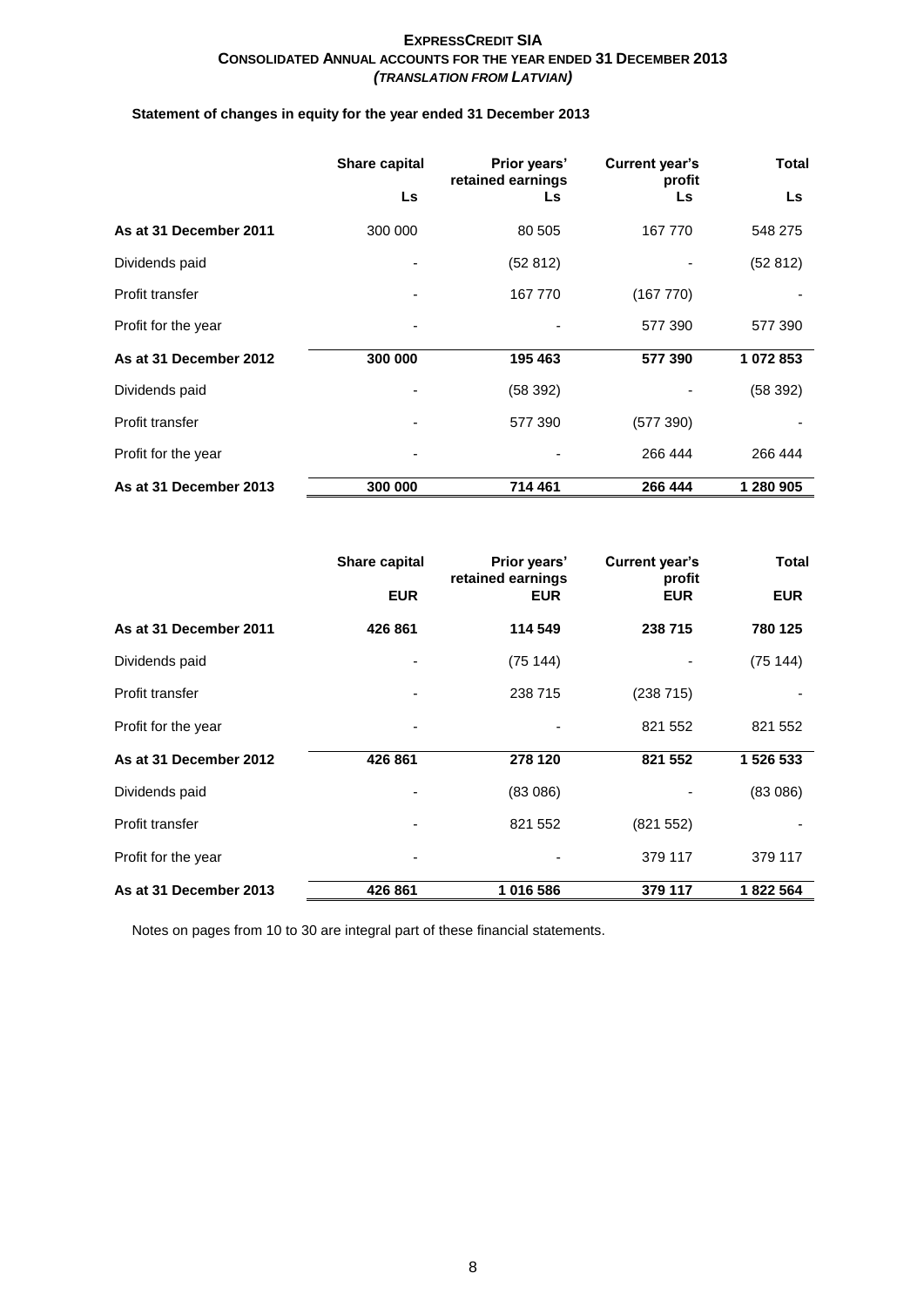| Cash flow statement for the year ended 31 December 2013                     |             |                      |                      |                        |                      |
|-----------------------------------------------------------------------------|-------------|----------------------|----------------------|------------------------|----------------------|
|                                                                             | <b>Note</b> | 2013                 | 2012                 | 2013                   | 2012                 |
|                                                                             |             | Ls                   | Ls                   | <b>EUR</b>             | <b>EUR</b>           |
| <b>Cash flow from operating activities</b>                                  |             |                      |                      |                        |                      |
| Profit before extraordinary items and                                       |             |                      |                      |                        |                      |
| taxes                                                                       |             | 406 318              | 762 121              | 578 138                | 1084 401             |
| Adjustments for:                                                            |             |                      |                      |                        |                      |
| a) fixed assets depreciation                                                |             | 147 644              | 81 257               | 210 078                | 115 618              |
| b) intangible assets amortisation                                           |             | 2793                 | 2 2 6 2              | 3974                   | 3 2 1 9              |
| c) accruals and provisions (except for                                      |             |                      |                      |                        |                      |
| provisions for bad debts and obsolete                                       |             |                      |                      |                        |                      |
| stock)                                                                      |             | 9102 539             | 28 381               | 1 2985 426             | 40 383               |
| d) write-off of provisions                                                  |             | (8905)               |                      | (12670)                |                      |
| e) cessation results                                                        |             |                      | 524 674              |                        | 746 544              |
| f) interest income                                                          |             | (5115314)<br>991 271 | (3066556)<br>276 225 | (7278436)<br>1 410 451 | (4363316)<br>393 033 |
| g) interest and similar expense<br>h) write-off fixed and intangible assets |             | 4 0 5 3              | 2 1 9 6              | 5767                   | 3 1 2 5              |
| Loss before adjustments of working                                          |             |                      |                      |                        |                      |
| capital and short-term liabilities                                          |             | (2659601)            | (1389440)            |                        | (1976993)            |
| Adjustments for:                                                            |             |                      |                      | (3784273)              |                      |
| a) increase in consumer loans issued                                        |             |                      |                      |                        |                      |
| and other debtors                                                           |             | (1046035)            | (1274750)            | (1488373)              | (1813806)            |
| b) stock increase                                                           |             | (47193)              | (70 870)             | (67 150)               | (100 839)            |
| c) trade creditors' increase / (decrease)                                   |             |                      |                      |                        |                      |
|                                                                             |             |                      |                      |                        |                      |
|                                                                             |             | (80354)              | 151 414              | (114333)               | 215 443              |
| Gross cash flow from operating activities                                   |             | (3833183)            | (2583646)            | (5454129)              | (3676195)            |
| Corporate income tax payments                                               |             | (274529)             | (94517)              | (390620)               | (134 486)            |
| Interest income                                                             |             | 5 098 441            | 2869258              | 7 254 428              | 4 082 586            |
| Net cash flow from operating activities                                     |             | 990 729              | 191 095              | 1 409 679              | 271 905              |
|                                                                             |             |                      |                      |                        |                      |
| <b>Cash flow from investing activities</b>                                  |             |                      |                      |                        |                      |
| Acquisition of fixed assets and intangibles                                 |             | (167 490)            | (181 329)            | (238 317)              | (258008)             |
| Proceeds from sales of fixed assets and                                     |             |                      |                      |                        |                      |
| intangibles                                                                 |             |                      | 28 5 87              |                        | 40 676               |
| Loans issued (other than core business of<br>the Company) (net)             |             | (1437912)            | (961785)             | (2045964)              | (1368497)            |
| Assets held for sale                                                        |             | 17 972               | (86347)              | 25 572                 | (122 861)            |
| Net cash flow from investing activities                                     |             | (1587430)            | (1200874)            | (2258709)              | (1708690)            |
|                                                                             |             |                      |                      |                        |                      |
| <b>Cash flow from financing activities</b>                                  |             |                      |                      |                        |                      |
| Loans received and bonds issued (net)                                       |             | 2 330 691            | 1 252 813            | 3 3 1 6 2 7 5          | 1782 592             |
| Finance lease payments                                                      |             | (11740)              | (10925)              | (16705)                | (15545)              |
| Dividends paid                                                              |             | (58392)              | (52812)              | (83084)                | (75145)              |
| Interest paid                                                               |             | (1208230)            | (196070)             | (1719156)              | (278 982)            |
| Net cash flow from financing activities                                     |             | 1 052 329            | 993 006              | 1 497 330              | 1 412 920            |
|                                                                             |             |                      |                      |                        |                      |
| Net cash flow of the reporting year                                         |             | 455 628              | (16 773)             | 648 300                | (23865)              |
| Cash and cash equivalents at the                                            |             |                      |                      |                        |                      |
| beginning of the reporting year                                             |             | 100 212              | 116 985              | 142 589                | 166 454              |
| Cash and cash equivalents at the end of                                     |             |                      |                      |                        |                      |
| reporting year                                                              | 19          | 555 840              | 100 212              | 790 889                | 142 589              |

Notes on pages from 10 to 30 are integral part of these financial statements.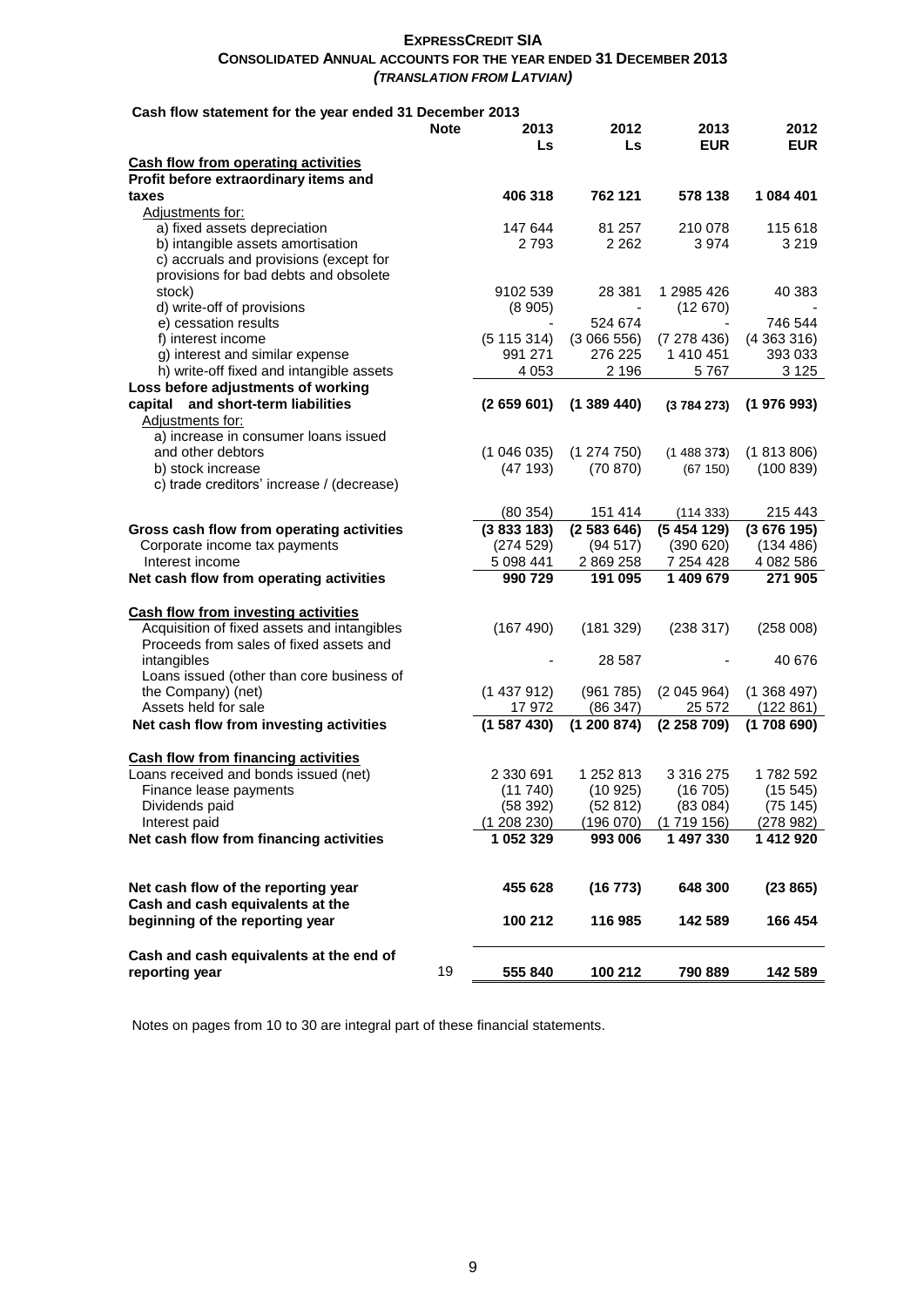**Notes**

#### **Accounting policies**

#### **(a) Basis of preparation**

These financial statements have been prepared based on the accounting policies and measurement principles as set out below.

These financial statements have been prepared in accordance with the International Financial Reporting Standards (IFRS) as adopted by the European Union (EU). Having regard to the EU's approval procedure, these Notes also list the standards and interpretations that are not yet approved for application by the EU because the said standards and interpretations, if approved, may affect the Company's financial statements in future periods. The valuation of assets and liabilities and net profit data of the company have not been affected in the result of transfer of IFRS.

The preparation of financial statements in accordance with IFRS requires the use of significant estimates and assumptions that affect the reported amounts of assets and liabilities, as well as the information on contingent assets and liabilities at the balance sheet date and the revenues and costs for the reporting period. Although these estimates are based on the information available to the management regarding the current events and actions, the actual results may differ from the estimates used. Critical assumptions and judgements are described in the relevant sections of the Notes to the financial statements.

These are the first consolidated financial statements of the group, as in prior years the financial results and assets and liabilities of the subsidiary were immaterial within the context of the financial statements. Preparing consolidated 2013 financial statements, the comparative data have been consolidated accordingly, thus ensuring the consistency of presentation and disclosures..

#### *Standards, amendments and interpretations that are effective from 1 January 2013 (including those which have not yet been adopted by the EU) and are applicable for the preparation of financial statements for the year ended 31 December 2013. None of these standards apply directly due to the nature of the operations of the Group.*

**IFRS 10**, 'Consolidated Financial Statements' (effective for annual periods beginning on or after 1 January 2013 although endorsed by EU for annual periods on or after 1 January 2014);

**IFRS 11**, 'Joint arrangements' (effective for annual periods beginning on or after 1 January 2013 although endorsed by EU for annual periods on or after 1 January 2014);

**IFRS 12**, 'Disclosures of interests in other entities' (effective for annual periods beginning on or after 1 January 2013 although endorsed by EU for annual periods on or after 1 January 2014);

Amendments to IFRS **10, 11 and 12** on transition guidance (effective for annual periods beginning on or after 1 January 2013 although endorsed by EU for annual periods on or after 1 January 2014);

**IFRS 13**, 'Fair value measurement' (effective for annual periods beginning on or after 1 January 2013);

**IAS 27** (revised in 2011) 'Separate financial statements' (effective for annual periods beginning on or after 1 January 2013 although endorsed by EU for annual periods on or after 1 January 2014);

**IAS 28** (revised in 2011) 'Associates and joint ventures' (effective for annual periods beginning on or after 1 January 2013 although endorsed by EU for annual periods on or after 1 January 2014);

#### *Annual improvements 2011 (effective for annual periods beginning on or after 1 January 2013):*

Amendment to **IFRS 1**, 'First time adoption', on government loans (effective for annual periods beginning on or after 1 January 2013);

Amendment to IFRS 7, 'Financial instruments: Disclosures', on offsetting financial assets and financial liabilities (effective for annual periods beginning on or after 1 January 2013);

Amendment to **IAS 12**, 'Income taxes' on deferred tax (effective for annual periods on or after 1 January 2012 but endorsed by EU for annual periods on or after 1 January 2013);

Amendment to **IAS 19**, 'Employee benefits' (effective for annual periods beginning on or after 1 January 2013);

**IFRIC 20**, 'Stripping costs in the production phase of a surface mine' (effective for annual periods beginning on or after 1 January 2013).

Amendment to IAS 1 "Presentation of Financial Statements" (effective for annual periods beginning on or after 1 July 2013).

*A number of new standards and interpretations have been published and come into force on financial periods beginning on or after 1 January 2014, and do not relate to the Company's operations or are not approved in the European Union.*

Amendments to IAS 32 "Financial instruments: Presentation", on offsetting financial assets and financial liabilities (effective for annual periods beginning on or after 1 January 2014).

Amendments to **IFRS 10, IFRS 12 and IAS 27** for investment entities (effective for annual periods beginning on or after 1 January 2014).

**IFRS 9** "Financial Instruments - Classification and Measurement" (effective date to be determined).

Amendments to **IAS 19** "Employee benefits plans" (effective for annual periods beginning on or after 1 January 2013).

Amendments to **IAS 36** "Impairment of assets" (effective for annual periods beginning on or after 1 January 2014).

Amendments to **IAS 39** "Financial instruments: Recognition and measurement', on novation of derivatives and hedge accounting (effective for annual periods beginning on or after 1 January 2014).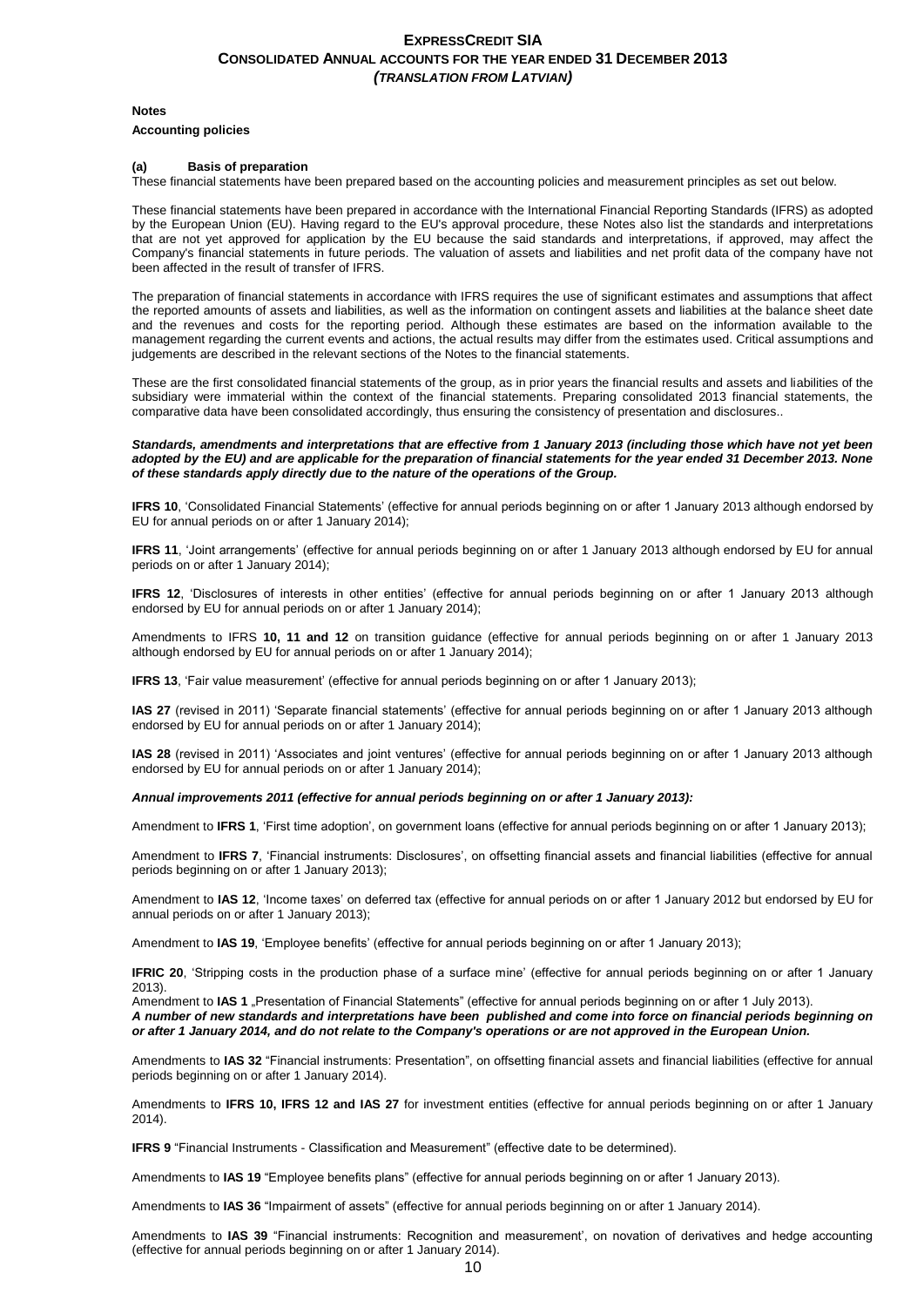**Notes** (continued)

**Accounting policies** (continued)

**(a) Basis of preparation** (continued)

### *Annual improvements 2012 (effective for annual periods beginning on or after 1 July 2014):*

These amendments include changes from the 2010-2012 cycle of the annual improvements project that affect 7 standards:

- IFRS 2 'Share-based payment'
- IFRS 3 'Business Combinations'
- IFRS 8 'Operating segments'
- IFRS 13 'Fair value measurement'
- IAS 16 'Property, plant and equipment' and IAS 38 'Intangible assets'
- Consequential amendments to IFRS 9, 'Financial instruments',
- IAS 37 'Provisions, contingent liabilities and contingent assets',
- IAS 39 Financial instruments Recognition and measurement'.

#### *Annual improvements 2013 (effective for annual periods beginning on or after 1 July 2014):*

The amendments include changes from the 2011-12-13 cycle of the annual improvements project that affect 4 standards:

- IFRS 1 'First time adoption'
- IFRS 3 'Business combinations'
- IFRS 13 'Fair value measurement' and
- IAS 40 'Investment property'.

**IFRIC 21** 'Levies' (effective for annual periods beginning on or after 1 January 2014).

#### **(b) Accounting principles applied**

- The items in the financial statements have been measured based on the following accounting principles:
	-
	- a) It is assumed that the company will continue as a going concern;<br>b) The measurement methods applied in the previous reporting year b) The measurement methods applied in the previous reporting year have been used;<br>c) The measurement of the items has been performed prudently meeting the following
	- The measurement of the items has been performed prudently meeting the following criteria:
		- Only profits accruing up to the balance sheet date have been included in the report;
			- All possible contingencies and losses arising in the reporting year or the previous year have been recognised, even if they became known in the period between the balance sheet date and the issuance of the annual report;
		- All impairment and depreciation charges have been calculated and recognised irrespectively of whether the company has operated profitably or not during the reporting year;
	- d) All income and expenses relating to the accounting year irrespective of the date of the payments made or the dates of receipt or payment of invoices have been recognised. Revenues are matched with expenses in the reporting year.
	- e) Assets and liabilities are presented at their gross amounts;
	- f) The opening balances of the reporting period reconcile with the closing balances of the previous reporting period;
	- g) All items which may materially affect the assessment or decision-making of the users of the financial statements are presented, immaterial items have been aggregated and their breakdown is presented in the Notes;
		- h) Business transactions are presented based on their economic substance rather than their legal form.

Asset and liability recognition is performed on historical cost basis. All financial assets and liabilities are classified as held to maturity or loans and receivables.

#### **(c) Recognition of revenue and expenses**

#### *- Net sales*

Net revenue represents the total value of goods sold and services provided during the year net of value added tax.

#### *- Interest income*

The Company presents interest income in the section of the Profit and loss account prior to calculation of gross profit, as this income is related to the basic activities of the Company – charging interest for loans issued in return to pledge held as security or loans issued on other conditions. Interest income is recognised using accruals principle. Interest income is not recognised from the moment the recoverability of principal is considered doubtful. Penalty interest is recognised on a cash basis.

#### *- Other income*

Other income is recognised based on accruals principle.

#### *- Penalties and similar income*

Of collection exists, is recognised based on cash principle.

#### - *Expenses*

Expenses are recognised based on accruals principle in the period of origination, irrespective of the moment of payment. Expenses related to financing of loans is recognised in the period of liability origination and included in the profit and loss items "Interest and similar expenses".

#### **(d) Foreign currency translation into LVL**

#### *(d1) Functional and presentation currency*

Items included in the financial statements are measured using the currency of the primary economic environment in which the entity operates (the functional currency). The financial statement items are denominated in Latvian lats (LVL), which is the Company's functional and presentation currency. According to the requirements of the Riga Stock Exchange all balances should be presented in euro (EUR) at the Bank of Latvia exchange rate - EUR 1 = LVL 0.702804.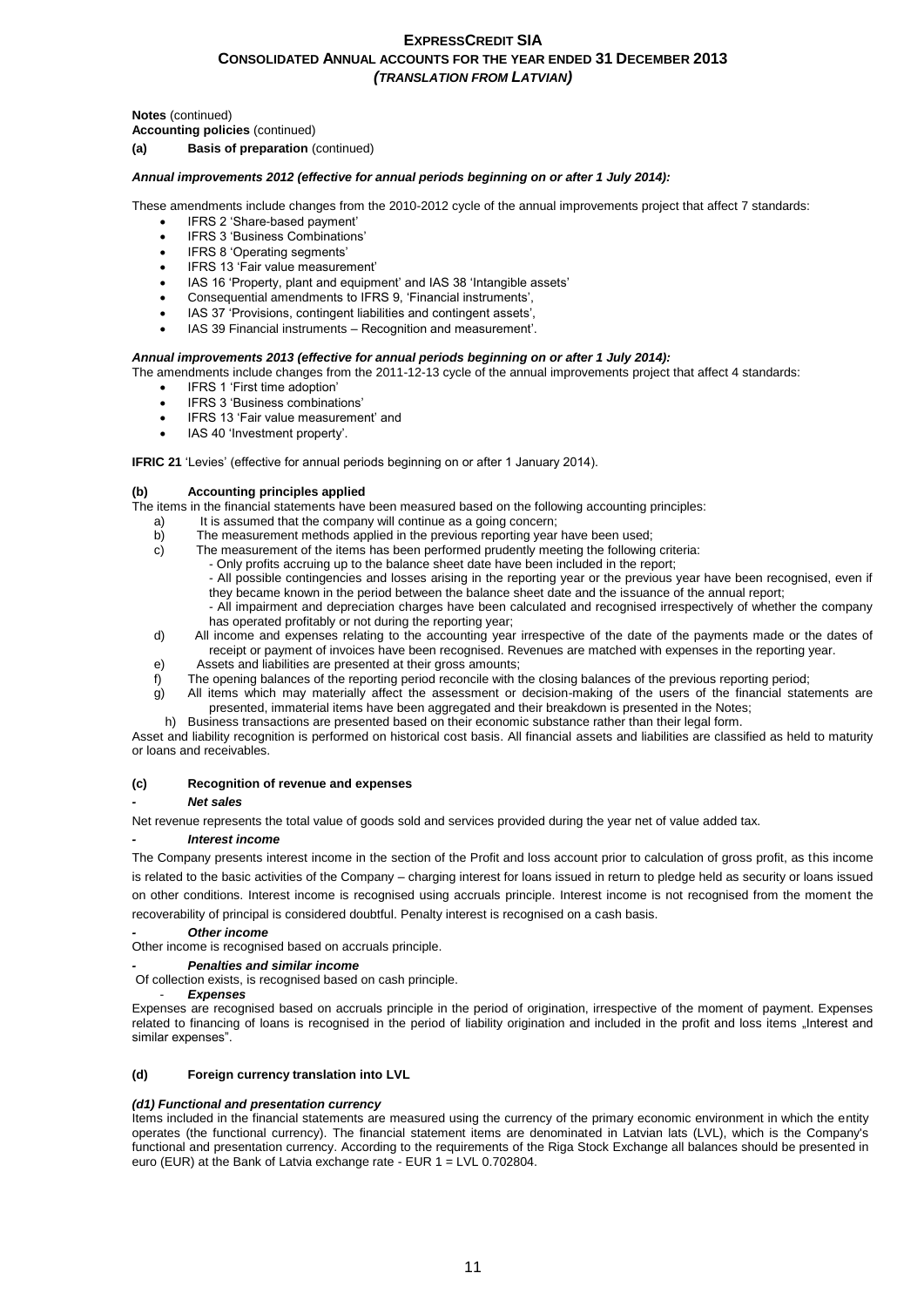**Notes** (continued) **Accounting policies** (continued)

#### **(d) Foreign currency translation into LVL** (continued)

#### *(d2) Transactions and balances*

All transactions in foreign currencies are translated into the functional currency using the exchange rates at the date of the respective transaction. Foreign exchange gains and losses resulting from the settlement of such transactions and from the translation at yearend exchange rates of monetary assets and liabilities denominated in foreign currencies are recognised in the income statement of the respective period. At the balance sheet date the rates set by the Bank of Latvia were:

|       | 31.12.2013 | 31.12.2012 |
|-------|------------|------------|
|       | LVL        | LVL        |
| 1 EUR | 0.702804   | 0.702804   |
| 1 USD | 0.515000   | 0.531000   |

#### **(e) Financial instruments – key measurement terms**

Fair value is the amount for which an asset could be exchanged or a liability settled between knowledgeable, willing parties in an arm's length transaction. Fair values of financial assets or liabilities, including derivative financial instruments in active markets are based on quoted market prices. If the market for a financial asset or liability is not active (and for unlisted securities) the Group establishes fair value by using valuation techniques. These include the use of discounted cash flow analysis, option pricing models and recent comparative transactions as appropriate and may require the application of management's judgement and estimates. Where, in the opinion of the Management, the fair values of financial assets and liabilities differ materially from their book values such fair values are separately disclosed in the notes to the accounts.

*Transaction costs* are incremental costs that are directly attributable to the acquisition, issue or disposal of a financial instrument. An incremental cost is one that would not have been incurred if the transaction had not taken place. Transaction costs include fees and commissions paid to agents (including employees acting as selling agents), advisors, brokers and dealers, levies by regulatory agencies and securities exchanges, and transfer taxes and duties. Transaction costs do not include debt premiums or discounts, financing costs or internal administrative or holding costs.

Amortised cost is the amount at which the financial instrument was recognised at initial recognition less any principal repayments plus accrued interest and for financial assets less any write-down for incurred impairment losses. Accrued interest includes amortisation of transaction costs deferred at initial recognition and of any premium or discount to maturity amount using the effective interest method. Accrued interest income and accrued interest expense including both accrued coupon and amortised discount or premium (including fees deferred at origination, if any) are not presented separately and are included in the carrying values of related items on the balance sheet.

*The effective interest method* is a method of calculating the amortised cost of a financial asset or a financial liability and of allocating the interest income or interest expense over the relevant period. The effective interest rate is the rate that exactly discounts estimated future cash payments or receipts through the expected life of the financial instrument or, when appropriate, a shorter period to the net carrying amount of the financial asset or financial liability. When calculating the effective interest rate the Group estimates cash flows considering all contractual terms of the financial instrument (for example, prepayment options) but does not consider future credit losses. The calculation includes all fees and points paid or received between parties to the contract that are an integral part of the effective interest rate, transaction costs and all other premiums or discounts.

#### **(f) Offsetting of financial assets and liabilities**

Financial assets and liabilities are offset and net amount reported in the balance sheet when there is a legally enforceable right to offset the recognised amounts and there is an intention to settle on a net basis or realize the asset and settle the liability simultaneously.

### **(g) Intangible assets and fixed assets**

All intangible assets and fixed assets are initially measured at cost. Intangible assets and fixed assets are recorded at historic cost net of depreciation and permanent diminution in value. Depreciation or amortisation is calculated on a straight-line basis to write down each asset to its estimated residual value over its estimated useful life as follows:

**years**

| <b>Buildings</b>                        | 20      |
|-----------------------------------------|---------|
| Constructions                           | 5       |
| Intangibles                             | $3 - 5$ |
| Other fixed assets                      | $3 - 5$ |
| Low value inventory (worth over 50 LVL) |         |

The residual values, remaining useful lives and methods of depreciation are reviewed and, if required, adjusted annually. Fixed asset and intangibles recognition is terminated in case of its liquidation or when no future benefits are expected in connection with the utilisation of the respective asset. Any profit or loss connected with the termination of recognition (calculated as difference between the disposal gains and net book value as at the moment of derecognition), is recognised in the profit or loss account in the period when derecognition occurs. Leasehold improvements are written down on a straight-line basis over the shorter of the estimated useful life of the leasehold improvement and the term of the lease. Current repairs and maintenance costs are charged to profit and loss account in the period when the respective costs are incurred.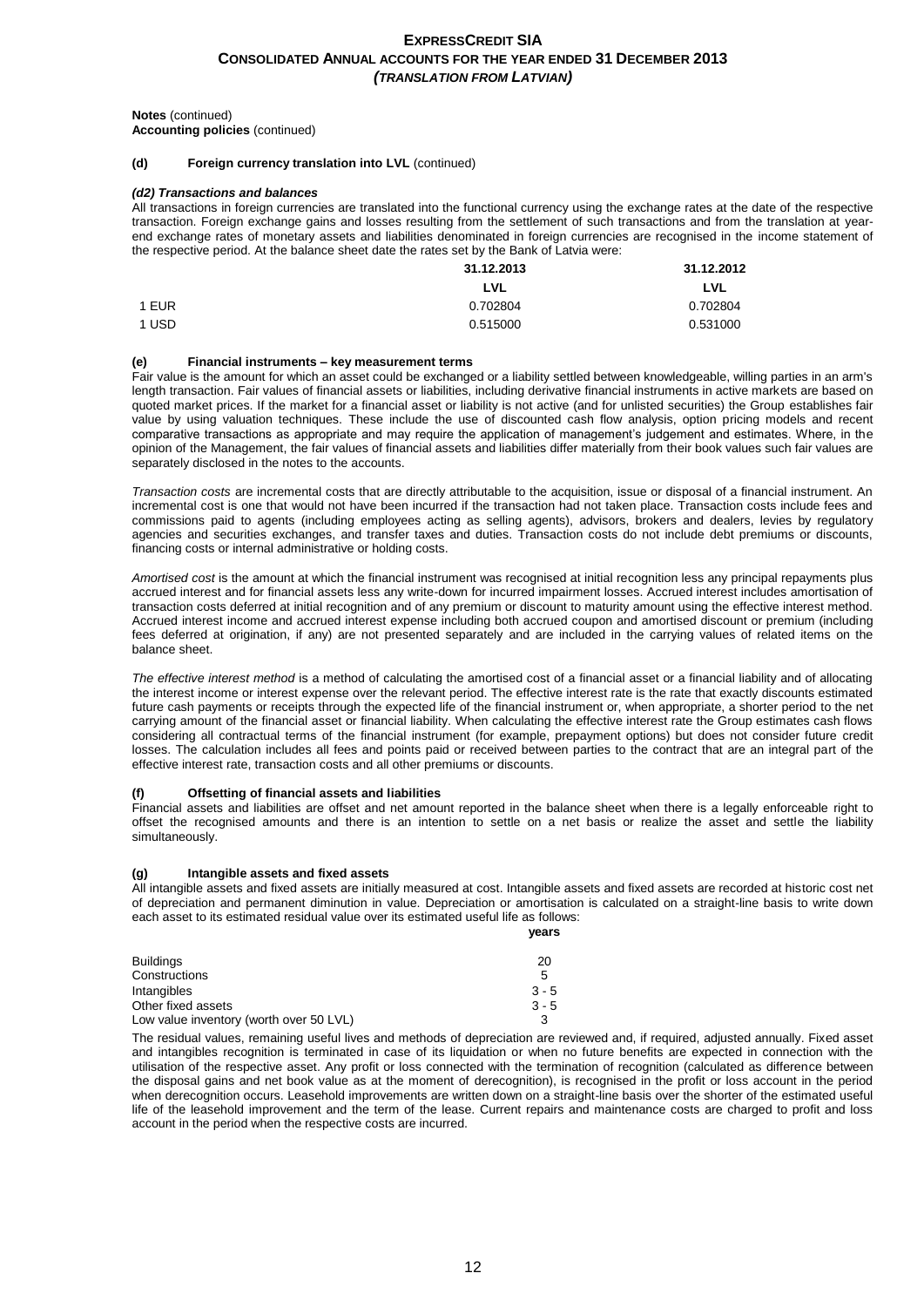**Notes** (continued)

**Accounting policies** (continued)

#### **(h) Investments in the associated companies**

In the financial statements the investments in associated companies are carried at equity method. Under this method the value of the investment at the balance sheet date comprises the value of the equity of the associated company corresponding to the share of investment and the book value of the positive goodwill arising at the acquisition of the investment.

At the year-end the amount of the reported item is increased or decreased by reference to the Company's share in the profit or loss of the associated company during the year (in the post-acquisition period), or other changes in equity, as well as by the reduction of the goodwill arising at acquisition to its recoverable amount. Unrealised profit on inter-company transactions is excluded. Profit distribution is presented in the year following the reporting year in which the shareholders adopt a decision on profit distribution.

#### **(i) Impairment of assets**

Intangible assets which are not put into operation or which do not have a useful life are not amortised; their value is reviewed annually. The value of the assets subject to depreciation or amortisation is reviewed whenever any events or circumstances support that their carrying value may not be recoverable. Impairment losses are recognised in the amount representing the difference between the carrying value of the asset and its recoverable value. Recoverable amount is the higher of the respective asset's fair value less the costs to sell and the value in use. In order to determine impairment, assets are grouped based on the smallest group of assets that independently generates cash flow (cash generating units).

#### **(j) Segments**

A geographical segment provides products or services within a particular economic environment that is subject to other economic environments characterized by different risks and benefits. A business segment is a share of assets and operations, providing products and services that are subject to other business segments of different risks and benefits.

#### **(k) Inventories**

Inventories are stated at the lower of cost or market price. Inventories are measured using the weighted FIFO method. The Company assesses at each balance sheet date whether there is objective evidence that inventories are impaired and makes provisions for slowmoving or damaged inventories. Inventories loss is recognised in the period such loss is identified, writing off the relevant inventory values to the period profit and loss account.

#### **(l) Seized assets**

Collateral is repossessed following the foreclosure on loans that are in default. Seized assets are measured at the lower of cost or net realisable value and reported within "Inventories".

#### **(m) Trade and other receivables**

Accounts receivable comprise loans and other receivables (other debtors, advances and deposits) that are non-derivative financial assets with fixed or determinable payments. Loans are carried at amortised cost where cost is defined as the fair value of cash consideration given to originate those loans. All loans and receivables are recognised when cash is advanced to borrowers and derecognised on repayments. The Company has granted consumer loans to customers throughout its market area. The economic condition of the market area may have an impact on the borrowers' ability to repay their debts. Restructured loans are no longer considered to be past due unless the loan is past due according to the renegotiated terms.

The Company assesses at each balance sheet date whether there is objective evidence that loans are impaired. If any such evidence exists, the amount of the allowances for loan impairment is assessed as the difference between the carrying amount and the recoverable amount, being the present value of expected cash flows including amounts recoverable from collateral discounted at the original effective interest rate. The assessment of the evidence for impairment and the determination of the amount of allowances for impairment or its reversal requires the application of management's judgement and estimates. Management's judgements and estimates consider relevant factors including but not limited to, the identification of non-performing loans (loan repayment schedule compliance), the estimated value of collateral (if taken) as well as other relevant factors affecting loan and recoverability and collateral values. These judgements and estimates are reviewed periodically and as adjustments become necessary, they are reported in earnings in the period in which they become known. The Management of the Company have made their best estimates of losses based on objective evidence of impairment and believe those estimates presented in the financial statements are reasonable in light of available information.

When loans cannot be recovered they are written off and charged against allowances for loan impairment losses. They are not written off until all the necessary legal procedures have been completed and the amount of the loss is finally determined.

The provision in the allowance account is reversed if the estimated recovery value exceeds the carrying amount. In accordance with the provisioning policy developed by the Company (for non-secured consumer loans with the term of repayment up to 2 years) provisions are made based on the payment delay analysis at following rates:

| Days of delay | <b>Provision made</b> |
|---------------|-----------------------|
| $\mathbf 0$   | 0.3%                  |
| $1 - 15$      | 6%                    |
| 16-30         | 18%                   |
| $31 - 60$     | 32%                   |
| 61-90         | 42%                   |
| 91-180        | 47%                   |
| 181-360       | 67%                   |
| 360-720       | 92%                   |
| $721+$        | 100%                  |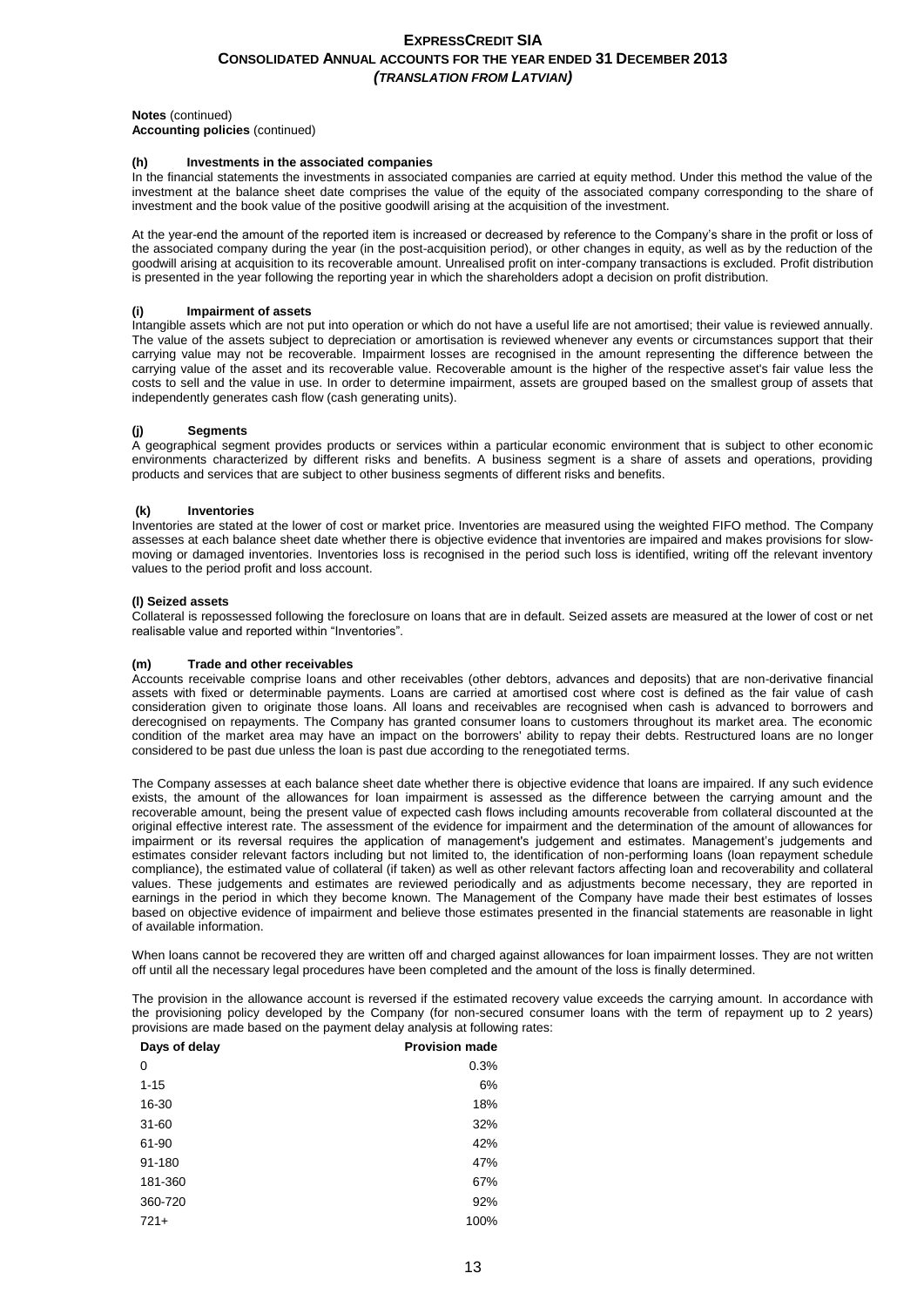**Notes** (continued) **Accounting policies** (continued)

#### **(m) Trade and other receivables** (continued)

Provisions for interest income debts is made in accordance with the policies set by the management of the Company. In accordance with the provisioning policy for unsecured short term (up to 30 days) loans, the provisions are calculated based on the incurred loss method. In accordance with this method, the loans outstanding for 4 and more months are evaluated for recoverability using discounted cashflow analysis (applicable to expected cashflows from principal, interest and penalty payments) and ratio of inflowing assets to the gross balance sheet values of the respective loans and interest accrued. The provision is calculated for the principal outstanding over 4 months as the difference between the balance sheet value of principal and interest accrued and expected decrease of the balance sheet value in the result of future cashflows. The provision for interest accrued is made in accordance with the provisioning policies set by the management making sure that cashflows from interest receivable are excluded from cashflows used as the basis for principal recoverability testing.

The recoverability of other debtors, advances and deposits paid is valued on individual basis if there are any indications of net book value of the asset exceeding its recoverable amount.

#### **(n) Finance lease**

Where the property, plant and equipment are acquired under a finance lease arrangement and the Company takes over the related risks and rewards, the property, plant and equipment items are measured at the value at which they could be purchased for an immediate payment. Leasing interest is charged to the profit and loss in the period in which it arises.

### **(o) Operating leases**

#### *Company is a lessor*

The type of lease in which the lessor retains a significant part of the risks and rewards pertaining to ownership, is classified as operating lease. Lease payments and prepayments for a lease (net of any financial incentives received from the lessor) are charged to the profit and loss under a straight-line method over the lease term.

#### **(p) Taxes**

The corporate income tax expense is included in the financial statements based on the management's calculations made in accordance with the requirements of Latvian tax legislation. Deferred tax is provided for using liability method on all temporary differences arising between the tax bases of assets and liabilities and their carrying amounts in the financial statements. The principal temporary differences arise from depreciation of property, plant and equipment at different rates and tax losses carried forward to the future taxation periods. Deferred tax assets are recognised only to the extent that recovery is probable.

#### **(q) Provisions for unused annual leave**

The amount of provision for unused annual leave is determined by multiplying the average daily pay of employees during the reporting year by the number of accrued but unused annual leave days the end of the reporting year.

#### **(r) Borrowings**

Initially borrowings are recognised at the proceeds received net of transaction costs incurred. In subsequent periods, borrowings are stated at amortised cost which is determined using the effective interest method. The difference between the proceeds received, net of transaction costs and the redemption value of the borrowing is gradually recognized in the profit and loss account over the term of the borrowing.

#### **(s) Cash and cash equivalents**

For the purposes of the cash flow statement, cash and cash equivalents comprise cash on hand, balances of current accounts with banks and short-term deposits with a maturity term of up to 90 days.

#### **Payment of dividends**

Dividends due to the shareholders are recognized in the financial statements as a liability in the period in which the shareholders approve the disbursement of dividends.

#### **(u) Financial risk management**

#### **(u1) Financial risk factors**

The activities of the Company expose it to different financial risks:

- (u1.1) foreign currency risk;
- (u1.2) credit risk;
- (u1.3) operational risk;
- (u1.4) market risk;
- (u1.5) liquidity risk;
- (u1.6) cash flow and interest rate risk.

The Company's overall risk management is focused on the uncertainty of financial markets and aims to reduce its adverse effects on the Company's financial indicators. The Finance Director is responsible for risk management. The Finance Director identifies, assesses and seeks to find solutions to avoid financial risks acting in close cooperation with other structural units of the Company.

### *(u1.1) Foreign exchange risk*

The Company operates mainly in the local market and its exposure to foreign exchange risk is low. Foreign currency risk mainly arises from the fluctuation of the lats and the euro exchange rates at the time of settling of the liabilities or at the time of currency translation. The Finance Director performs analysis of net open positions of each foreign currency and monitors the currency conversion results. No further risk prevention mechanisms are used on the account that the overall currency risk has been assessed as low.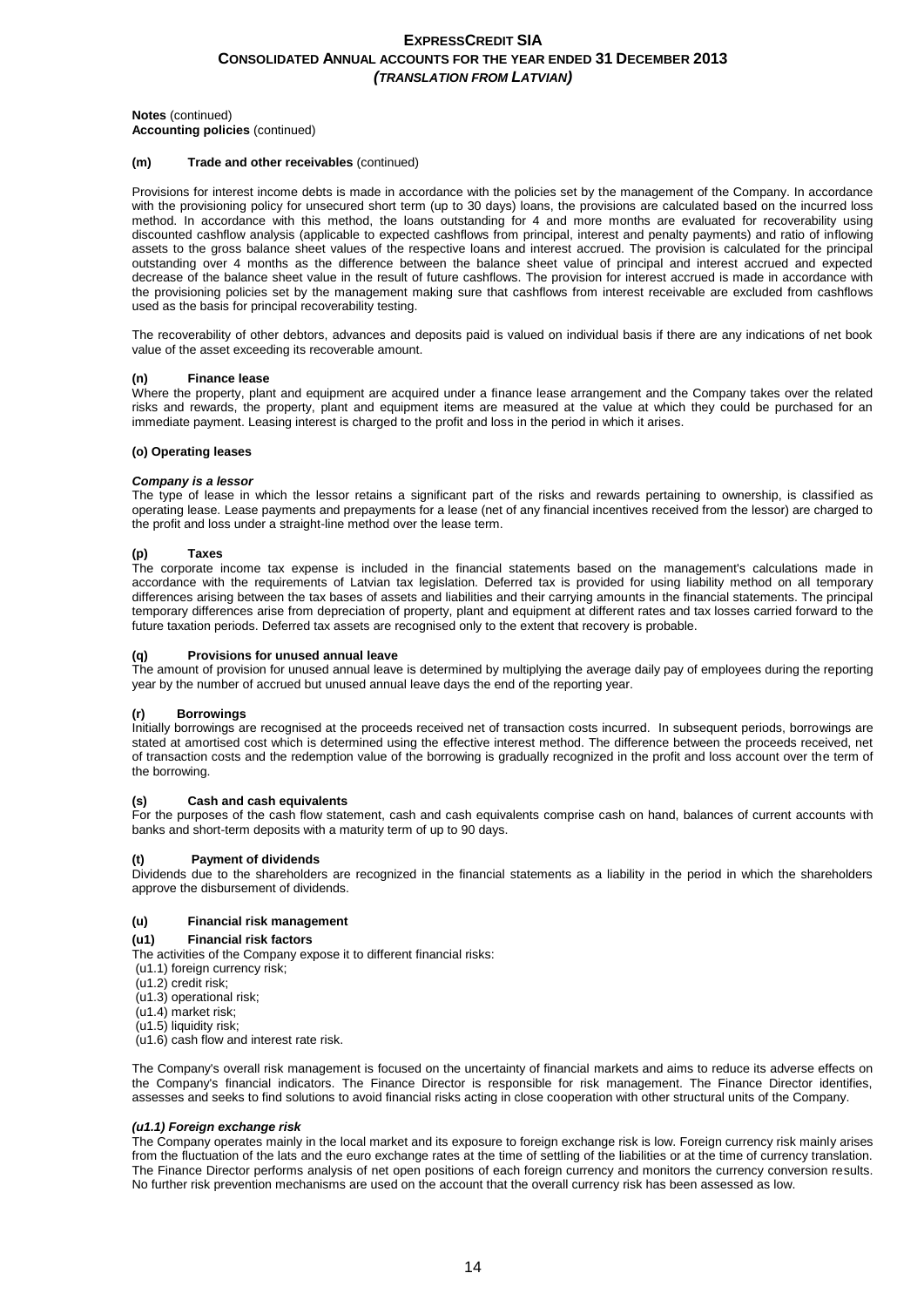**Notes** (continued) **Accounting policies** (continued)

- **(u) Financial risk management** (continued)
- **(u1) Financial risk factors** (continued)

### *(u1.2) Credit risk*

The Company has a credit risk concentration based on its operational specifics – issuance of loans against pledge, as well as issuance of non-secured loans that is connected with an increased risk of asset recoverability. The risk may result in short-term liquidity problems and issues related to timely coverage of short-term liabilities. The Company's policies are developed in oreder to ensure maximum control procedures in the process of loan issuance, timely identification of bad and doubtful debts and adequate provisioning for potential loss.

#### *(u1.3) Operational risk*

Operational risk is a loss risk due to external factors namely (natural disasters, crimes, etc) or internal ones (IT system crash, fraud, violation of laws or internal regulations, insufficient internal control). Operation of the Company carries a certain operational risk which can be managed using several methods including methods to identify, analyse, report and reduce the operational risk. Also selfassessment of the operational risk is carried out as well as systematic approval of new products is provided to ensure the compliance of the products and processes with the risk environment of the activity.

#### *(u1.4) Market risk*

The Company is exposed to market risks, basically related to the fluctuations of interest rates between the loans granted and funding received, as well as demand for the Company's services fluctuations. The Company attempts to limit market risks, adequately planning the expected cashflows, diversifying the product range and fixing funding resource interest rates.

#### *(u1.5)Liquidity risk*

The Company complies with the prudence principle in the management of its liquidity risk and maintains sufficient funds. The management of the Company has an oversight responsibility of the liquidity reserves and make current forecasts based on anticipated cash flows. Most of the Company's liabilities are short-term liabilities. The management is of the opinion that the Company will be able to secure sufficient liquidity by its operating activities, however, if required, the management of the Company is certain of financial support to be available from the owners of the Company.

#### *(u1.6) Cash flow interest rate risk*

As the Company has borrowings and finance lease obligations, the Company's cash flows related to financing costs to some extent depend on the changes in market rates of interest. The Company's interest payment related cash flows depend on the current market rates of interest. The risk of fluctuating interest rates is partly averted by the fact that a number of loans received have fixed interest rates set. Additional risk minimization measures are not taken because the available bank products do not provide an effective control of risks.

#### **(u2) Accounting for derivative financial instruments**

The Company does not actively use derivative financial instruments in its operations. Derivative financial instruments are initially recognized at fair value on the date of the contract, and are thereafter measured at fair value at the balance sheet date. Derivative financial instruments are carried as assets if their fair value is positive and as liabilities if fair value is negative. Any gains or losses arising due to the changes in the fair value of the derivative financial instrument are not classified hedges and are recognized directly in the profit and loss.

#### **(u3) Fair value**

The carrying value of financial assets and liabilities approximates their fair value. See also note (e).

#### **(u4) Management of the capital structure**

In order to ensure the continuation of the Company's activities, while maximizing the return to stakeholders capital management, optimization of the debt and equity balance is performed. The Company's capital structure consists of borrowings from related persons, third party loans and loans from credit institutions and finance lease liabilities, cash and equity, comprising issued share capital, retained earnings and share premium. At year-end the ratios were as follows:

|                                | 31.12.2013<br>Ls | 31.12.2012<br>Ls | 31.12.2013<br><b>EUR</b> | 31.12.2012<br><b>EUR</b> |
|--------------------------------|------------------|------------------|--------------------------|--------------------------|
| Loan and leasae liabilities    | 5 504 256        | 3401783          | 7831851                  | 4 840 301                |
| Cash and bank                  | (555 840)        | (100212)         | (790 889)                | (142589)                 |
| Net debts                      | 4 948 416        | 3 301 571        | 7 040 962                | 4 697 712                |
| Equity                         | 1 280 905        | 1 072 853        | 1822 564                 | 1 526 533                |
| Liabilities / equity ratio     | 4.30             | 3.17             | 4.30                     | 3.17                     |
| Net liabilities / equity ratio | 3.86             | 3.08             | 3.86                     | 3.08                     |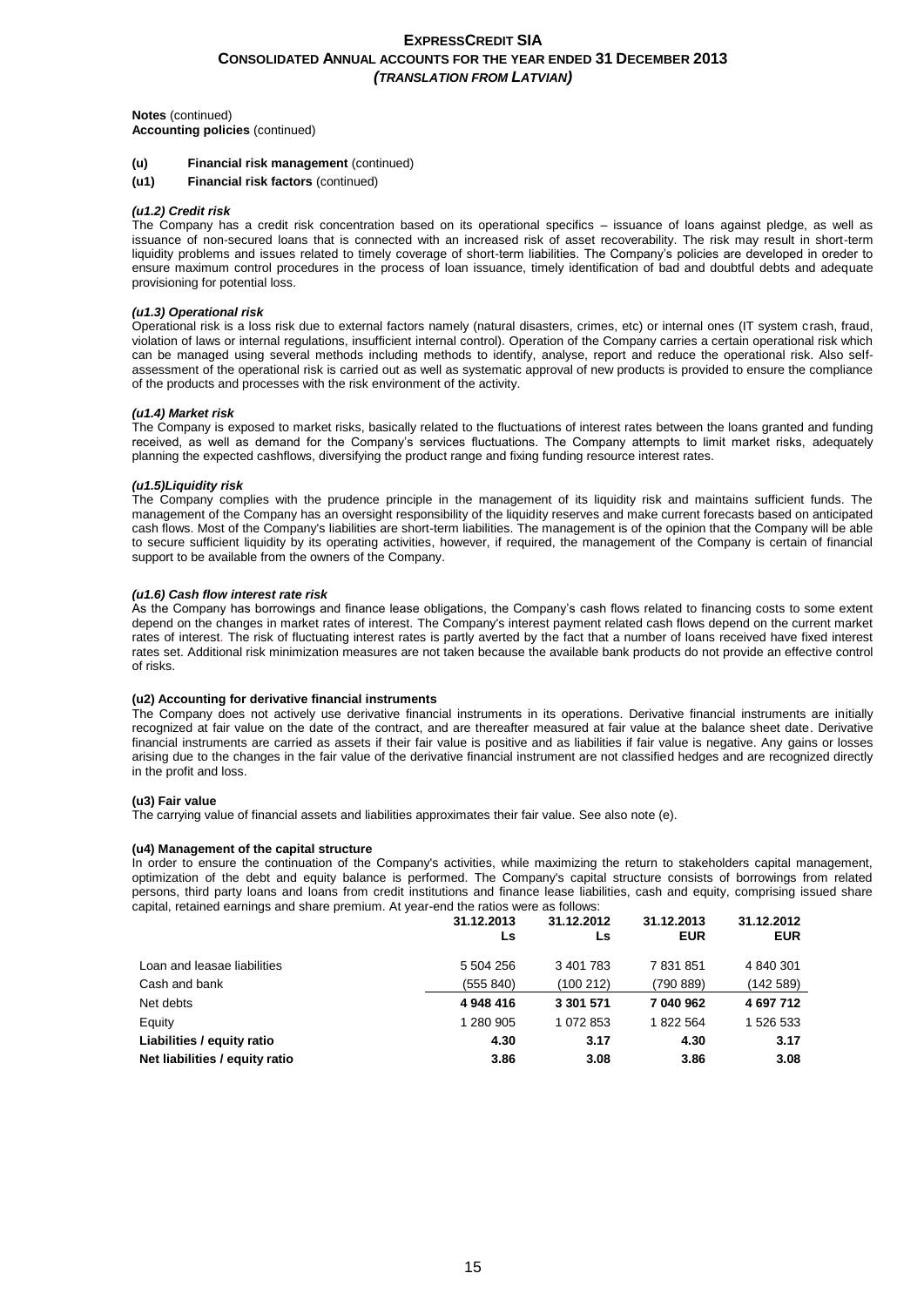#### **Notes** (continued)

**Accounting policies** (continued)

### **(v) Significant assumptions and estimates**

The preparation of financial statements in accordance with International Financial Reporting Standards as adopted by the EU and Latvian law requires the management to rely on estimates and assumptions that affect the reported amounts of assets and liabilities and off-balance sheet assets and liabilities at the date of financial statements, as well as the revenues and expenses reporting in the reporting period. Actual results may differ from these estimates.

The following judgements and key assumptions concerning the future are critical, and other causes of inaccuracies in the calculations as at the date of financial statements, with a significant risk of causing a material change in the balance sheet value of assets and liabilities within the next financial year:

- The Company review the useful lives of it's fixed assets at the end of each reporting period. The management makes estimates and uses assumptions with respect to the useful lives of fixed assets. These assumptions may change and the calculations may therefore change.
- The Company review the value of its fixed assets and intangible assets whenever any events or circumstances support that the carrying value may not be recoverable. Impairment loss is recognised in the amount equalling the difference between the carrying value of the asset and its recoverable value. Recoverable amount is the higher of an asset's fair value less the costs to sell and the value in use. The Company is of the view that considering the anticipated volumes of services no material adjustments due to impairment are required the asset values.
- In measuring inventories the management relies on its expertise, past experience, background information, and potential assumptions and possible future circumstances. In assessing the impairment of the value of inventories consideration is given to the possibility to sell the item of inventories and the net realisable value.
- The Company's management, based on estimates, makes provisions for the impairment of the value of receivables. The Company's management is of the opinion that the provisions for receivables presented in the financial statements accurately reflect the expected cash flows from these receivables and that these estimates have been made based on the best available information.
- The Company is composed with caution savings potential future payment obligations in cases where disputes the validity of such legal obligation, or there are legal disputes about the amount of such liabilities.

### **(w) Related parties**

Related parties include the shareholders, members of the Board of the parent company of the Company, their close family members and companies in which the said persons have control or significant influence.

#### **(x) Subsequent events**

Post-period-end events that provide additional information about the Company's position at the balance sheet date (adjusting events) are reflected in the financial statements. Post-period-end events that are not adjusting events are disclosed in the notes when material.

### **(y) Contingencies**

Contingent liabilities are not recognised in the financial statements. They are disclosed unless the possibility of an outflow of resources embodying economic benefits is remote. A contingent asset is not recognised in the financial statements but disclosed when an inflow of economic benefits is probable.

#### **(z) Earnings per share**

Earnings per share are calculated by dividing the net profit or loss for the year attributable to the shareholders of the parent company with the weighted-average number of shares outstanding during the year.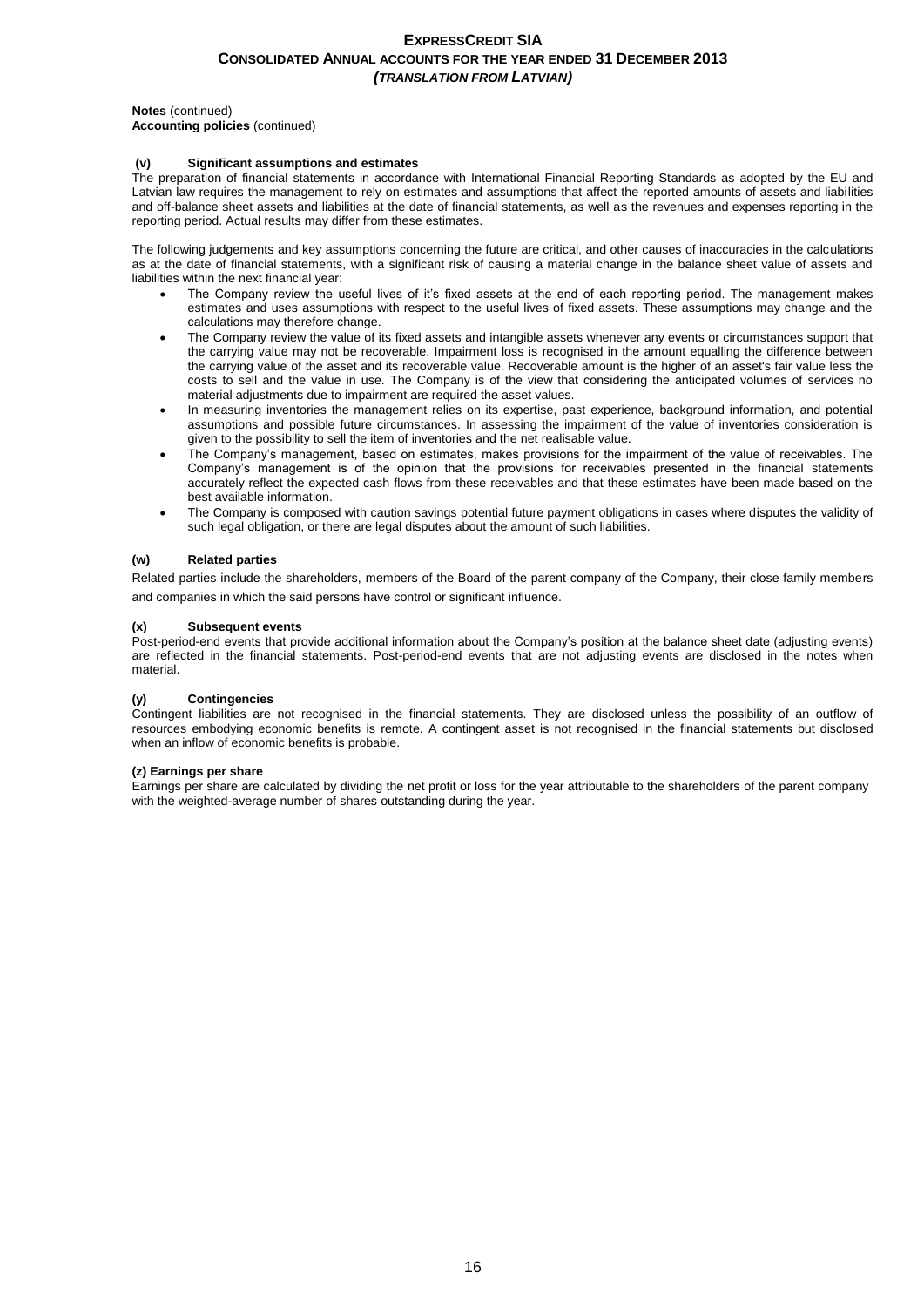# **Notes** (continued)

### **(1) Net sales**

# **Net revenue by type of revenue**

|                                 | 2013          | 2012      | 2013       | 2012       |  |
|---------------------------------|---------------|-----------|------------|------------|--|
|                                 | Ls            | Ls        | <b>EUR</b> | <b>EUR</b> |  |
|                                 |               |           |            |            |  |
| Income from sales of goods      | 3 347 187     | 2 423 807 | 4 762 617  | 3 448 767  |  |
| Income from sales of gold scrap | 1 057 918     | 1 139 843 | 1 505 282  | 1 621 850  |  |
| Income from sales of vehicles   | 82 601        | 2 5 5 4   | 117 531    | 3634       |  |
| Other income                    | 7 1 6 9       | 849       | 10 201     | 1 208      |  |
|                                 | 4 4 9 4 8 7 5 | 3 567 053 | 6 395 631  | 5 075 459  |  |

### **Net revenue by geographical markets and type of operation**

| Sales of product in Latvia                                   | 3 419 678     | 2 413 615 | 4 865 763  | 3 434 265  |
|--------------------------------------------------------------|---------------|-----------|------------|------------|
| Sales of product to EU                                       | 10 110        | 12746     | 14 385     | 18 136     |
| Sales of gold scrap in Latvia                                | 1 057 918     | 959 843   | 1 505 282  | 1 365 733  |
| Sales of gold scrap in EU                                    |               | 180 000   |            | 256 117    |
| Sales of services in Latvia                                  | 7 1 6 9       | 849       | 10 201     | 1 208      |
|                                                              | 4 4 9 4 8 7 5 | 3 567 053 | 6 395 631  | 5 075 459  |
| Cost of sales<br>(2)                                         |               |           |            |            |
|                                                              | 2013          | 2012      | 2013       | 2012       |
|                                                              | <b>Ls</b>     | Ls        | <b>EUR</b> | <b>EUR</b> |
|                                                              |               |           |            |            |
| Cost of pledges taken over                                   | 3 243 845     | 2 598 700 | 4615576    | 3697617    |
| Goods and accessories purchased                              | 44 482        | 17 301    | 63 292     | 24 617     |
|                                                              | 3 288 327     | 2616001   | 4 678 868  | 3722234    |
|                                                              |               |           |            |            |
| Interest income and similar income<br>(3)                    | 2013          | 2012      | 2013       | 2012       |
|                                                              | <b>Ls</b>     | Ls        | <b>EUR</b> | <b>EUR</b> |
|                                                              |               |           |            |            |
| Interest income on loans issued against pledge               | 949 846       | 770 479   | 1 351 509  | 1 096 293  |
| Interest income on mortgage extension                        | 898 015       | 757 289   | 1 277 760  | 1 077 526  |
|                                                              |               |           |            |            |
| Interest income on loans to the vehicle pledges              | 165 872       | 126 141   | 236 015    | 179 482    |
| Interest income on mortgage loans                            | 19 986        | 7 7 8 7   | 28 4 38    | 11 080     |
| Interest income on unsecured loans                           | 2 501 706     | 789 159   | 3559606    | 1 122 872  |
|                                                              | 491 734       | 440 285   | 699 674    | 626 469    |
| Interest income on loan extension<br>Accrued interest income | 106 464       | 175 416   | 151 485    | 249 594    |

|                                      | 2013<br>Ls | 2012<br>Ls | 2013<br><b>EUR</b> | 2012<br><b>EUR</b> |
|--------------------------------------|------------|------------|--------------------|--------------------|
| Interest charge to bank              | 79 990     | 39 274     | 113816             | 55 882             |
| Bonds coupon expense                 | 52 197     | $\,$       | 74 270             |                    |
| Interest expense on lease            | 1873       | 937        | 2664               | 1 333              |
| Interest expense on other borrowings | 858 939    | 236 014    | 1 222 160          | 335 818            |
| Net loss on foreign exchange         | 8721       | 12 437     | 12 409             | 17 696             |
|                                      | 1 001 720  | 288 662    | 1425319            | 410729             |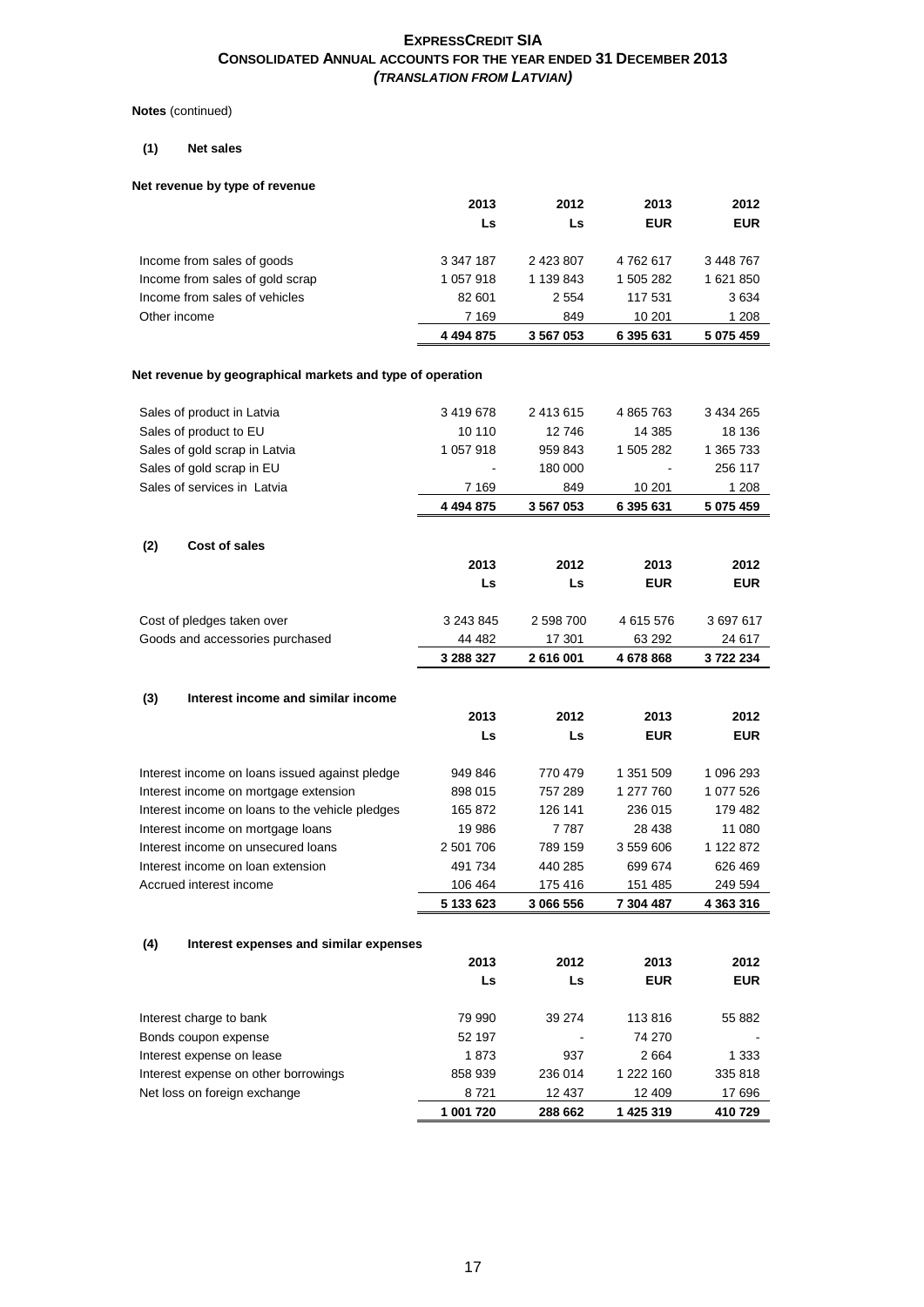**Notes** (continued)

### **(5) Selling expenses**

|                                                | 2013      | 2012     | 2013       | 2012       |
|------------------------------------------------|-----------|----------|------------|------------|
|                                                | Ls        | Ls       | <b>EUR</b> | <b>EUR</b> |
| Salary expenses                                | 1 245 995 | 523 711  | 1772891    | 745 174    |
| Social insurance                               | 304 971   | 127 769  | 433 935    | 181799     |
| Provisions for vacations and bonuses           | 46 575    | 43 612   | 66 269     | 62 054     |
| Rental expense                                 | 552 038   | 364 563  | 785 479    | 518727     |
| Utilities expense                              | 151 398   | 111 945  | 215 419    | 159 283    |
| Non-deductible VAT                             | 121 745   | 74 212   | 173 228    | 105 594    |
| Communication expenses                         | 66 256    | 56 044   | 94 274     | 79 743     |
| Maintenance expenses                           | 45 270    | 30 554   | 64 413     | 43 475     |
| Depreciation of fixed assets                   | 150 437   | 62 605   | 214 053    | 89 079     |
| Security expenses                              | 18 166    | 13 940   | 25 848     | 19835      |
| Goods write-off                                | 64 917    | 53 676   | 92 369     | 76 374     |
| Advertising                                    | 31 231    | 25 690   | 44 438     | 36 554     |
| <b>Business trip expenses</b>                  | 6449      | 3677     | 9 1 7 6    | 5 2 3 2    |
| Provisions for doubtful debtors obsolete stock | 132 266   | 353 403  | 188 197    | 502 846    |
| <b>Transportation expenses</b>                 | 48 148    | 40 546   | 68 508     | 57 692     |
| Renovation expenses                            | 9 2 9 5   | 25 673   | 13 2 25    | 36 529     |
| Other expenses                                 | 100 907   | 41 566   | 143 580    | 59 143     |
|                                                | 3 096 064 | 1953 186 | 4 405 302  | 2779 133   |
| (6)<br><b>Administrative expenses</b>          |           |          |            |            |
|                                                | 2013      | 2012     | 2013       | 2012       |
|                                                | Ls        | Ls       | <b>EUR</b> | <b>EUR</b> |
| Salary expenses                                | 559 148   | 200 571  | 795 596    | 285 387    |
| Social insurance                               | 136 326   | 48 331   | 193 974    | 68769      |
| Vacation provisions                            | 21 776    | 14 456   | 30 984     | 20 569     |
| Office rent                                    | 28 385    | 25 8 86  | 40 388     | 36 832     |
| Office expenses                                | 24 316    | 27 604   | 34 599     | 39 277     |
| Bank commission                                | 24 782    | 19 192   | 35 262     | 27 308     |
| Audit expense*                                 | 11 884    | 4520     | 16 909     | 6431       |
| Communication expenses                         | 11 793    | 10 153   | 16781      | 14 447     |
| State fees and duties, licence expense         | 21 506    | 46 239   | 30 600     | 65 792     |
| Legal advice                                   | 11 034    | 3623     | 15700      | 5 1 5 5    |
| Information database subscriptions,            |           |          | 94 143     | 66 393     |
| maintenance                                    | 66 164    | 46 661   |            |            |
| Other administrative expenses                  | 19 285    | 20 228   | 27 440     | 28 781     |
|                                                | 936 399   | 467 464  | 1 332 376  | 665 141    |

\* During the year the Group has not received any other services from the Auditor.

| (7)          | Other operating income |        |       |            |            |
|--------------|------------------------|--------|-------|------------|------------|
|              |                        | 2013   | 2012  | 2013       | 2012       |
|              |                        | Ls     | Ls    | <b>EUR</b> | <b>EUR</b> |
| Other income |                        | 22 936 | 7 801 | 32 635     | 11 100     |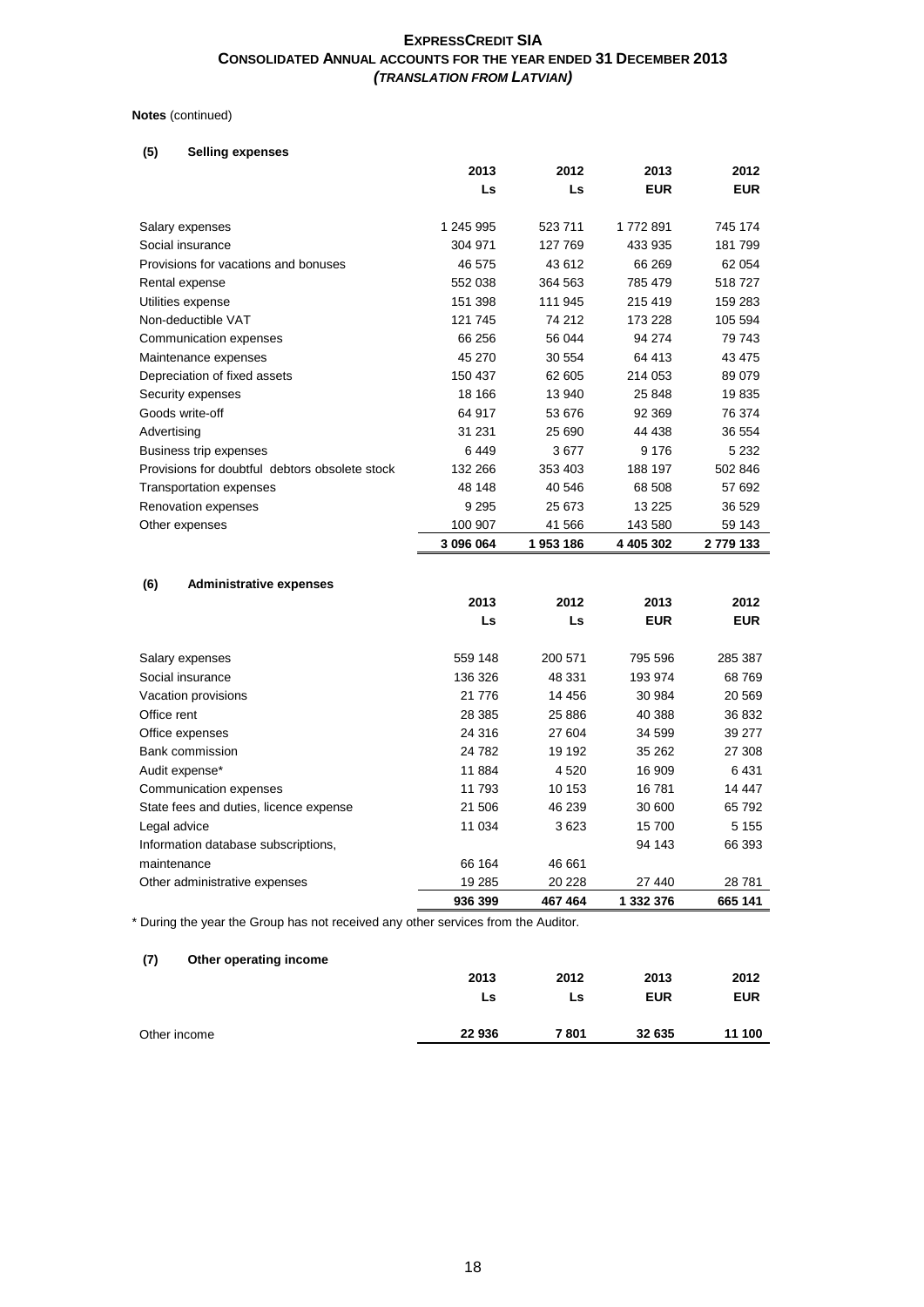**Notes** (continued)

|                                                    | 2013     | 2012                     | 2013       | 2012       |
|----------------------------------------------------|----------|--------------------------|------------|------------|
|                                                    | Ls       | Ls                       | <b>EUR</b> | <b>EUR</b> |
|                                                    |          |                          |            |            |
| Penalties paid                                     | 25 947   | 15 265                   | 36 919     | 21 7 20    |
| Other expenses                                     | 22 4 9 6 | 14 037                   | 32 009     | 19 973     |
| <b>Donations</b>                                   | 23 0 70  | $\overline{\phantom{a}}$ | 32 8 26    |            |
| Loss on cessation                                  | -        | $\overline{\phantom{a}}$ | 1 210 996  | 746 544    |
| Recognition of permanent diminution in value of    |          |                          |            |            |
| loans issued (see Note 14)                         | 851 093  | 524 674                  |            |            |
|                                                    | 922 606  | 553 976                  | 1 312 750  | 788 237    |
|                                                    |          |                          |            |            |
| (9)<br>Corporate income tax for the reporting year |          |                          |            |            |
|                                                    | 2013     | 2012                     | 2013       | 2012       |

|                                                  |          | LS.            | EUR     | <b>EUR</b> |
|--------------------------------------------------|----------|----------------|---------|------------|
| Deferred corporate income tax charge (see Note   |          |                |         |            |
| 12)                                              | (18 826) | $\blacksquare$ | (26788) |            |
| Corporate income tax charge for the current year | 158 700  | 184 731        | 225 810 | 262 849    |
|                                                  | 139874   | 184 731        | 199 022 | 262 849    |

### **Corporate income tax differs from the theoretically calculated tax amount:**

| <b>Profit before taxation</b>                      | 406 318  | 762 121 | 578 138 | 1 084 401 |
|----------------------------------------------------|----------|---------|---------|-----------|
|                                                    |          |         |         |           |
| Theoretically calculated tax at a tax rate of 15 % | 60 947   | 114 318 | 86 721  | 162 660   |
| Expenses not deductible for tax purposes           | 102 585  | 67 676  | 145 964 | 96 294    |
| Donations                                          | (19 610) |         | (27903) |           |
| Unrecognised deferred tax assets                   | (4366)   | 2 7 3 7 | (6212)  | 3895      |
| Fixed assets correction                            | 318      |         | 452     |           |
| Tax charge                                         | 139 874  | 184 731 | 199 022 | 262 848   |

### **(10) Intangible and Fixed asset**

|                  | Concessions, patents,<br>trade marks and<br>similar rights | <b>Land and</b><br>buildings | Other fixed<br>assets and | Leasehold<br>improvements | <b>Total</b> |
|------------------|------------------------------------------------------------|------------------------------|---------------------------|---------------------------|--------------|
|                  | Ls                                                         | Ls                           | inventory<br>Ls           | Ls                        | Ls           |
| Cost             |                                                            |                              |                           |                           |              |
| 31.12.2012       | 7635                                                       | 26 000                       | 267 232                   | 115 794                   | 416 661      |
| Additions        | 1769                                                       |                              | 134 698                   | 57 940                    | 194 407      |
| <b>Disposals</b> |                                                            |                              | (11681)                   |                           | (11681)      |
| 31.12.2013       | 9 4 0 4                                                    | 26 000                       | 390 249                   | 173 734                   | 599 387      |
| Depreciation     |                                                            |                              |                           |                           |              |
| 31.12.2012       | 4 0 0 5                                                    | 4 4 3 8                      | 87 049                    | 44 949                    | 140 441      |
| Charge for 2013  | 2793                                                       | 1 2 5 0                      | 105 339                   | 41 055                    | 150 437      |
| <b>Disposals</b> |                                                            |                              | (7628)                    |                           | (7628)       |
| 31.12.2013       | 6798                                                       | 5688                         | 184760                    | 86 004                    | 283 250      |
| Net book value   |                                                            |                              |                           |                           |              |
| 31.12.2013       | 2606                                                       | 20 312                       | 205 489                   | 87 730                    | 316 137      |
| Net book value   |                                                            |                              |                           |                           |              |
| 31.12.2012       | 3630                                                       | 21 562                       | 180 183                   | 70 845                    | 276 220      |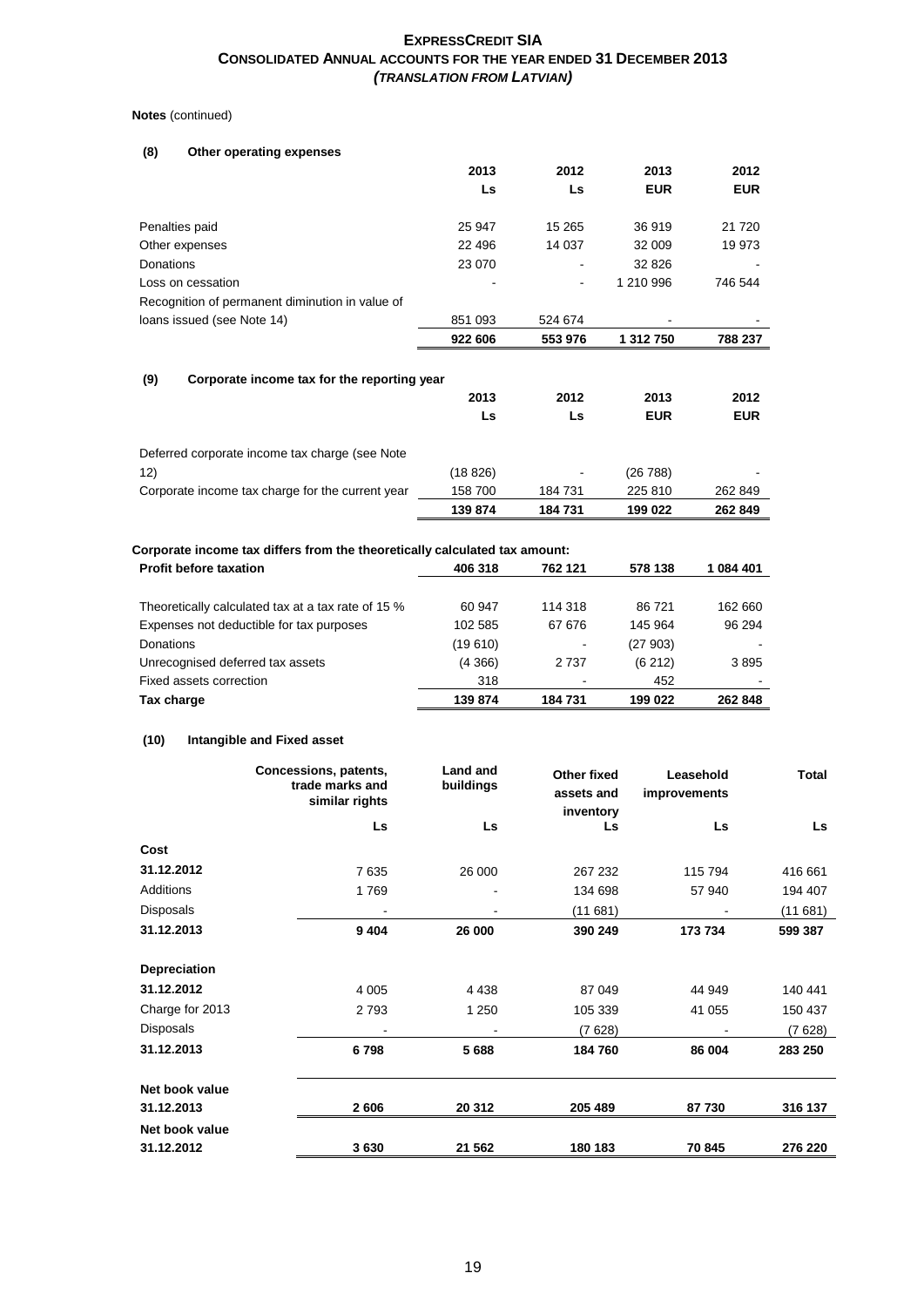**Notes** (continued)

**(10) Intangible and Fixed asset** (continued)

|                     | Concessions, patents,<br>trade marks and<br>similar rights | <b>Land and</b><br>buildings | Other fixed<br>assets and<br>inventory | Leasehold<br><i>improvements</i> | Total      |
|---------------------|------------------------------------------------------------|------------------------------|----------------------------------------|----------------------------------|------------|
|                     | <b>EUR</b>                                                 | <b>EUR</b>                   | <b>EUR</b>                             | <b>EUR</b>                       | <b>EUR</b> |
| Cost                |                                                            |                              |                                        |                                  |            |
| 31.12.2012          | 10 864                                                     | 36 995                       | 380 237                                | 164 760                          | 592 856    |
| Additions           | 2517                                                       |                              | 191 658                                | 82 441                           | 276 616    |
| <b>Disposals</b>    |                                                            |                              | (16 621)                               |                                  | (16621)    |
| 31.12.2013          | 13 381                                                     | 36 995                       | 555 274                                | 247 201                          | 852 851    |
| <b>Depreciation</b> |                                                            |                              |                                        |                                  |            |
| 31.12.2012          | 5699                                                       | 6 3 1 4                      | 123860                                 | 63 957                           | 199 830    |
| Charge for 2013     | 3974                                                       | 1 7 7 9                      | 149884                                 | 58 416                           | 214 053    |
| <b>Disposals</b>    |                                                            |                              | (10 854)                               |                                  | (10 854)   |
| 31.12.2013          | 9673                                                       | 8 0 9 3                      | 262 890                                | 122 373                          | 403 029    |
| Net book value      |                                                            |                              |                                        |                                  |            |
| 31.12.2013          | 3708                                                       | 28 902                       | 292 384                                | 124 828                          | 449 822    |
| Net book value      |                                                            |                              |                                        |                                  |            |
| 31.12.2012          | 5 1 6 5                                                    | 30 681                       | 256 377                                | 100 803                          | 393 026    |

The cadastral value of freehold land (cadastral number 0900010035001) in Jelgava on Pasta Street 26 as at 31 December 2013 is Ls 5 085 (7 235 EUR) (2012: Ls 5 085 (7 235 EUR)).

As at 31 December 2013 the residual value of the fixed assets acquired under the terms of financial lease was Ls 49 168 (69 960 EUR) (31.12.2012: Ls 35 092 (49 931 EUR)). The ownership of those fixed assets will be transferred to the Group only after settlement of all lease liabilities.

| (11) | Loans to shareholders and management |  |
|------|--------------------------------------|--|
|------|--------------------------------------|--|

|                                   | <b>Agris Evertovskis</b> |                 | <b>Edgars Bilinskis</b> |                    | <b>Total</b>  |                |  |
|-----------------------------------|--------------------------|-----------------|-------------------------|--------------------|---------------|----------------|--|
|                                   | Ls                       | <b>EUR</b>      | Ls.                     | <b>EUR</b>         | Ls            | <b>EUR</b>     |  |
| 31.12.2012.                       | 644 953                  | 917 685         | 450 391                 | 640 849            | 1 095 344     | 1 558 534      |  |
| Issued in 2013<br>Interest charge | 207 783                  | 295 649         | 130 138                 | 185 170            | 337 921       | 480 819        |  |
| capitalised                       | 67 249                   | 95 687          | 47 0 25                 | 66910              | 114 274       | 162 597        |  |
| Cessation of loans*               | (829 420)                | 180 158)<br>(1) | (535 465)               | (761 899)          | (1, 364, 885) | 942 057)<br>(1 |  |
| Loans repaid                      | (90 565)                 | (128 863)       | (92 089)                | (131 030)          | 182 654)      | (259 893)      |  |
| 31.12.2013.                       |                          |                 |                         |                    |               |                |  |
|                                   | <b>SIA AE Consulting</b> |                 |                         | <b>SIA Ebility</b> |               | <b>Total</b>   |  |
|                                   | Ls                       | <b>EUR</b>      | Ls.                     | <b>EUR</b>         | Ls            | <b>EUR</b>     |  |
| 31.12.2012.                       |                          |                 |                         |                    |               |                |  |
| Loans assigned under              |                          |                 |                         |                    |               |                |  |
| cessation agreement*              | 829 420                  | 1 180 158       | 535 465                 | 761899             | 1 364 885     | 1 942 057      |  |
| 31.12.2013.                       | 829 420                  | 1 180 158       | 535 465                 | 761899             | 1 364 885     | 1942057        |  |

Interest on borrowing is 5.1% per annum.

\* According to the loan agreement renewal agreements concluded on 30 December 2013, the loan agreement rights and obligations of Agris Evertovskis pass to SIA AE Consulting and the loan agreement rights and obligations of Edgars Bilinskis pass to SIA Ebility. The loan maturity - 31 December 2017. All receivables from shareholders and management are Ls denominated.

#### **(12) Deferred tax asset**

|                                                                                                                       | 2013    | 2012                     | 2013       | 2012       |
|-----------------------------------------------------------------------------------------------------------------------|---------|--------------------------|------------|------------|
|                                                                                                                       | Ls      | LS                       | <b>EUR</b> | <b>EUR</b> |
| Deferred tax asset at the beginning of the reporting year<br>Increase of deferred tax asset during the reporting year | -       | $\overline{\phantom{0}}$ | -          |            |
| (see Note 9)                                                                                                          | 18826   | $\blacksquare$           | 26 788     |            |
| Deferred tax asset at the end of the reporting year                                                                   | 18 8 26 | $\overline{\phantom{0}}$ | 26 788     |            |

Deferred tax has been calculated from the following temporary differences between assets and liabilities values for financial and tax purposes:

|                                                    | 31.12.2013.<br>Ls | 31.12.2012.<br>Ls | 31.12.2013.<br><b>EUR</b> | 31.12.2012.<br><b>EUR</b> |
|----------------------------------------------------|-------------------|-------------------|---------------------------|---------------------------|
| Temporary difference on fixed assets depreciation  | 10 119            | 10 598            | 14 398                    | 15 080                    |
| Temporary difference on provisions for unused      |                   |                   |                           |                           |
| annual leave and bonuses                           | (16969)           | (8052)            | (24145)                   | (11457)                   |
| Temporary difference on provisions for slow moving |                   |                   |                           |                           |
| and obsolete stock                                 | (11976)           | (6912)            | (17041)                   | (9835)                    |
| Deferred tax asset not recognised                  |                   | 4 3 6 6           |                           | 6 2 1 2                   |
| Deferred tax asset                                 | (18826)           | ٠                 | (26 788)                  |                           |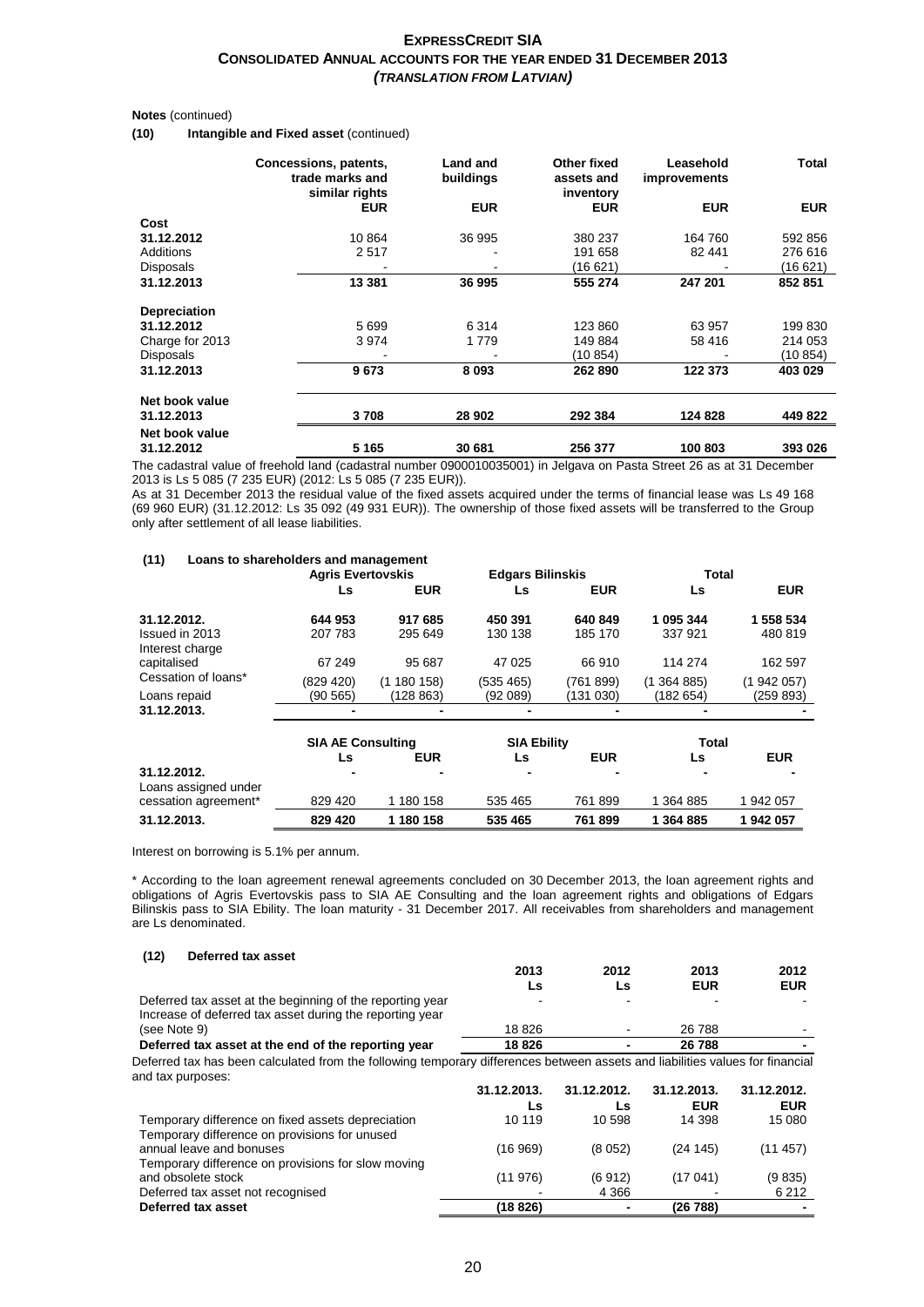**Notes** (continued)

| (13)<br><b>Stock</b>                                                     |             |      |             |             |             |
|--------------------------------------------------------------------------|-------------|------|-------------|-------------|-------------|
|                                                                          | 31.12.2013. |      | 31.12.2012. | 31.12.2013. | 31.12.2012. |
|                                                                          |             | Ls   | Ls          | <b>EUR</b>  | <b>EUR</b>  |
| Goods for sale and pledges taken over                                    | 550 372     |      | 467 415     | 783 109     | 665 072     |
| Gold scrap                                                               | 240 974     |      | 258 946     | 342 875     | 368 447     |
| Provisions for slow moving stock and stock value                         |             |      |             |             |             |
| decrease                                                                 | (79841)     |      | (44077)     | (113604)    | (62716)     |
|                                                                          | 711 505     |      | 682 284     | 1 012 380   | 970 803     |
| Age analysis of finished goods and goods for sale<br>(13a)               |             |      |             |             |             |
|                                                                          | 31.12.2013. |      | 31.12.2012. | 31.12.2013. | 31.12.2012. |
|                                                                          |             | Ls   | Ls          | <b>EUR</b>  | <b>EUR</b>  |
| Outstanding for 0-180 days                                               | 587 403     |      | 494 487     | 835 799     | 703 592     |
| Outstanding for 181-360 days                                             | 71 874      |      | 78 809      | 102 268     | 112 135     |
| Outstanding for more than 360 days                                       | 132 069     |      | 153 065     | 187 917     | 217 792     |
| <b>Total stock</b>                                                       | 791 346     |      | 726 361     | 1 125 984   | 1 033 519   |
| (13b) Provision for obsolete stock                                       |             |      |             |             |             |
|                                                                          |             | 2013 | 2012        | 2013        | 2012        |
|                                                                          |             | Ls   | Ls          | <b>EUR</b>  | <b>EUR</b>  |
| Provisions for obsolete stock at the beginning of                        |             |      |             |             |             |
| the year                                                                 | 44 077      |      | 29 7 25     | 62 716      | 42 295      |
| Written-off                                                              | (17612)     |      | (16 177)    | (25059)     | (23018)     |
| Additional provisions<br>Provisions for obsolete stock at the end of the | 53 376      |      | 30 529      | 75 947      | 43 439      |
| year                                                                     | 79 841      |      | 44 077      | 113 604     | 62716       |
|                                                                          |             |      |             |             |             |
| (14)<br>Loans and receivables                                            |             |      |             |             |             |
|                                                                          | 31.12.2013. |      | 31.12.2012. | 31.12.2013. | 31.12.2012. |
|                                                                          | Ls.         |      | Ls          | <b>EUR</b>  | <b>EUR</b>  |
| Long-term loans and receivables                                          |             |      |             |             |             |
| Debtors for loans issued against pledge                                  | 161 276     |      | 86 688      | 229 475     | 123 346     |
| Debtors for loans issued without pledge                                  | 47 955      |      | 52769       | 68 234      | 75 083      |
| Long-term loans and receivables, total                                   | 209 231     |      | 139 457     | 297 709     | 198 429     |
| Short-term loans and receivables                                         |             |      |             |             |             |
| Debtors for loans issued against pledge                                  | 1 171 538   |      | 1 147 423   | 1 666 949   | 1 632 635   |
| Debtors for loans issued without pledge                                  | 2 128 642   |      | 1 364 888   | 3 028 785   | 1942061     |
| Interest accrued                                                         | 324 922     |      | 218 458     | 462 322     | 310838      |
| Provisions for bad and doubtful trade debtors                            | (390 471)   |      | (315 541)   | (555 590)   | (448 974)   |
| Short-term loans and receivables, total                                  | 3 234 631   |      | 2 415 228   | 4602466     | 3 436 560   |
|                                                                          |             |      |             |             |             |
| Loans and receivables                                                    | 3 443 862   |      | 2 554 685   | 4 900 175   | 3 634 989   |

On 1 November 2013 was concluded the agreement with SIA "ExpressInkasso about the cessation of the bad receivables in amount of Ls 1 102 404 (1 568 580 EUR), the amount of compensation- Ls 251 311.15 (357 583.55 EUR). Losses from the cessation of the loans are recognized in the current year income statement (see Note 8).

Debtors balances in the total amount of Ls 1 332 814 (1 896 423 EUR) (31.12.2012: Ls 1 234 111 (1 755 982 EUR)) are secured by the pledged object value.

As the debtors balances of loans issued against pledges are secured by pledges, the estimated value of which is approximately 1.5 times the balance sheet value of the debtors, then no provisions for debts overdue are made. All the pledges received for such debts become the property of the Group upon breach of the term of the repayment by the client and are available for sale in the Group's shops.

All loans and receivables are Ls denominated.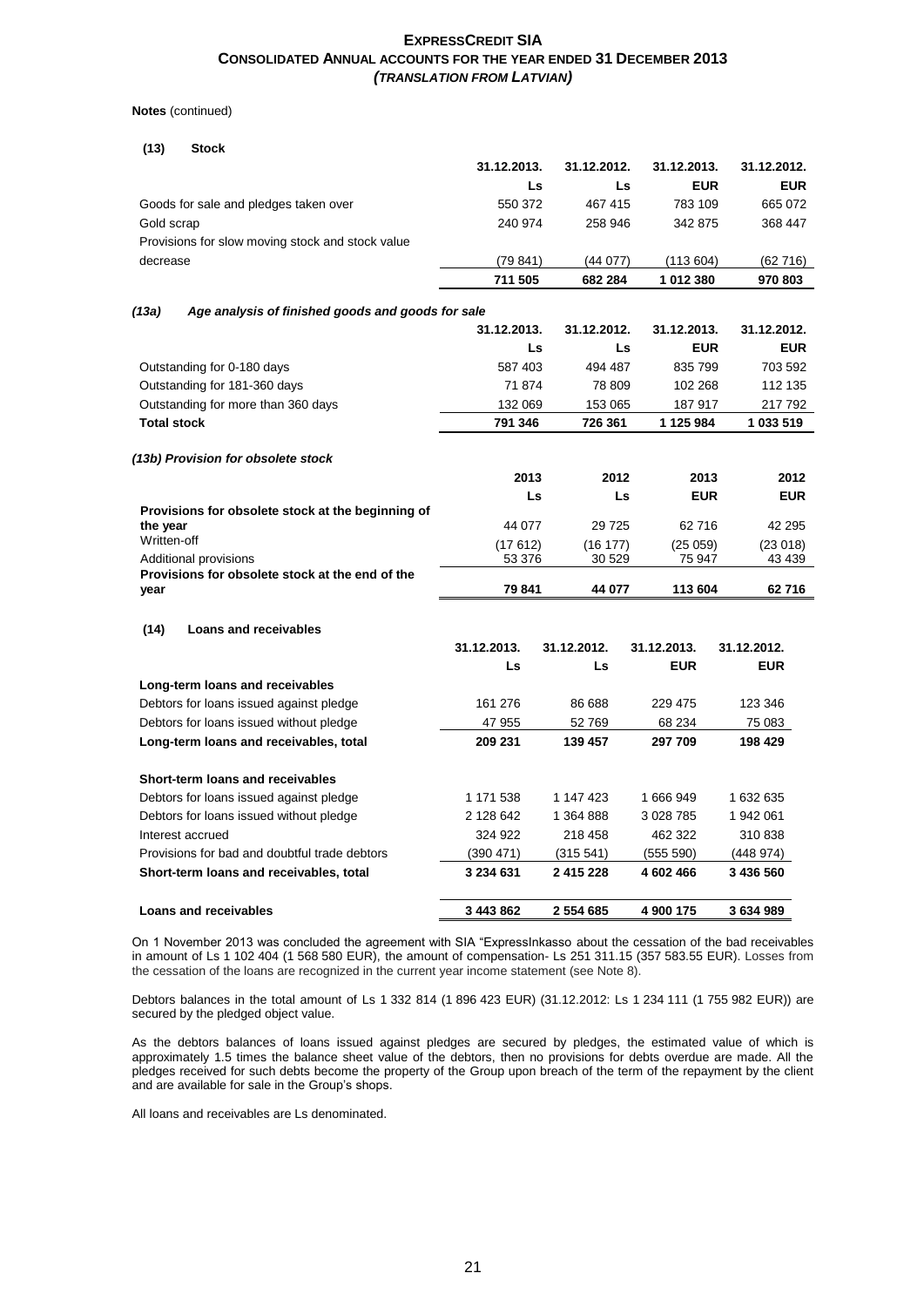**Notes** (continued)

### **(14) Loans and receivables** (continued)

### **Age analysis of trade receivables:**

|                                                                      | 31.12.2013.<br>Ls | 31.12.2012.<br>Ls | 31.12.2013.<br><b>EUR</b> | 31.12.2012.<br><b>EUR</b> |
|----------------------------------------------------------------------|-------------------|-------------------|---------------------------|---------------------------|
| Receivables not yet due                                              | 2 623 724         | 1 954 571         | 3733223                   | 2 781 104                 |
| Outstanding 1-30 days                                                | 292 810           | 247 125           | 416 631                   | 351 627                   |
| Outstanding 31-90 days                                               | 296 960           | 224 560           | 422 536                   | 319 520                   |
| Outstanding 91-180 days                                              | 305 116           | 201 565           | 434 141                   | 286 801                   |
| Outstanding for 181-360 days                                         | 182 636           | 218 844           | 259 868                   | 311 387                   |
| Outstanding for more than 360 days                                   | 133 087           | 23 561            | 189 366                   | 33 5 24                   |
| <b>Total trade receivables</b>                                       | 3834333           | 2870226           | 5 455 765                 | 4 083 963                 |
| Provisions for bad and doubtful trade and other receivables          |                   |                   |                           |                           |
|                                                                      | 2013              | 2012              | 2013                      | 2012                      |
|                                                                      | Ls                | <b>Ls</b>         | <b>EUR</b>                | <b>EUR</b>                |
| Provisions for bad and doubtful receivables                          |                   |                   |                           |                           |
| at the beginning of the year                                         | 315 541           | 15 573            | 448 974                   | 22 158                    |
| Written-off                                                          | (3960)            | (22905)           | (5634)                    | (32591)                   |
| Additional provisions                                                | 78 890            | 322 873           | 112 250                   | 459 407                   |
| Provisions for bad and doubtful receivables                          |                   |                   |                           |                           |
| at the end of the year                                               | 390 471           | 315 541           | 555 590                   | 448 974                   |
|                                                                      |                   |                   |                           |                           |
| (15)<br>Receivables from affiliated companies                        |                   |                   |                           |                           |
|                                                                      | 31.12.2013.       | 31.12.2012.       | 31.12.2013.               | 31.12.2012.               |
|                                                                      | Ls                | Ls                | <b>EUR</b>                | <b>EUR</b>                |
| Debts for goods and fixed assets sold                                | 146               | 146               | 208                       | 208                       |
| ExpressCreditEesti OU liability for loan issued and<br>loan interest | 348 374           | 193 334           | 495 691                   | 275 089                   |
| SIA A.Kredīts liability for loan issued and loan                     |                   |                   |                           |                           |
| interest                                                             | 11 921            | 57 556            | 16 962                    | 81895                     |
| AS Naudasklubs liability for loan issued and loan                    |                   |                   |                           |                           |
| interest                                                             | 83                |                   | 118                       |                           |
|                                                                      | 360 524           | 251 036           | 512979                    | 357 192                   |

As at the date of signing of the annual accounts the related company ExpressCreditEesti OU has settled its liabilities in amount of Ls 181 950 (258 891 EUR). The loan maturity - 2014. Interest on loan is 5.1% per annum.

| Receivables from affiliated companies by currency, translated into Ls:  |             |             |             |             |             |
|-------------------------------------------------------------------------|-------------|-------------|-------------|-------------|-------------|
|                                                                         | 31.12.2013. | 31.12.2013. |             | 31.12.2012. | 31.12.2012. |
|                                                                         | Ls          |             | %           | Ls          | %           |
| LVL                                                                     | 12 150      |             | 3.37%       | 33 512      | 13.35%      |
| <b>EUR</b>                                                              | 348 374     |             | 96.63%      | 217 524     | 86.65%      |
| Total receivables from affiliated                                       |             |             |             |             |             |
| companies                                                               | 360 524     |             | 100%        | 251 036     | 100%        |
| Receivables from affiliated companies by currency, translated into EUR: |             |             |             |             |             |
|                                                                         | 31.12.2013. | 31.12.2013. |             | 31.12.2012. | 31.12.2012. |
|                                                                         | <b>EUR</b>  |             | %           | <b>EUR</b>  | %           |
|                                                                         |             |             |             |             |             |
| LVL                                                                     | 17 287      |             | 3.37%       | 47 683      | 13.35%      |
| <b>EUR</b>                                                              | 495 692     |             | 96.63%      | 309 509     | 86.65%      |
| <b>Total receivables from affiliated</b>                                |             |             |             |             |             |
| companies                                                               | 512979      |             | 100%        | 357 192     | 100%        |
| Age analysis of receivables from affiliated companies                   |             |             |             |             |             |
|                                                                         |             | 31.12.2013. | 31.12.2012. | 31.12.2013. | 31.12.2012. |
|                                                                         |             | Ls          | Ls          | <b>EUR</b>  | <b>EUR</b>  |
| Receivables not yet due                                                 |             | 360 378     | 222 778     | 512770      | 316 984     |
| Outstanding for 1-30 days                                               |             |             | 28 112      |             | 40 000      |
| Outstanding for 31-90 days                                              |             |             |             |             |             |
| Outstanding for 91-180 days                                             |             |             |             |             |             |
| Outstanding for 181-360 days                                            |             | 146         | 146         | 209         | 208         |

Outstanding for more than 360 days and the set of the set of the set of the set of the set of the set of the set of the set of the set of the set of the set of the set of the set of the set of the set of the set of the set **Total receivables from affiliated companies 360 524 251 036 512 979 357 192**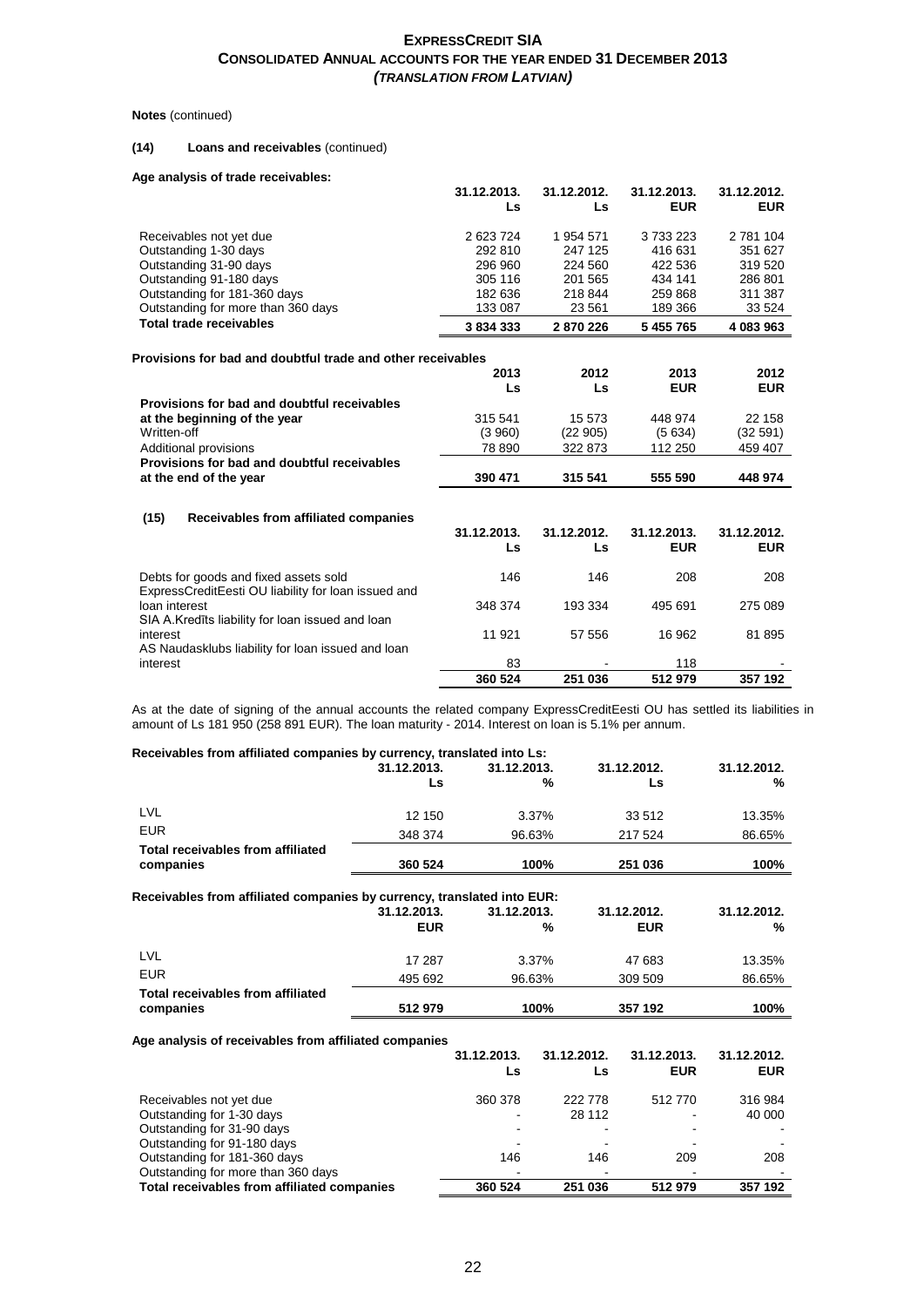**Notes** (continued)

| (16)<br><b>Other debtors</b>               |             |             |             |             |
|--------------------------------------------|-------------|-------------|-------------|-------------|
|                                            | 31.12.2013. | 31.12.2012. | 31.12.2013. | 31.12.2012. |
|                                            | Ls          | Ls          | <b>EUR</b>  | <b>EUR</b>  |
| Loans to employees and other third parties | 6 5 5 2     | 38 237      | 9 3 2 3     | 54 406      |
| Guarantee deposit                          | 41 656      | 51 803      | 59 271      | 73 709      |
| Other debtors*                             | 482 570     | 17 364      | 686 635     | 24 707      |
|                                            | 530 778     | 107 404     | 755 229     | 152822      |

Loan interest varies from 4 to 12% per annum. The loan maturity- 1 year.

\*Other receivables include accounts receivable related the contracts in connection with the realization of gold scrap.

|                                                                    | Other debtors by currency, translated into Ls:<br>31.12.2013. | 31.12.2013.    |             | 31.12.2012. | 31.12.2012. |
|--------------------------------------------------------------------|---------------------------------------------------------------|----------------|-------------|-------------|-------------|
|                                                                    | Ls                                                            |                | %           | Ls.         | %           |
| <b>LVL</b>                                                         | 527 063                                                       |                | 99.30%      | 104 272     | 97.08%      |
| <b>EUR</b>                                                         | 2811                                                          |                | 0.53%       | 1 4 0 6     | 1.31%       |
| <b>USD</b>                                                         | 904                                                           |                | 0.17%       | 1726        | 1.61%       |
| <b>Total other debtors</b>                                         | 530 778                                                       |                | 100%        | 107 404     | 100%        |
| Other debtors by currency, translated into EUR:                    |                                                               |                |             |             |             |
|                                                                    | 31.12.2013.                                                   | 31.12.2013.    |             | 31.12.2012. | 31.12.2012. |
|                                                                    | <b>EUR</b>                                                    |                | %           | <b>EUR</b>  | %           |
| <b>LVL</b>                                                         | 749 943                                                       |                | 99.30%      | 148 366     | 97.08%      |
| <b>EUR</b>                                                         | 4 000                                                         |                | 0.53%       | 2 0 0 0     | 1.31%       |
| <b>USD</b>                                                         | 1 2 8 6                                                       |                | 0.17%       | 2 4 5 6     | 1.61%       |
| <b>Total other debtors</b>                                         | 755 229                                                       |                | 100%        | 152 822     |             |
| Age analysis of other debtors                                      |                                                               |                |             |             |             |
|                                                                    |                                                               | 31.12.2013.    | 31.12.2012. | 31.12.2013. | 31.12.2012. |
|                                                                    |                                                               | Ls             | Ls          | <b>EUR</b>  | <b>EUR</b>  |
| Repayable upon request                                             |                                                               | 30 912         | 63 142      | 43 984      | 89 844      |
| Receivables not yet due                                            |                                                               | 498 145        | 26 032      | 708 796     | 37 040      |
| Outstanding for 1-30 days                                          |                                                               | 91             | 18 113      | 129         | 25 772      |
| Outstanding for 31-90 days                                         |                                                               |                |             |             |             |
| Outstanding for 91-180 days                                        |                                                               |                |             |             |             |
| Outstanding for 181-360 days<br>Outstanding for more than 360 days |                                                               | 1 0 2 0<br>610 | 117         | 1451<br>869 | 166         |
| <b>Total other debtors</b>                                         |                                                               | 530 778        | 107 404     | 755 229     | 152 822     |
|                                                                    |                                                               |                |             |             |             |
| (17)<br>Short term loans to shareholders and management            |                                                               | 31.12.2013.    | 31.12.2012. | 31.12.2013. | 31.12.2012. |
|                                                                    |                                                               | Ls             | Ls          | <b>EUR</b>  | <b>EUR</b>  |
|                                                                    |                                                               |                | 93 380      |             | 132 868     |
| *Loan interest accrued                                             |                                                               |                | 93 380      |             | 132 868     |

|                                     | 31.12.2013. | 31.12.2012. | 31.12.2013.<br><b>EUR</b> | 31.12.2012.<br><b>EUR</b> |
|-------------------------------------|-------------|-------------|---------------------------|---------------------------|
| Insurance                           | 3 9 9 4     | 3 0 5 7     | 5683                      | 4 3 5 0                   |
| License for lending services        | 11 148      | 8 3 2 9     | 15 863                    | 11851                     |
| Prepayment for rent and other costs | 5 3 0 5     | 4 7 5 8     | 7 548                     | 6770                      |
| <b>Total deferred expenses</b>      | 20 447      | 16 144      | 29 0 94                   | 22 971                    |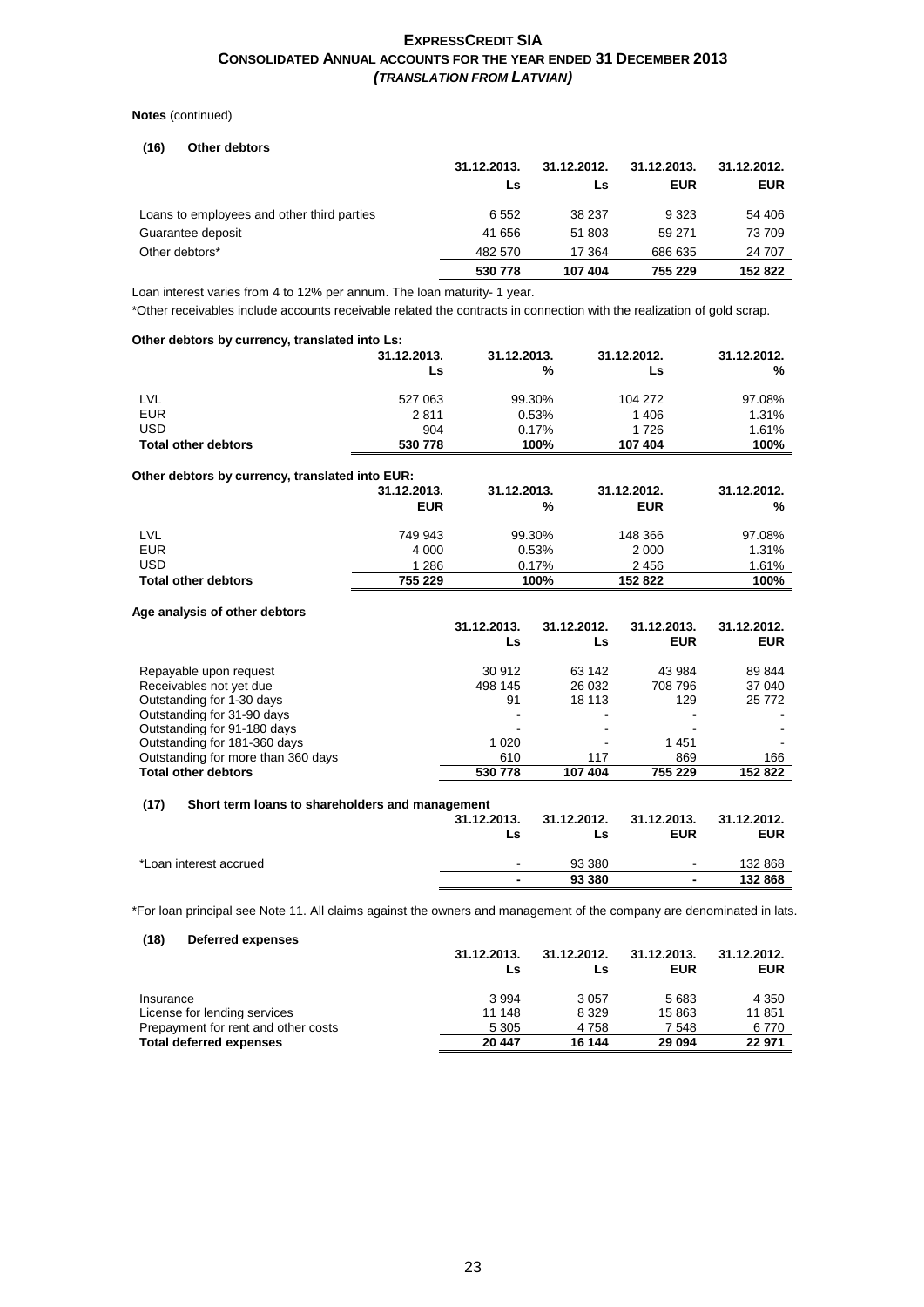#### **Notes** (continued)

| (19)<br>Cash and bank                            |             |             |             |             |             |
|--------------------------------------------------|-------------|-------------|-------------|-------------|-------------|
|                                                  |             | 31.12.2013. | 31.12.2012. | 31.12.2013. | 31.12.2012. |
|                                                  |             | Ls          | Ls          | <b>EUR</b>  | <b>EUR</b>  |
| Cash at bank                                     |             | 444 316     | 11 004      | 632 205     | 15 657      |
| Blocked amount for delivery of Euro Starter Kits |             | (148 784)   |             | (211700)    |             |
| <b>Received Euro Starter Kits</b>                |             | 148784      |             | 211 700     |             |
| Cash in hand                                     |             | 111 524     | 89 208      | 158 684     | 126 932     |
|                                                  |             | 555 840     | 100 212     | 790 889     | 142 589     |
| Cash and bank by currency, translated into Ls:   |             |             |             |             |             |
|                                                  | 31.12.2013. |             | 31.12.2013. | 31.12.2012. | 31.12.2012. |
|                                                  | Ls          |             | %           | Ls          | %           |
| <b>LVL</b>                                       | 356 755     |             | 64.18%      | 99 457      | 99.25%      |
| <b>EUR</b>                                       | 199 085     |             | 35.82%      | 755         | 0.75%       |
| Cash and bonk total                              | 555 840     |             | 100%        | 100 212     | 100%        |
| Cash and bank by currency, translated into EUR:  |             |             |             |             |             |
|                                                  | 31.12.2013. |             | 31.12.2013. | 31.12.2012. | 31.12.2012. |
|                                                  | Ls          |             | %           | Ls          | %           |
| <b>LVL</b>                                       | 507 617     |             | 64.18%      | 141 515     | 99.25%      |
| <b>EUR</b>                                       | 283 272     |             | 35.82%      | 1 0 7 4     | 0.75%       |
| Cash and bonk total                              | 790 889     |             | 100%        | 142 589     | 100%        |

#### **(20) Share capital**

As at 31 December 2013 the subscribed and fully paid share capital consists of 300 000 ordinary shares with a nominal value of Ls 1 each.

On 30 October 2013 the shares owned by Edgars Bilinskis were sold to SIA "Ebility, reg. No. 40104720891 and the shares owned by Agris Evertovskis were sold to SIA "AE Consulting", reg. No. 40003870736.

#### **(21) Bonds issued**

|                                       | 31.12.2013.<br>Ls | 31.12.2012.<br><b>Ls</b> | 31.12.2013.<br><b>EUR</b> | 31.12.2012.<br><b>EUR</b> |
|---------------------------------------|-------------------|--------------------------|---------------------------|---------------------------|
| Bonds issued                          | 2 2 2 0 8 6 1     | $\blacksquare$           | 3 160 000                 |                           |
| Bonds commission                      | (36 412)          |                          | (51 809)                  |                           |
| Total long-term part of bonds issued  | 2 184 449         | -                        | 3 108 191                 |                           |
| Bonds issued                          | 702 804           | $\blacksquare$           | 1 000 000                 |                           |
| Bonds commission                      | (17 717)          |                          | (25 209)                  |                           |
| Interest accrued                      | 7 152             |                          | 10 176                    |                           |
| Total short-term part of bonds issued | 692 239           | -                        | 984 967                   |                           |
| <b>Bonds issued, total</b>            | 2923665           | ٠                        | 4 160 000                 |                           |
| Interest accrued, total               | 7 152             |                          | 10 176                    |                           |
| <b>Bonds commission, total</b>        | (54 129)          | ٠                        | (77 018)                  |                           |
| <b>Bonds issued net</b>               | 2876688           |                          | 4 093 158                 |                           |

On 1 November 2013 the parent company signed bonds issue regulations with "Baltikums Bank" AS. As at the date of signing of these financial statements the bonds emission in the total value of 4 160 000 EUR has been placed, the number of financial instruments issued - 5 000 with the nominal value of EUR 1 000, and the total nominal value of EUR 5 000 000.00. The coupon rate – 14% p.a., coupon payable one a month (25 date). The principal is repayable on a monthly basis in the amount of EUR 50 of each bond. The maturity of the bonds issue: 25 November 2018.

The bonds are secured by the commercial pledge of the total assets and shares of the Group, as well as future components of these assets. The bonds are also secured by the financial pledge of the cash assets and financial instruments (if existent) of the Group held at AS Reģionālā investīciju banka". The bond holders have the rights to recover their assets proportionately to their share of investment in case of pledge realisation if the parent company has breached the conditions of coupon payment or principal repayment.

The following pledge agreements with the total pledge value of EUR 6 million are concluded. The secured amount of each pledge – in the total value of the pledge amount:

- with the parent company on 100% shares of SIA EkspressInkasso;
- with the parent company and its subsidiary on aggregate movable property and future components of these assets:
- with the parent company on aggregate movable property and future components of these assets. Leased vehicles are excluded from the pledge listing.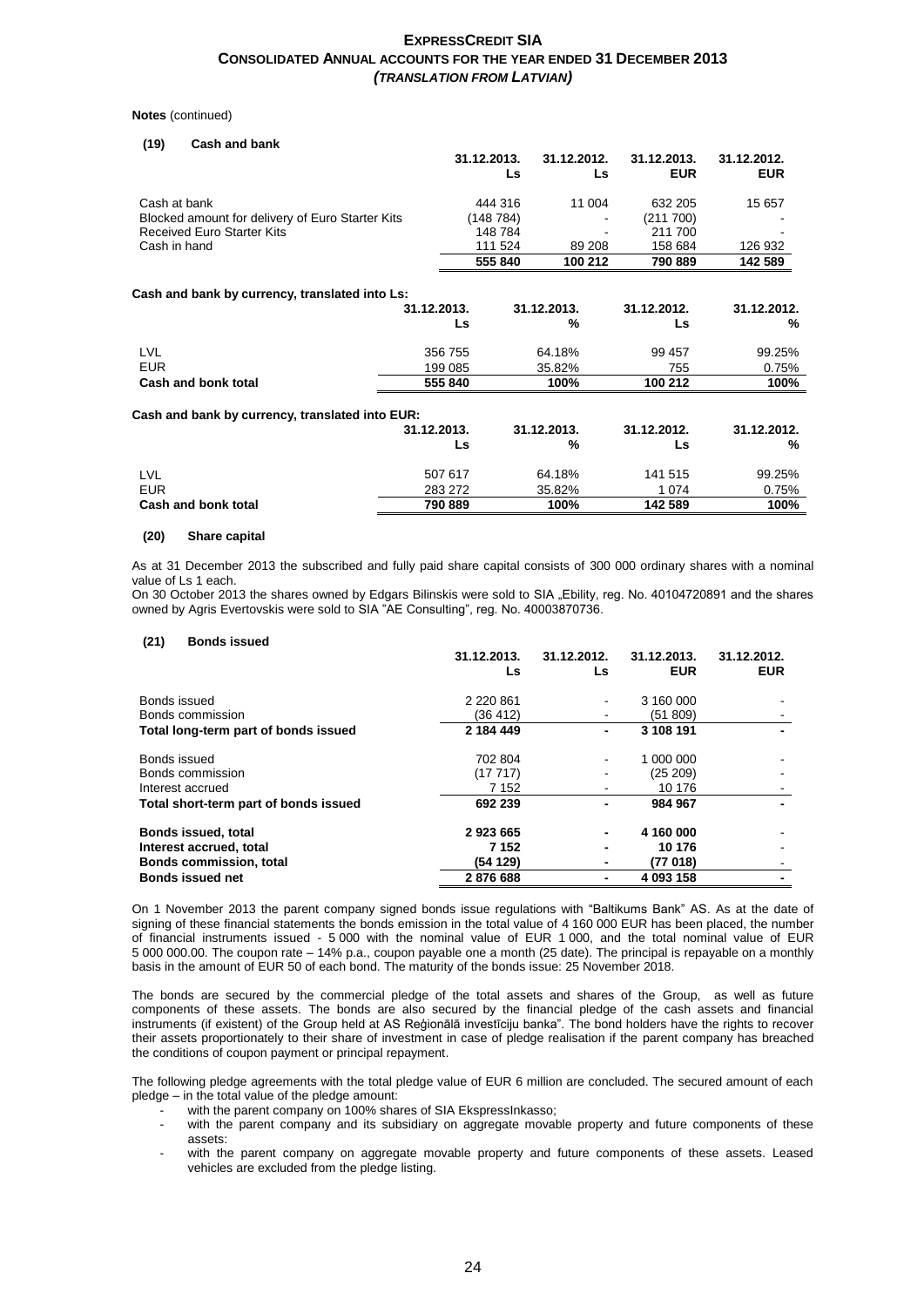### **Notes** (continued)

| (21)           | <b>Bonds issued (continued)</b>                          |                                                           |                                           |                                                          |                                                           |                                           |
|----------------|----------------------------------------------------------|-----------------------------------------------------------|-------------------------------------------|----------------------------------------------------------|-----------------------------------------------------------|-------------------------------------------|
|                | <b>Gross future</b><br>minimum<br>payments<br>31.12.2013 | <b>NPV of future</b><br>minimum<br>payments<br>31.12.2013 | <b>Interest</b><br>expenses<br>31.12.2013 | <b>Gross future</b><br>minimum<br>payments<br>31.12.2012 | <b>NPV of future</b><br>minimum<br>payments<br>31.12.2012 | <b>Interest</b><br>expenses<br>31.12.2012 |
|                | Ls                                                       | Ls                                                        | <b>Ls</b>                                 | Ls                                                       | Ls                                                        | Ls.                                       |
| Term:          |                                                          |                                                           |                                           |                                                          |                                                           |                                           |
| up to one year | 1 300 721                                                | 702 804                                                   | 597 917                                   |                                                          |                                                           |                                           |
| $2 - 5$ years  | 3 454 611                                                | 2 2 2 0 8 6 1                                             | 1 233 750                                 | $\overline{\phantom{0}}$                                 |                                                           |                                           |
|                | 4755332                                                  | 2923665                                                   | 1831667                                   |                                                          |                                                           |                                           |
|                | <b>Gross future</b><br>minimum<br>payments               | <b>NPV of future</b><br>minimum<br>payments               | <b>Interest</b><br>expenses               | <b>Gross future</b><br>minimum<br>payments               | <b>NPV of future</b><br>minimum<br>payments               | <b>Interest</b><br>expenses               |
|                | 31.12.2013                                               | 31.12.2013                                                | 31.12.2013                                | 31.12.2012                                               | 31.12.2012                                                | 31.12.2012                                |
| Term:          | <b>EUR</b>                                               | <b>EUR</b>                                                | <b>EUR</b>                                | <b>EUR</b>                                               | <b>EUR</b>                                                | <b>EUR</b>                                |
| up to one year | 1850759                                                  | 1 000 000                                                 | 850 759                                   |                                                          |                                                           |                                           |
| $2 - 5$ years  | 4 915 469                                                | 3 160 000                                                 | 1755468                                   |                                                          |                                                           |                                           |
|                | 6766228                                                  | 4 160 000                                                 | 2 606 227                                 |                                                          |                                                           |                                           |

|                                       | 31.12.2013.<br>Ls        | Ls      | 31.12.2012. 31.12.2013.<br><b>EUR</b> | 31.12.2012.<br><b>EUR</b> |
|---------------------------------------|--------------------------|---------|---------------------------------------|---------------------------|
| Short-term loan from AS Citadele Bank | $\blacksquare$           | 477 250 | $\qquad \qquad \blacksquare$          | 679 065                   |
| Accrued interest                      | $\blacksquare$           | 1 0 5 4 | ۰                                     | 1 500                     |
| Total loans from credit institutions  | $\overline{\phantom{0}}$ | 478 304 | -                                     | 680 565                   |

The loan from AS "Citadele banka" was repaid on 4 January 2013.

#### **(23) Other borrowings**

|                                 | 31.12.2013. | 31.12.2012. | 31.12.2013. | 31.12.2012. |
|---------------------------------|-------------|-------------|-------------|-------------|
|                                 | Ls          | Ls          | <b>EUR</b>  | <b>EUR</b>  |
| Long-term finance lease         | 33 607      | 21 981      | 47818       | 31 276      |
| Other long-term loans           | 495 670     | 1672895     | 705 276     | 2 380 315   |
| Total other long-term loans     | 529 277     | 1694876     | 753 094     | 2 411 591   |
| Short-term finance lease        | 10 765      | 7 2 1 4     | 15 317      | 10 265      |
| Other short-term loans          | 614 284     |             | 874 048     |             |
| Interest accrued on other loans | 3 3 4 9     | 46 149      | 4 7 6 5     | 65 664      |
| Total other short-term loans    | 628 398     | 53 363      | 894 130     | 75929       |
| <b>Total other loans</b>        | 1 157 675   | 748 239     | 1 647 224   | 2 487 520   |

The parent company has acquired fixed assets on finance lease. As at 31 December 2013 the interest rate was set as 3 M Euribor + 5.5%. See Note 10 on balance sheet values of fixed assets acquired under the finance lease conditions.

The parent company has received loans from private individuals and legal entities. The interest is charged from 0 to 24 % p.a. The loans are received without security granted.

**Total future minimum lease payments – present value and interest expense for other borrowings and borrowings from affiliated companies:**

|                | <b>Gross future</b><br>minimum<br>payments | <b>NPV</b> of future<br>minimum<br>payments | <b>Interest</b><br>expenses | Gross future<br>minimum<br>payments | <b>NPV</b> of future<br>minimum<br>payments | <b>Interest</b><br>expenses |
|----------------|--------------------------------------------|---------------------------------------------|-----------------------------|-------------------------------------|---------------------------------------------|-----------------------------|
|                | 31.12.2013                                 | 31.12.2013                                  | 31.12.2013                  | 31.12.2012                          | 31.12.2012                                  | 31.12.2012                  |
| Term:          | <b>Ls</b>                                  | Ls                                          | Ls                          | Ls                                  | Ls                                          | Ls                          |
| up to one year | 641 922                                    | 625 049                                     | 16873                       | 9 1 4 2                             | 7 2 1 4                                     | 1928                        |
| $2 - 5$ years  | 610 437                                    | 529 277                                     | 81 160                      | 2 415 958                           | 1694876                                     | 721 082                     |
|                | 1 252 359                                  | 1 154 326                                   | 98 033                      | 2 4 2 5 1 0 0                       | 1702090                                     | 723 010                     |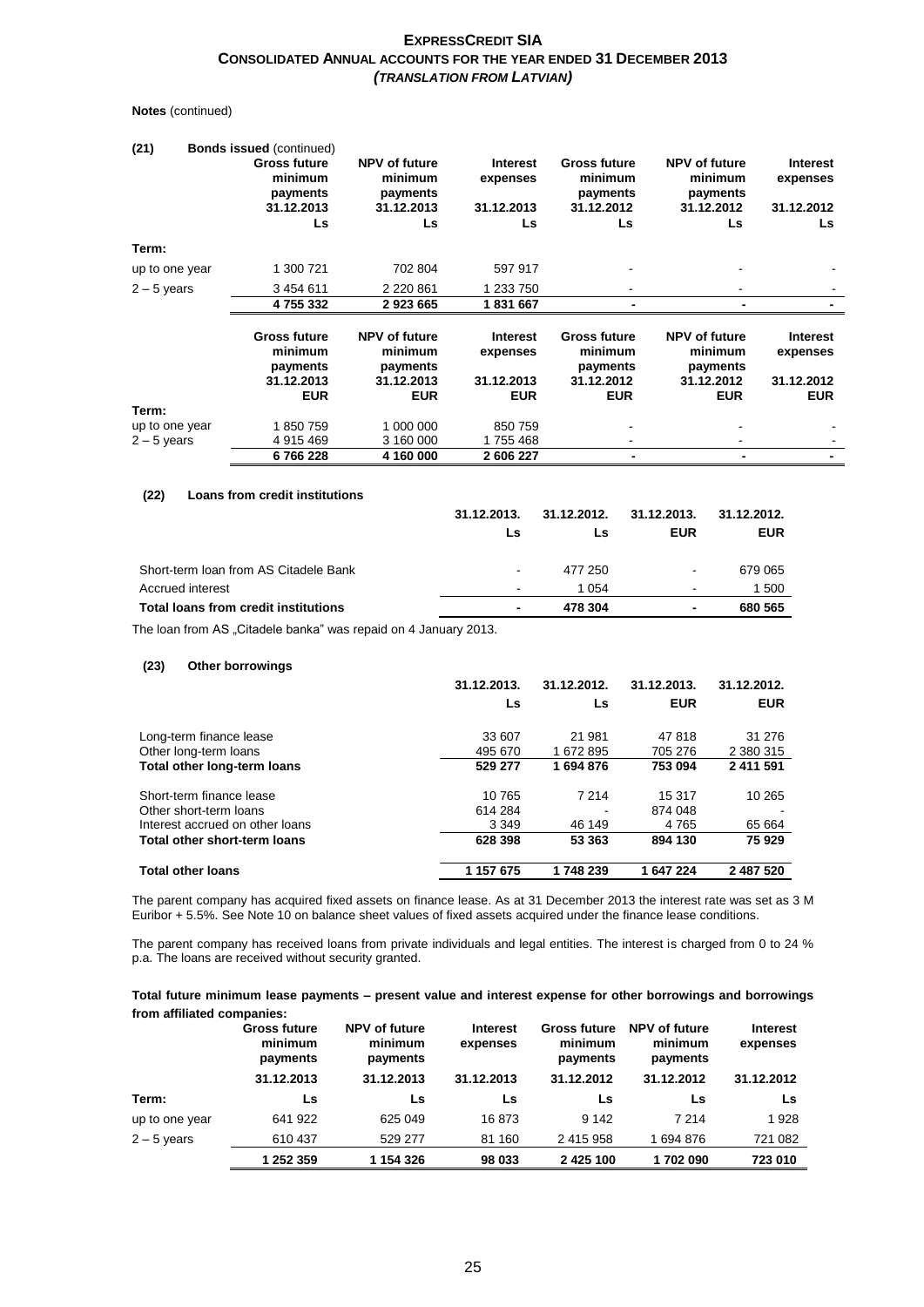### **Notes** (continued)

### **(23) Other borrowings** (continued)

Total future minimum lease payments – present value and interest expense for other borrowings and borrowings from affiliated companies:

|                | <b>Gross future</b><br>minimum<br>payments<br>31.12.2013 | <b>NPV</b> of future<br>minimum<br>payments<br>31.12.2013 | <b>Interest</b><br>expenses<br>31.12.2013 | Gross future<br>minimum<br>payments<br>31.12.2012 | <b>NPV</b> of future<br>minimum<br>payments<br>31.12.2012 | <b>Interest</b><br>expenses<br>31.12.2012 |
|----------------|----------------------------------------------------------|-----------------------------------------------------------|-------------------------------------------|---------------------------------------------------|-----------------------------------------------------------|-------------------------------------------|
| Term:          | <b>EUR</b>                                               | <b>EUR</b>                                                | <b>EUR</b>                                | <b>EUR</b>                                        | <b>EUR</b>                                                | <b>EUR</b>                                |
| up to one year | 913 373                                                  | 889 364                                                   | 24 009                                    | 13 008                                            | 10 265                                                    | 2 7 4 3                                   |
| $2 - 5$ years  | 868 574                                                  | 753 094                                                   | 115 480                                   | 3 437 599                                         | 2 411 591                                                 | 1 026 008                                 |
|                | 1781947                                                  | 1 642 458                                                 | 139 489                                   | 3 450 607                                         | 2 4 2 1 8 5 6                                             | 1 028 751                                 |

### **(24) Accounts payable to affiliated companies**

|                                              | 31.12.2013.              | 31.12.2012.    | 31.12.2013.    | 31.12.2012. |
|----------------------------------------------|--------------------------|----------------|----------------|-------------|
|                                              | Ls                       | Ls             | <b>EUR</b>     | <b>EUR</b>  |
| Loans from Infrastructure Investments, SIA   | $\blacksquare$           | 1 100 117      | $\blacksquare$ | 1 565 326   |
| Interest accrued                             | $\overline{\phantom{a}}$ | 75 123         | $\sim$         | 106 890     |
| Loan from ABS Holding Limited                | 1451009                  | $\blacksquare$ | 2 0 64 6 0 0   | -           |
| Interest accrued on ABS Holding Limited Ioan | 18 8 84                  | $\,$           | 26 869         | -           |
| <b>Total liabilities to related parties</b>  | 1469893                  | 1 175 240      | 2 091 469      | 672 216     |

On 22 January 2013 the parent company has fully covered its liabilities to its majority shareholder AS "Infrastructure Investments".

On 13 February 2014 the parent company has fully covered its liabilities to ABS Holding Limited.

### **(25) Trade creditors and accrued liabilities**

|                                                         | 31.12.2013. | 31.12.2012. | 31.12.2013. | 31.12.2012. |
|---------------------------------------------------------|-------------|-------------|-------------|-------------|
|                                                         | Ls          | <b>Ls</b>   | <b>EUR</b>  | <b>EUR</b>  |
| Debts to suppliers                                      | 34 887      | 241 342     | 49 641      | 343 398     |
| <b>Salaries</b>                                         | 95 038      | 60 605      | 135 226     | 86 233      |
| Vacation accrual                                        | 113 127     | 44 776      | 160 965     | 63711       |
| Vacation liabilities paid out as at the date of signing |             |             |             |             |
| of these financial statements                           | 9777        | 29 687      | 13911       | 42 241      |
| Bonus accrual                                           |             | 8 9 0 5     |             | 12 671      |
| Other liabilities                                       | 33 367      | 29 809      | 47 477      | 42 414      |
|                                                         | 286 196     | 415 124     | 407 220     | 590 668     |
|                                                         |             |             |             |             |
| Trade creditors by currency, translated into Ls:        |             |             |             |             |
|                                                         | 31.12.2013. | 31.12.2013. | 31.12.2012. | 31.12.2012  |
|                                                         | Ls          | $\%$        | Ls          | %           |
| LVL                                                     | 253 657     | 88.63%      | 413 924     | 99.71%      |
| <b>EUR</b>                                              | 32 179      | 11.24%      | 296         | 0.07%       |
| <b>USD</b>                                              |             |             | 904         | 0.22%       |
| <b>GBP</b>                                              | 360         | 0.13%       |             |             |
| Total trade creditors and accrued liabilities           | 286 196     | 100 %       | 415 124     | 100 %       |
| Age analysis of trade creditors:                        |             |             |             |             |
|                                                         | 31.12.2013. | 31.12.2012. | 31.12.2013. | 31.12.2012. |
|                                                         | Ls          | Ls          | <b>EUR</b>  | <b>EUR</b>  |
|                                                         |             |             |             |             |
| Receivables not yet due                                 | 270 207     | 328 892     | 384 469     | 467 972     |
| Outstanding for 0-30 days                               | 15 9 54     | 46775       | 22 701      | 66 554      |
| Outstanding for more than 30 days                       | 35          | 39 457      | 50          | 56 142      |
| Total trade creditors and accrued liabilities           | 286 196     | 415 124     | 407 220     | 590 668     |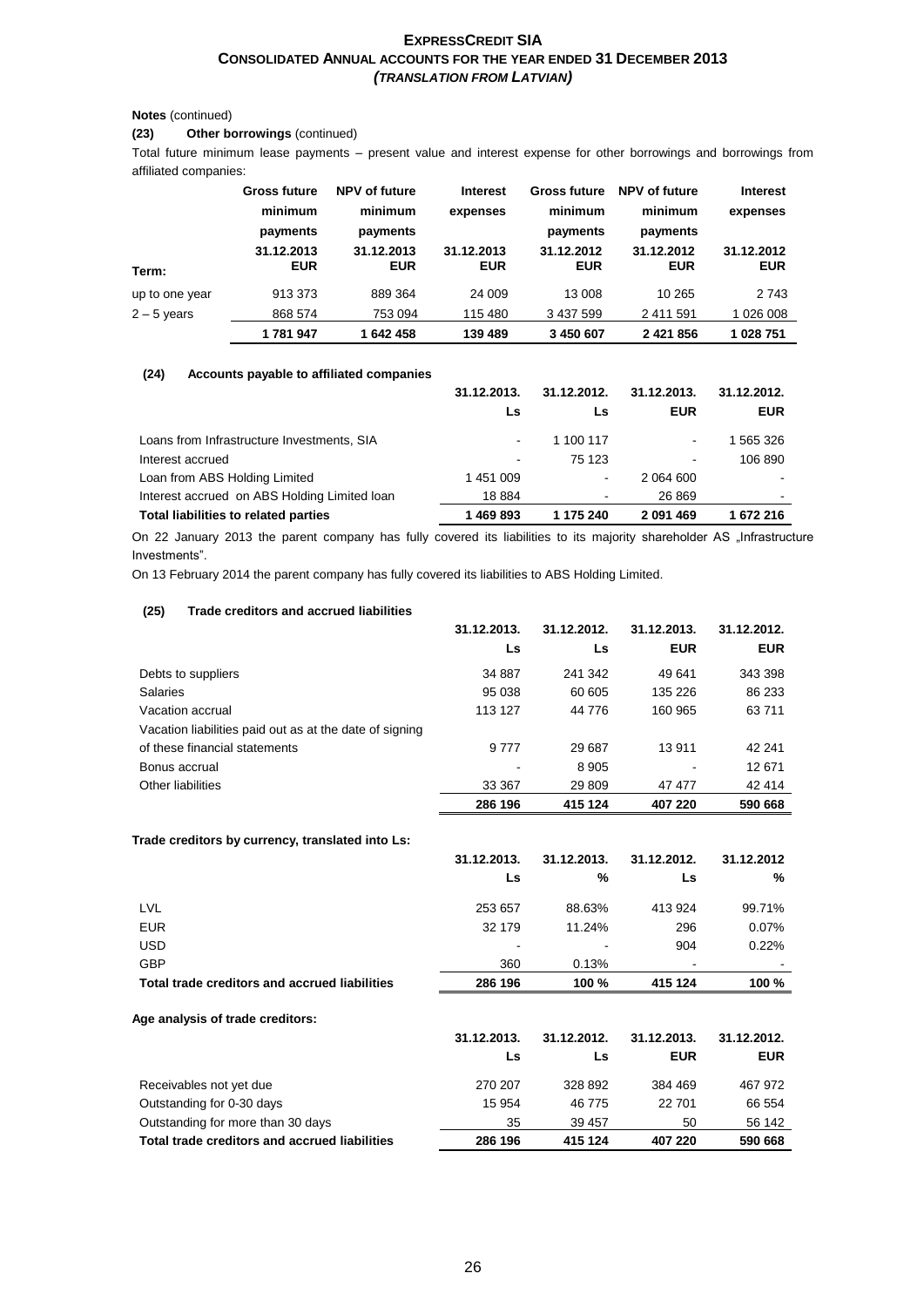**Notes** (continued)

| (26)                                       | <b>Taxes and social insurance</b> |                         |                        |                                   |                            |                       |                        |              |
|--------------------------------------------|-----------------------------------|-------------------------|------------------------|-----------------------------------|----------------------------|-----------------------|------------------------|--------------|
|                                            | <b>VAT</b>                        | Corporate<br>income tax | Real<br>estate<br>tax* | <b>Business</b><br>risk<br>charge | <b>Social</b><br>insurance | <b>Payroll</b><br>tax | <b>Vehicles</b><br>tax | <b>Total</b> |
|                                            | Ls                                | Ls                      | Ls                     | Ls                                | Ls                         | Ls                    | Ls                     | Ls           |
| <b>Liabilities</b>                         |                                   |                         |                        |                                   |                            |                       |                        |              |
| 31.12.2012.                                | 33 166                            | 137 351                 |                        | 60                                | 73 870                     | 41 533                | 969                    | 286 949      |
| Charge for 2013<br>Penalties<br>calculated | 165 315                           | 159 520                 | 149                    | 832                               | 643 054                    | 367 306               | 8 1 9 1                | 1 344 367    |
| for 2013                                   | 1621                              | 5 5 8 1                 |                        | 2                                 | 4 3 4 8                    | 8 4 9 0               |                        | 20 042       |
| <b>Transferred to</b>                      |                                   |                         |                        |                                   |                            |                       |                        |              |
| other taxes                                | 4 5 3 2                           |                         |                        |                                   | (4532)                     |                       |                        |              |
| Paid in 2013                               | (187505)                          | (279650)                | (149)                  | (828)                             | (605950)                   | (318319)              | (7510)                 | (1399911)    |
| <b>Liabilities</b>                         |                                   |                         |                        |                                   |                            |                       |                        |              |
| 31.12.2013.                                | 17 129                            | 22 802                  |                        | 66                                | 110790                     | 99 010                | 1650                   | 251 447      |
|                                            | <b>VAT</b>                        | Corporate<br>income tax | Real<br>estate<br>tax* | <b>Business</b><br>risk<br>charge | <b>Social</b><br>insurance | <b>Payroll</b><br>tax | <b>Vehicles</b><br>tax | <b>Total</b> |
|                                            | <b>EUR</b>                        | <b>EUR</b>              | <b>EUR</b>             | <b>EUR</b>                        | <b>EUR</b>                 | <b>EUR</b>            | <b>EUR</b>             | <b>EUR</b>   |
| <b>Liabilities</b>                         |                                   |                         |                        |                                   |                            |                       |                        |              |
| 31.12.2012.                                | 47 191                            | 195 433                 |                        | 85                                | 105 109                    | 59 096                | 1 3 7 8                | 408 292      |
| Charge for 2013<br>Penalties<br>calculated | 235 222                           | 226 977                 | 212                    | 1 1 8 4                           | 914 983                    | 522 629               | 11 655                 | 1912862      |
| for 2013<br>Transferred to                 | 2 3 0 6                           | 7941                    |                        | 3                                 | 6 187                      | 12 080                |                        | 28 517       |
| other taxes                                | 6448                              |                         |                        |                                   | (6448)                     |                       |                        |              |
| Paid in 2013                               | (266796)                          | (397906)                | (212)                  | (1178)                            | (862 190)                  | (452 927)             | (10685)                | (1991894)    |
| <b>Liabilities</b>                         |                                   |                         |                        |                                   |                            |                       |                        |              |
| 31.12.2013.                                | 24 371                            | 32 445                  |                        | 94                                | 157 641                    | 140 878               | 2 3 4 8                | 357 777      |

\* Real estate tax payments are performed also for the leased premises in Riga, Gogoļa street.

| (27)<br>Average number of employees                    |             |             |             |             |
|--------------------------------------------------------|-------------|-------------|-------------|-------------|
|                                                        |             |             | 2013        | 2012        |
| Average number of employees during the reporting year: |             |             | 277         | 196         |
| (28)<br><b>Management remuneration</b>                 |             |             |             |             |
|                                                        | 31.12.2013. | 31.12.2012. | 31.12.2013. | 31.12.2012. |
|                                                        | Ls          | Ls          | <b>EUR</b>  | <b>EUR</b>  |
| Parent company's Board members' remuneration           |             |             |             |             |
| · salary expenses                                      | 18 0 22     | 21 384      | 25 643      | 30 4 26     |
| · social insurance                                     | 4 3 4 2     | 5 1 5 2     | 6 1 7 8     | 7 3 3 1     |
|                                                        | 22 3 64     | 26 536      | 31 821      | 37 757      |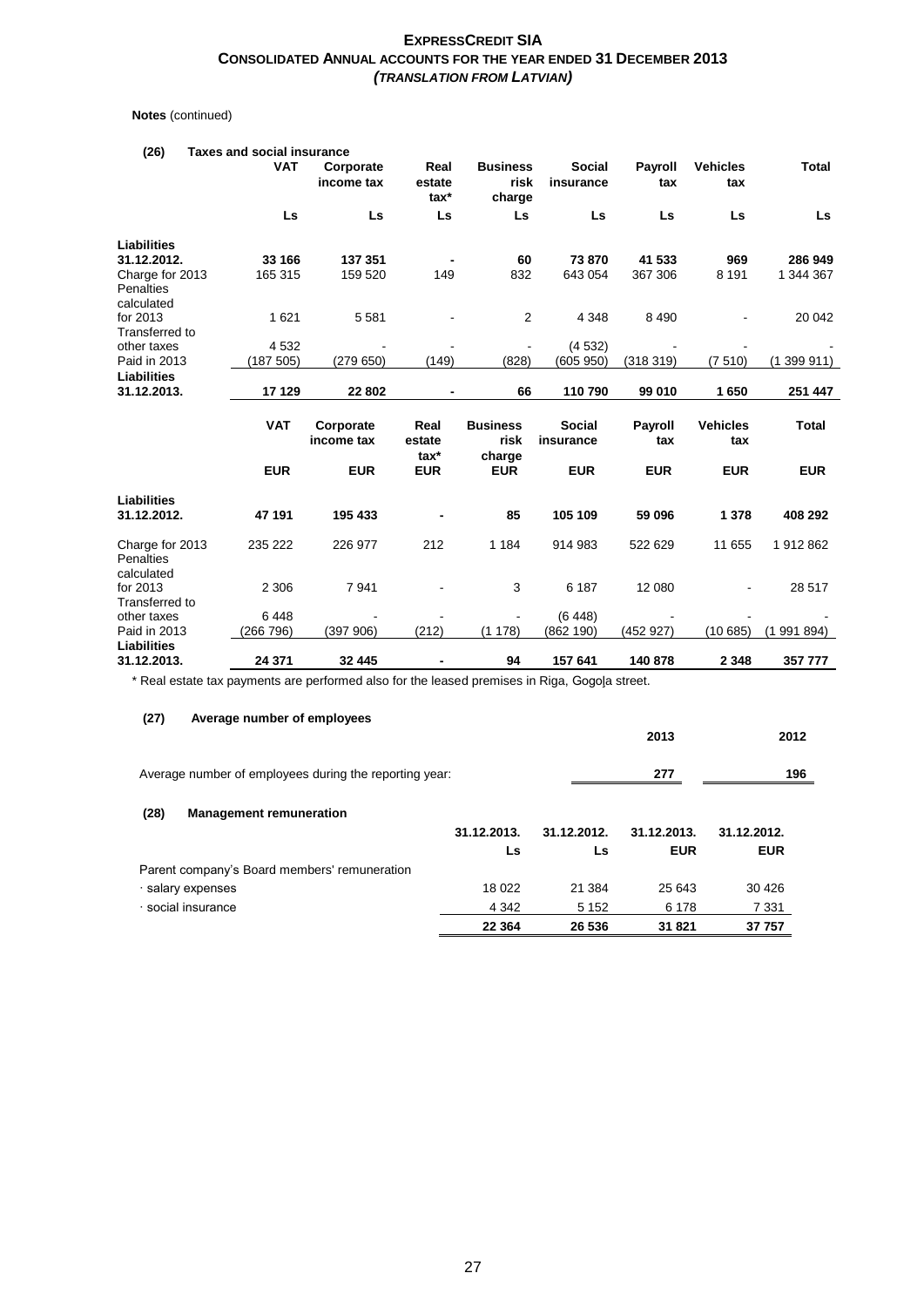### **Notes** (continued)

# **(29) Information by segment and revenue**

# Based on the nature of the services the Group's operations can be divided as follows.

| Ls                                                            | <b>Secured loans</b><br><b>Non-secured loans</b><br>Sale of pledges<br>taken over |                |           | <b>Other activities</b> |             | <b>Total</b> |           |           |           |           |
|---------------------------------------------------------------|-----------------------------------------------------------------------------------|----------------|-----------|-------------------------|-------------|--------------|-----------|-----------|-----------|-----------|
|                                                               | 2013                                                                              | 2012           | 2013      | 2012                    | 2013        | 2012         | 2013      | 2012      | 2013      | 2012      |
|                                                               |                                                                                   |                |           |                         |             |              |           |           |           |           |
| Assets<br>Liabilities of the                                  | 1 360 753                                                                         | 987 710        | 1567928   | 1 398 959               | 2 668 714   | 1 478 165    | 1725409   | 1 301 881 | 7 322 804 | 5 166 715 |
| segment                                                       | 120 104                                                                           | 203 042        | 1618229   | 1 414 166               | 2 710 644   | 1 422 048    | 1 592 924 | 1 059 754 | 6 041 901 | 4 099 010 |
| Income<br>Net performance                                     | 1 204 001                                                                         | 3 567 053      | 2 033 719 | 1 670 121               | 3 0 39 5 70 | 1 303 055    | 61 607    | 93 380    | 6 338 897 | 6 633 609 |
| of the segment<br>Net financial                               | 167 739                                                                           | 264 722        | 352 133   | 565 229                 | (167 813)   | 166 745      | (83615)   | (419 236) | 268 444   | 577 460   |
| income (expenses)<br>Profit/(loss) before                     | (1948)                                                                            | $\overline{a}$ | (325 338) | 95 325                  | (569010)    | 108 731      | (105 424) | 84 606    | (1001720) | 288 662   |
| taxes<br>Corporate income                                     | 254 420                                                                           | 349 408        | 534 102   | 746 047                 | (253 381)   | 220 087      | (126 824) | (553351)  | 408 137   | 762 191   |
| tax                                                           | (86681)                                                                           | (84685)        | (181969)  | (180 818)               | 85 568      | (53342)      | 43 209    | 134 115   | (139 873) | (184730)  |
| Other<br>information<br>Fixed assets and<br>intangible assets |                                                                                   |                |           |                         |             |              |           |           |           |           |
| (NBV)<br>Depreciation and<br>amortisation<br>during the       | 105 379                                                                           | 92 073         | 105 379   | 92 073                  | 105 379     | 92 073       |           |           | 316 137   | 276 219   |
| reporting period                                              | (36 461)                                                                          | 18 011         | (36 461)  | 25 050                  | (36 460)    | 19 544       |           |           | (109382)  | 62 605    |
| Loans issued                                                  |                                                                                   | ٠              | 1 171 538 | 1 2 3 4 1 1 1           | 2 272 324   | 1 407 672    | 1725410   | 1 124 689 | 5 169 272 | 3766472   |
| Loans received                                                |                                                                                   |                | 1 447 535 | 1 138 777               | 2 463 797   | 1 203 252    | 1 592 924 | 1 059 754 | 5 504 256 | 3 401 783 |

Based on the nature of the services the Group's operations can be divided as follows.

| <b>EUR</b>                                                                                                                      | Sale of pledges<br>taken over |                          |                            | <b>Secured loans</b>   | <b>Non-secured loans</b> |                        | <b>Other activities</b>  |                      | <b>Total</b>            |                        |
|---------------------------------------------------------------------------------------------------------------------------------|-------------------------------|--------------------------|----------------------------|------------------------|--------------------------|------------------------|--------------------------|----------------------|-------------------------|------------------------|
|                                                                                                                                 | 2013                          | 2012                     | 2013                       | 2012                   | 2013                     | 2012                   | 2013                     | 2012                 | 2013                    | 2012                   |
| Assets<br>Liabilities of the<br>segment                                                                                         | 1936 177<br>170 892           | 1 405 385<br>288 903     | 2 2 3 0 9 6 1<br>2 302 532 | 1 990 540<br>2 012 177 | 3797238<br>3856899       | 2 103 239<br>2 023 392 | 2 455 036<br>2 2 6 5 2 7 | 1852411<br>1 507 894 | 10 419 412<br>8 596 850 | 7 351 575<br>5 832 366 |
| Income<br>Net performance                                                                                                       | 1 713 139                     | 5 075 459                | 2893722                    | 2 376 368              | 4 3 2 4 9 1 8            | 1854080                | 87 659                   | 132 868              | 9 0 1 9 4 3 8           | 9 438 775              |
| of the segment<br>Net financial<br>income                                                                                       | 238 670                       | 376 665                  | 501 040                    | 804 248                | (238 776)                | 237 257                | (118973)                 | (596 519)            | 381 961                 | 821 651                |
| (expenses)<br>Profit/(loss) before                                                                                              | (2772)                        | $\overline{\phantom{a}}$ | (462915)                   | 135 635                | (809628)                 | 154 710                | (150004)                 | 120 383              | (1425319)               | 410 728                |
| taxes<br>Corporate income                                                                                                       | 362 007                       | 497 163                  | 759 959                    | 1 061 529              | (360528)                 | 313 156                | (180454)                 | (787 348)            | 580 984                 | 1 084 500              |
| tax                                                                                                                             | (123 336)                     | (120 496)                | (258919)                   | (257 281)              | 121 752                  | (75899)                | 61 481                   | 190 828              | (199022)                | (262 848)              |
| <b>Other</b><br>information<br>Fixed assets and<br>intangible assets<br>(NBV)<br>Depreciation and<br>amortisation<br>during the | 149941                        | 131 008                  | 149 941                    | 131 008                | 149 940                  | 131 008                |                          |                      | 449 822                 | 393 024                |
| reporting period                                                                                                                | 51 879                        | 25 6 27                  | 51 879                     | 35 643                 | 51879                    | 27 809                 |                          |                      | 155 637                 | 89 079                 |
| Loans issued                                                                                                                    |                               | $\overline{\phantom{a}}$ | 1666949                    | 1755982                | 3 2 3 2 2 2 6            | 2 002 937              | 2 455 037                | 1 600 288            | 7 355 212               | 5 359 207              |
| Loans received                                                                                                                  |                               | $\blacksquare$           | 2 059 657                  | 1 620 334              | 3 505 667                | 1712073                | 2 2 6 5 2 7              | 1507894              | 7831851                 | 4 840 301              |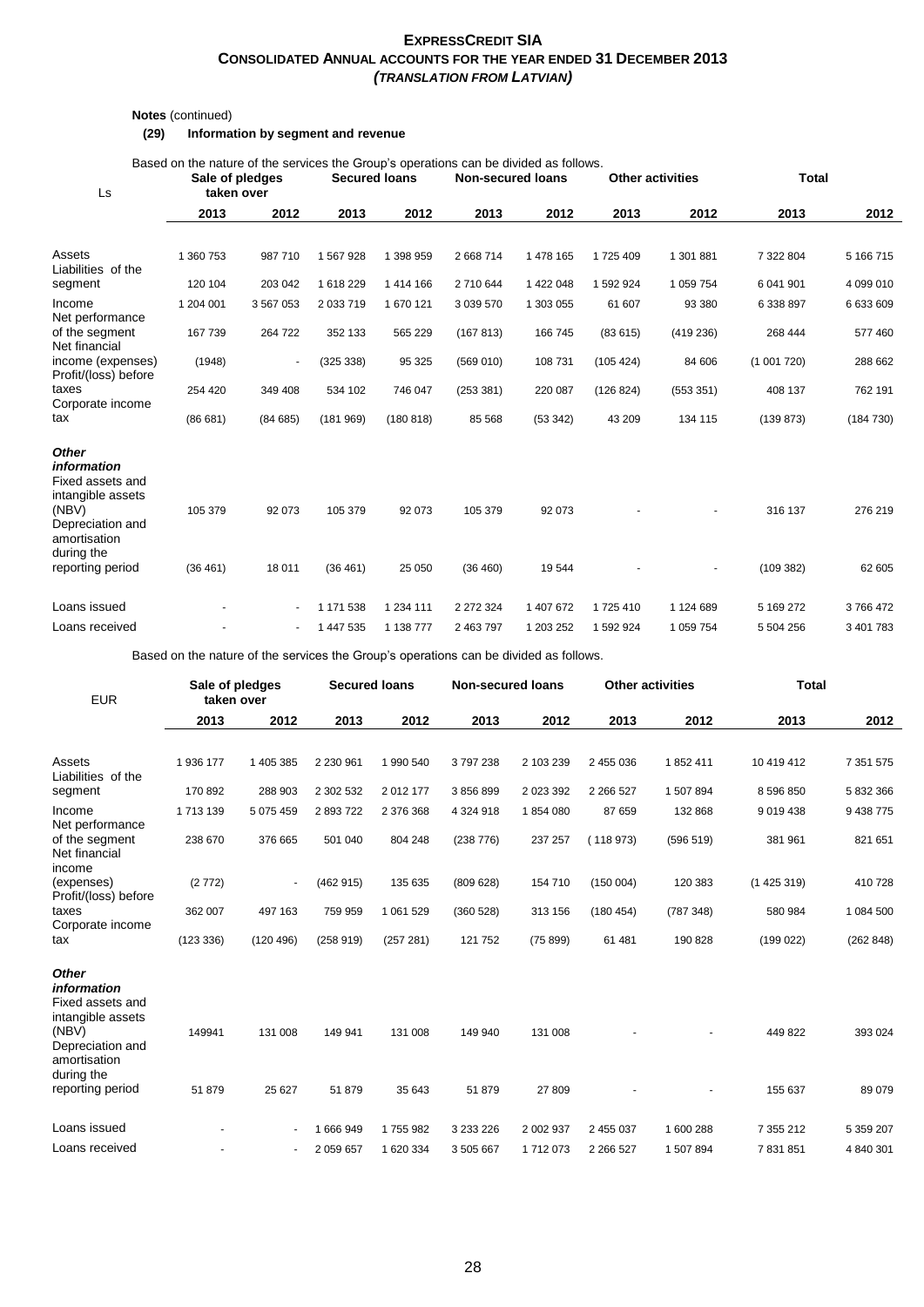**Notes** (continued)

#### **(30) Rent and lease agreements**

The parent company has concluded 98 rental agreements effective as at 31.12.2013. The term of the agreements varies from 1 to 10 years. The following schedule summarises future lease payment liabilities in accordance with the agreements concluded.

|                  | 31.12.2013<br>Ls | 31.12.2012<br>Ls | 31.12.2013.<br><b>EUR</b> | 31.12.2012.<br><b>EUR</b> |
|------------------|------------------|------------------|---------------------------|---------------------------|
| < 1 year         | 39 574           | 16 460           | 56 309                    | 23 4 20                   |
| $2 - 4$ years    | 1 118 767        | 686 902          | 1 591 862                 | 977 373                   |
| 5 years and more | 452 361          | 1 289 129        | 643 651                   | 1834266                   |
|                  | 1 610 702        | 1992491          | 2 291 822                 | 2 835 059                 |

### **(31) Related party transactions**

| During the reporting period the Company had transactions with the following related parties |                             |                             |  |  |  |  |  |
|---------------------------------------------------------------------------------------------|-----------------------------|-----------------------------|--|--|--|--|--|
| <b>Related party</b>                                                                        | <b>Transactions in 2013</b> | <b>Transactions in 2012</b> |  |  |  |  |  |
|                                                                                             |                             |                             |  |  |  |  |  |
| Parent company (till 30.10.2013)                                                            |                             |                             |  |  |  |  |  |
| "Infrastructure Investments" AS, reg. No. 40103242023                                       | X                           | X                           |  |  |  |  |  |
|                                                                                             |                             |                             |  |  |  |  |  |
| Companies and individuals under common control or significant<br>influence                  |                             |                             |  |  |  |  |  |
| Agris Evertovskis, p.k. 081084-10631                                                        | X                           | X                           |  |  |  |  |  |
| Edgars Bilinskis, p.k.310782-10537                                                          | X                           | x                           |  |  |  |  |  |
| "AE Consulting" SIA, reg. No. 40003870736                                                   | X                           | <b>NA</b>                   |  |  |  |  |  |
| "Ebility" SIA, reg. No.40103720891                                                          | X                           | <b>NA</b>                   |  |  |  |  |  |
|                                                                                             |                             |                             |  |  |  |  |  |
| <b>Subsidiary</b>                                                                           |                             |                             |  |  |  |  |  |
| "Expresslnkasso"SIA (iepriekš "Lombards24" SIA), reg. No. 40103211998,                      | X                           | <b>NA</b>                   |  |  |  |  |  |
| Other related companies                                                                     |                             |                             |  |  |  |  |  |
| ABS Holding LIMITED, C41264                                                                 | X                           |                             |  |  |  |  |  |
| "Greepharm" SIA (previously: SIA Zeltapaka), reg. No. 40103285499                           | N/A                         | X                           |  |  |  |  |  |
| "Heavyoil" SIA (previously: SIA Mobipaka), reg. No. 40103288565                             | N/A                         | x                           |  |  |  |  |  |
| "Naudasklubs" SIA, reg. No. 40103303597                                                     | X                           | X                           |  |  |  |  |  |
| "Inin 7" SIA, reg. No. 42103059064                                                          | X                           | N/A                         |  |  |  |  |  |
| LZKTN SIA ("M.A.M. īpašumi" SIA till 25.01.2013), reg. No. 42103050775                      | N/A                         | X                           |  |  |  |  |  |
| "A.Kredīts" SIA, reg. No. 40103501494                                                       | X                           | X                           |  |  |  |  |  |
| "ExpressCreditEesti" OU, reg. No. 12344733                                                  | X                           | X                           |  |  |  |  |  |
| "PH investīcijas" SIA, reg. No. 42103057909                                                 | X                           | X                           |  |  |  |  |  |

All the transactions have been performed at market rates.